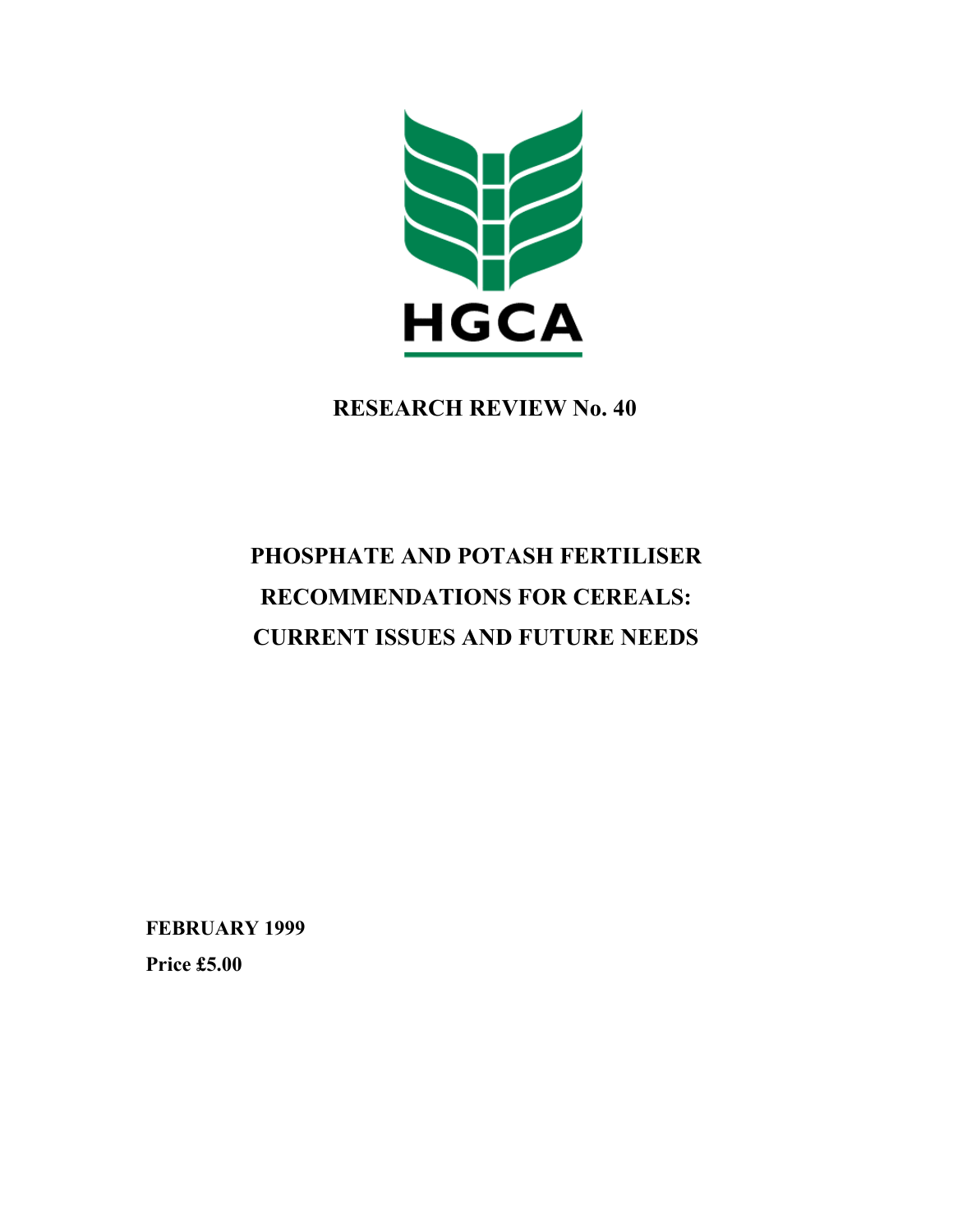# **RESEARCH REVIEW No. 40**

# **PHOSPHATE AND POTASH FERTILISER RECOMMENDATIONS FOR CEREALS: CURRENT ISSUES AND FUTURE NEEDS**

by

# P J A WITHERS

#### ADAS Bridgets, Martyr Worthy, Winchester, Hants. SO21 1AP

This is the final report of a five month project which started in December 1997. The work was funded by a grant of £14,401 from the Home-Grown Cereals Authority (project no 1651).

The Home-Grown Cereals Authority (HGCA) has provided funding for this project but has not conducted the research or written this report. While the authors have worked on the best information available to them, neither HGCA nor the authors shall in any event be liable for any loss, damage or injury howsoever suffered directly or indirectly in relation to the report or the research on which it is based.

Reference herein to trade names and proprietary products without stating that they are protected does not imply that they may regarded as unprotected and thus free for general use. No endorsement of named products is intended nor is any criticism implied of other alternative, but unnamed products.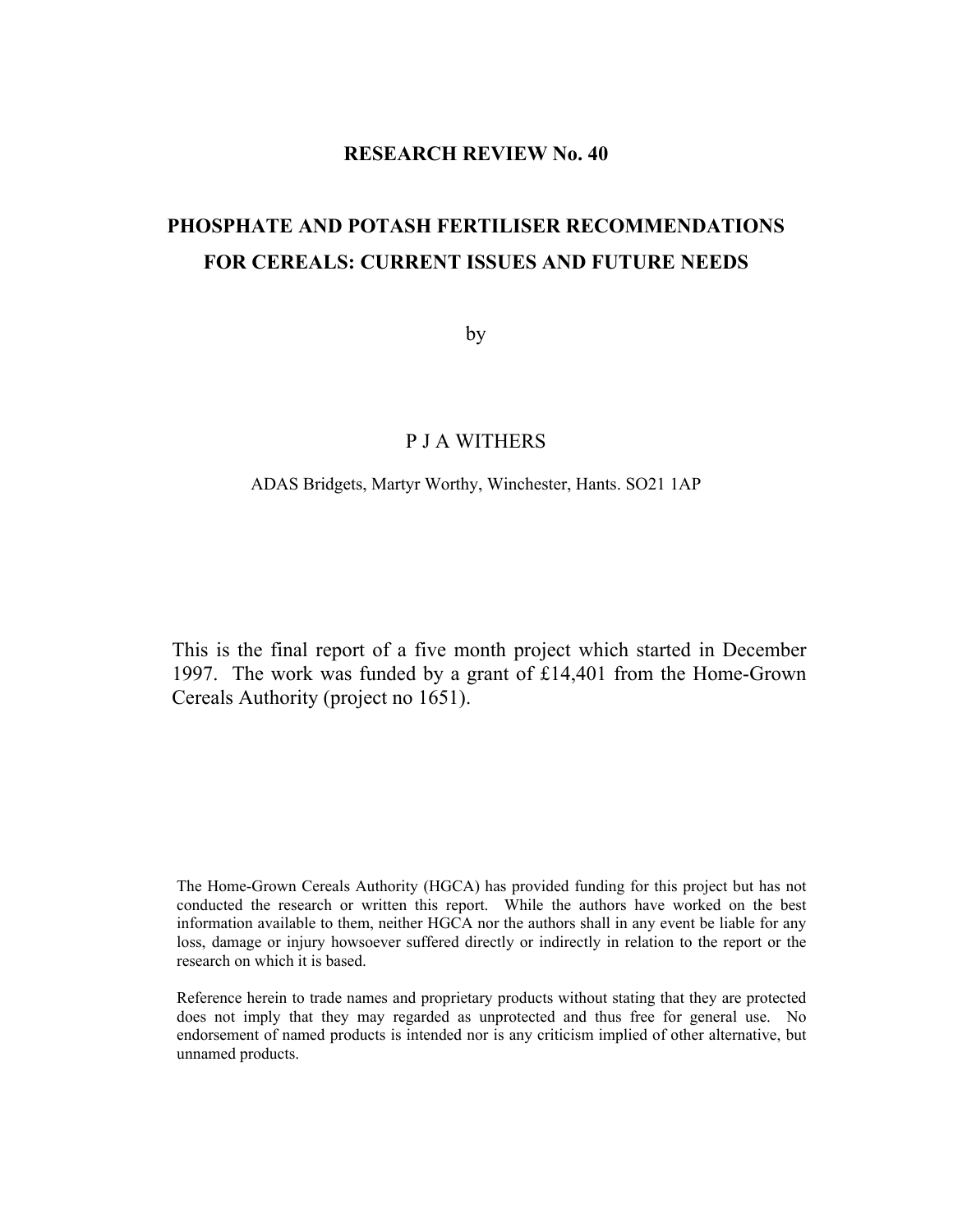# **Executive Summary**

Inputs of inorganic phosphorus (P) and potassium (K) fertilizers to cereal crops cost the UK agricultural industry about £185 million per year. With cereal prices falling well below £100/tonne and increasing EU, commercial and public pressure to farm in a manner which will not cause a risk to human health or cause a deterioration in environmental quality, there are strong economic and environmental arguments to reduce or omit P and/or K fertilizer inputs where they cannot be justified. As P is the more expensive fertilizer nutrient, and with increasing concern over the link between P and eutrophication of watercourses, and the buildup of cadmium in the soil from application of P fertilizers, there is a particular need to manage P inputs more efficiently. In contrast, K is the cheapest of the major nutrients and has no known deleterious effect on the environment.

 Reductions in P and K fertilizers can be achieved by taking full account of the PK fertilizer value of organic manures and on soils which are oversupplied with nutrients, especially since cereal crops are not generally responsive to fresh PK inputs once residual soil PK levels have reached a critical level. However, the consequences of reducing or withholding PK fertilizer from modern high-yielding cereal varieties have not been adequately quantified. Better targeting of crop PK needs requires a level of precision which the current recommendation system was not developed for. Recent evidence from long-term field experiments and farmer experience indicates that standard soil PK tests and 'maintenance PK policies' are not performing adequately on all soil types. Soil types and their physical and chemical characteristics have a large influence on critical PK concentrations above which yield response is unlikely, on the amounts of fertilizer PK required to achieve and maintain a critical level, on the potential availability and uptake by crops of the pool of P and K in the soil which is not measured by standard soil tests, and on the risk of P loss in land run-off, yet these are not presently taken into account in currrent advice.

 Protocols for plant sampling and analysis have recently been defined to help farmers assess adequacy or oversupply of plant nutrient supply but plant analysis has less predictive value than soil analysis in assessing fertilizer need. Information on the release and retention of P and K by readily and slowly exchangeable soil PK fractions on different soil types (topsoil and subsoil), the relative importance of crop rooting patterns and weather factors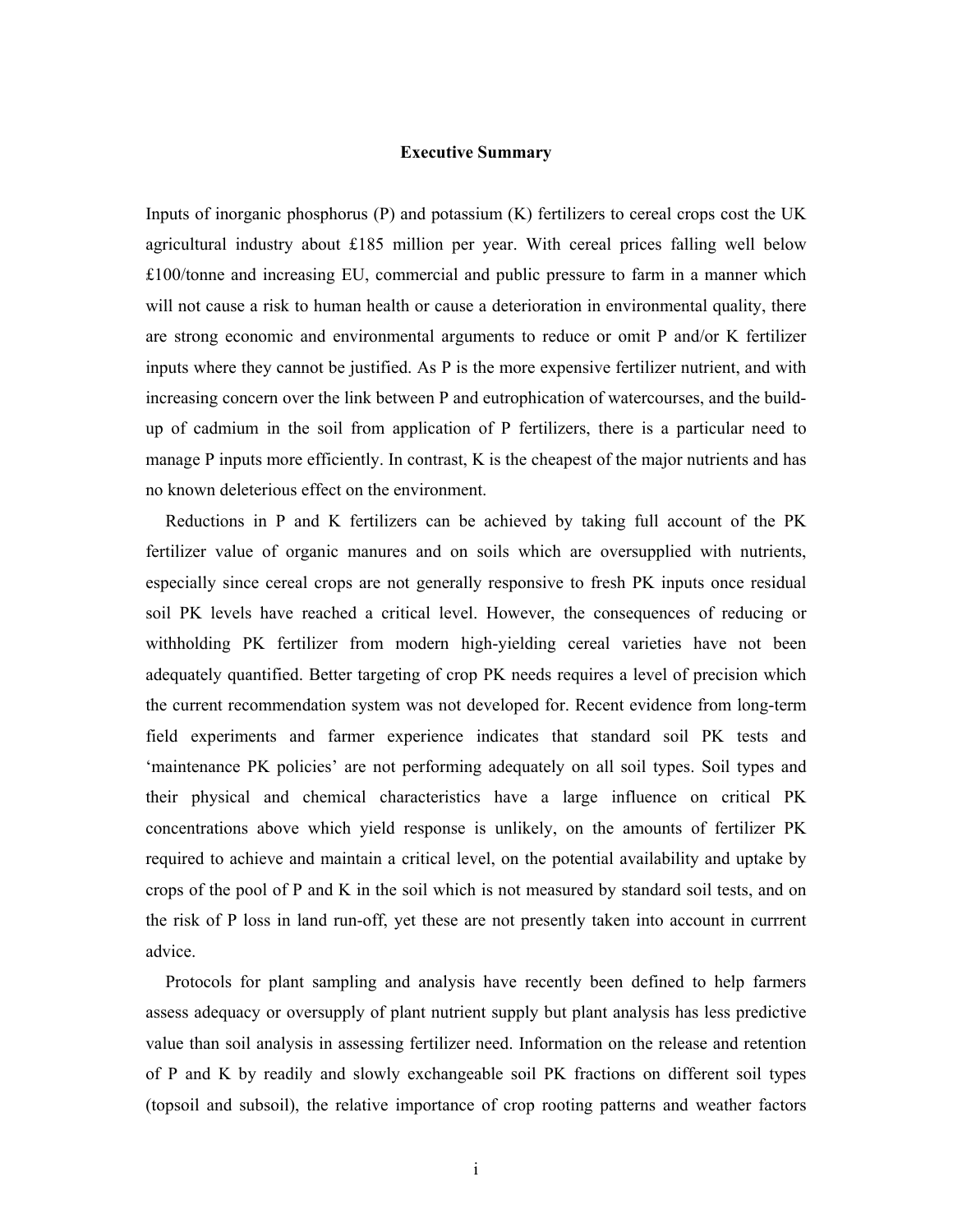influencing crop uptake and the development of novel techniques for improving the efficiency of PK fertilizer use are required to help develop accurate decision support systems for farmers. Such systems should encompass both short-term and long-term impacts of fertilizer strategies on soil PK levels and crop yields, nutrient budgeting and include an economic appraisal. Intelligent zoning of farm and/or field areas is recommended as a means of using soil type information for better targeting of P and K inputs and improving nutrient and land management practices to maintain economic production levels and avoid accelerated P loss in land run-off. With the recent introduction of national guidelines to restrict P use in UK agriculture, there is increasing justification for more precise information on PK fertilizer strategies for economic and environmental sustainability.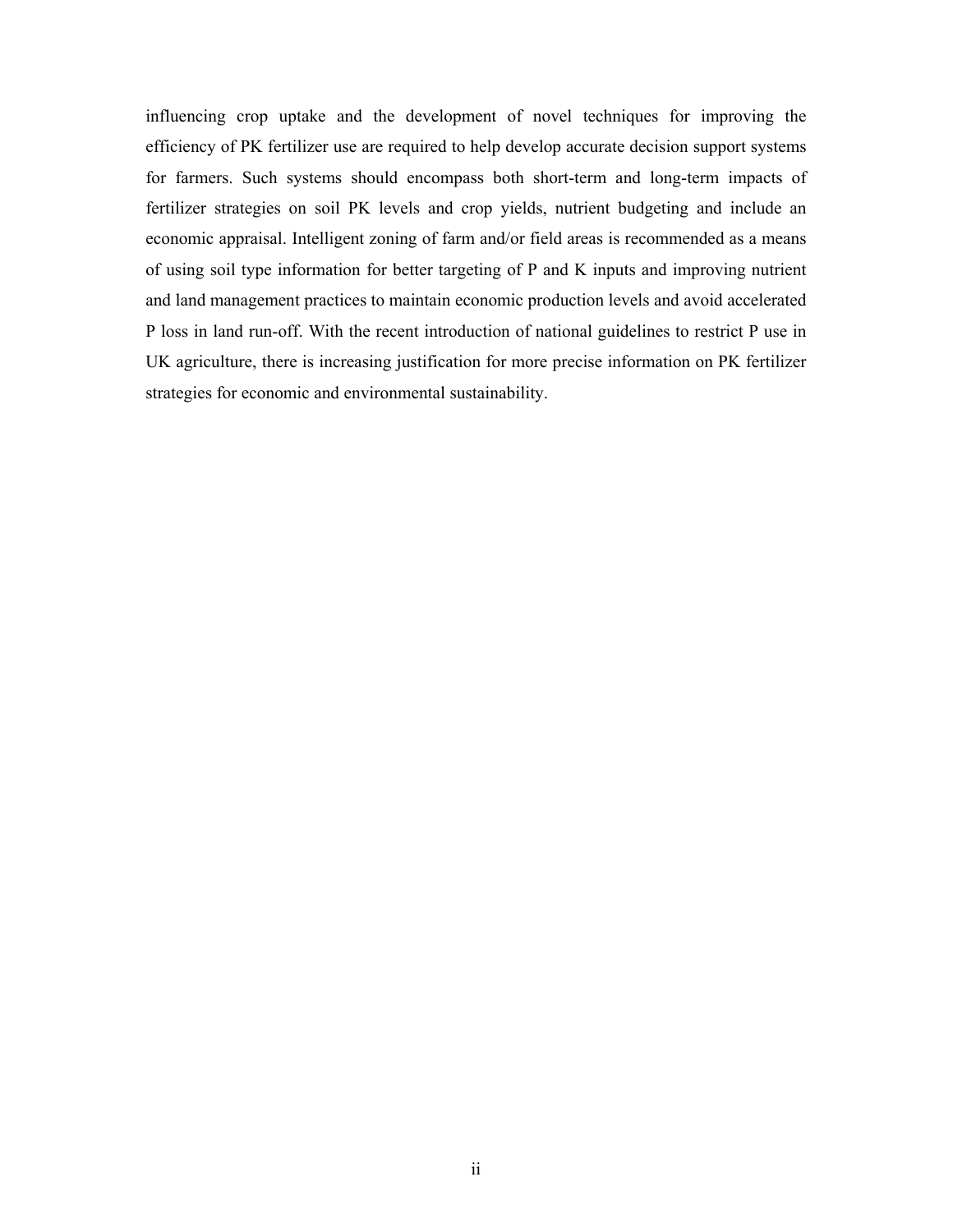# **CONTENTS**

| 1. Introduction                                                       | 1  |
|-----------------------------------------------------------------------|----|
| 2. Current fertilizer policies                                        |    |
| 2.1 Soil PK reactions                                                 | 5  |
| 2.2 Soil test procedures and current recommendations                  | 8  |
| 2.3 Are existing recommendation systems adequate?                     | 13 |
| 2.4 Effects of withholding PK fertilizer on cereal yields             | 15 |
| 2.5 Critical nutrient levels                                          | 18 |
| 2.6 Plant analysis                                                    | 21 |
| 2.7 Variation in P and K offtake                                      | 23 |
| 2.8 Fertilization models                                              | 25 |
| 3. Environmental issues                                               |    |
| 3.1 Eutrophication                                                    | 28 |
| 3.2 Cadmium accumulation in soil                                      | 33 |
| 4. Precision farming                                                  | 36 |
| 5. Future perspectives and opportunities for research and development |    |
| 5.1 Cost-effective fertilizer use                                     | 38 |
| 5.2 Eutrophication control                                            | 39 |
| 5.3 Present and future R&D opportunities                              | 39 |
| 6. Conclusions and recommendations                                    | 44 |
| 7. Acknowledgements                                                   | 48 |
| 8. References                                                         | 49 |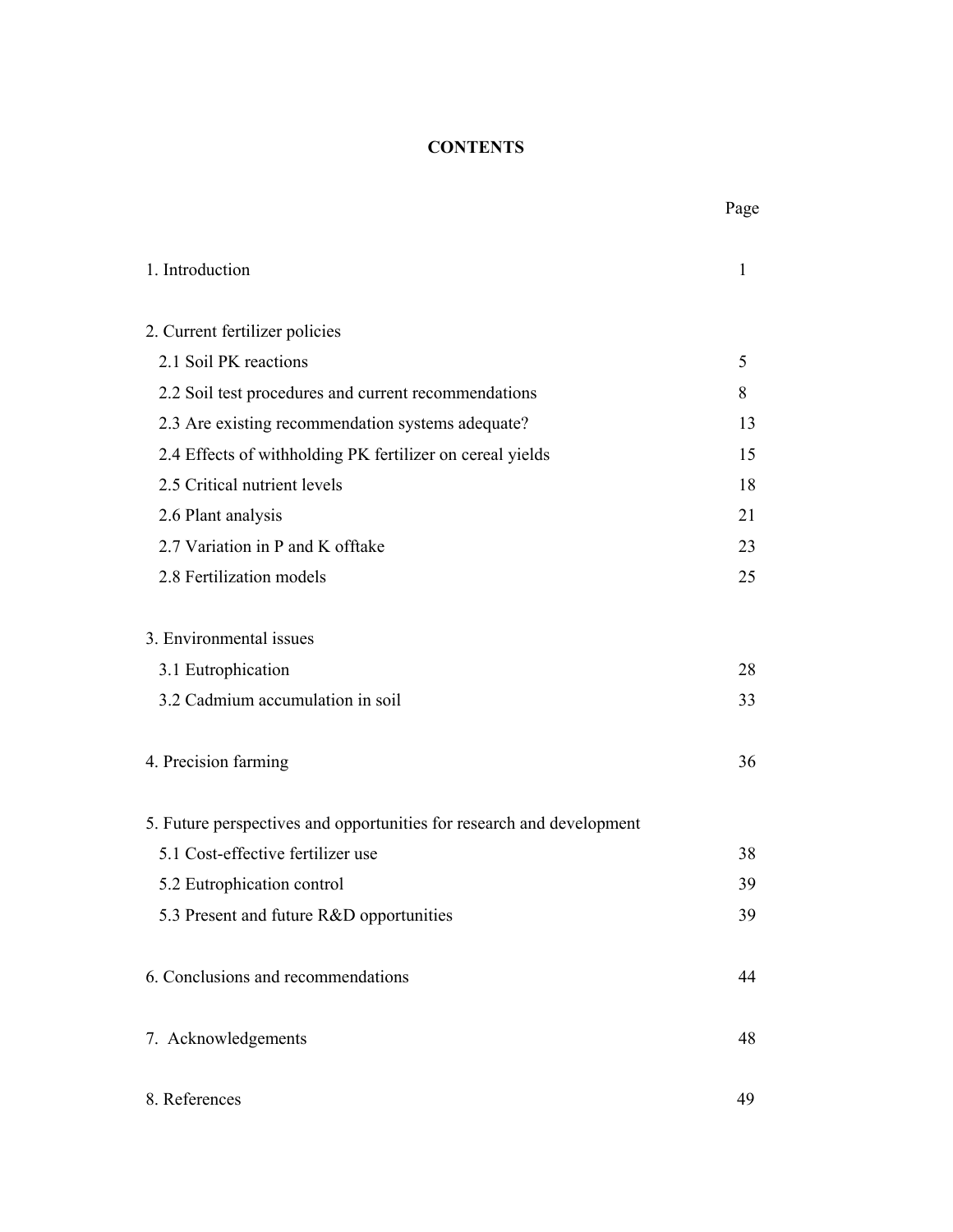#### **1. INTRODUCTION**

Usage of phosphate  $(P_2O_5)$  and potash  $(K_2O)$  fertilizers in the UK is currently estimated at about 400,000 and 450,000 tonnes, respectively (FMA, 1996). Surveys of fertilizer practice in Britain indicate that of these totals, about  $40\%$  of P and 33% of K is used on cereal crops each year (Fig. 1). These PK inputs represent 10-15% of the variable costs of cereal production on individual farms and cost the cereals industry a total of about £185 million annually. Over the last 25 years, actual field application rates have increased slightly, for example for winter wheat from 53 to 67 kg  $P_2O_5/ha$  and from 48 to 73 kg K<sub>2</sub>O /ha. Typical average application rates currently vary from 48-67 kg  $P_2O_5/ha$  and 62-73 kg  $K_2O/ha$ , although only about 75% of cereal crops in any one year receive these rates in England and Wales (Burnhill *et al.,* 1997).

 Ever since the Second World War, cereal growers have recognised the beneficial effect of PK fertilizers on yields of cereals grown on soils of poor fertility. Regular fertilizer use has greatly improved soil PK fertility in arable and ley/arable farming systems as measured by the standard soil tests used in routine advisory work (MAFF, 1986; MAFF, 1994). For example, the most recent results from the Representative Soil Sampling Scheme (RSSS) indicate that 80% of soils in arable cultivation in England and Wales have extractable soil P and K Indices of 2 or above, and indeed very similar figures have been obtained since 1969 when the present survey began (Church and Skinner, 1986; Skinner *et al.,* 1992). Data from Scotland also shows that 70-90% of soils in arable cultivation have adequate, or more than adequate, extractable soil P and K levels (MLURI/SAC, 1987). However, the need for such generous use of inorganic fertilizers is now being questioned due to economic pressures to reduce variable costs and environmental concerns over eutrophication.

 An HGCA-funded review of the PK requirements of cereals, based on 30-35 years of field trials data, concluded that cereal crops are not very responsive to fresh PK inputs on most soils with adequate (Index 2) soil PK fertility (Arnold and Shepherd, 1990). As a consequence, modern fertilizer policies on many arable farms aim to maintain soil PK fertility by replacing only what comes off in the harvested product over a rotation (MAFF, 1985; MAFF, 1994). Current usage of inorganic PK fertilizer therefore closely matches the offtake of  $P_2O_5$  and  $K_2O$  in average yielding arable crops, and the data from the RSSS quoted above suggest that previous fertilizer PK applications have maintained an adequate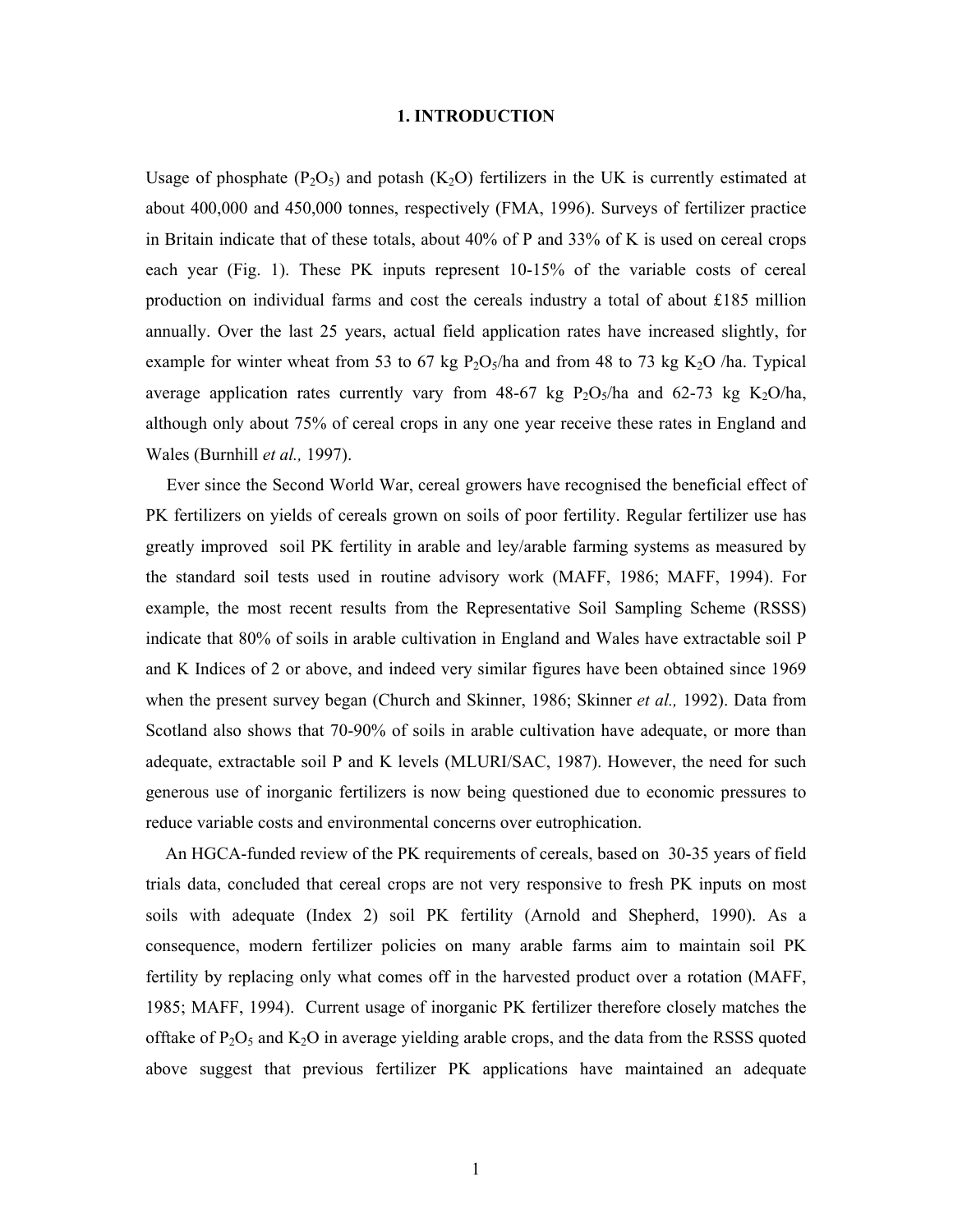extractable soil PK concentration over the last 20 years. Similar conclusions were drawn by Salter *et al*. (1997).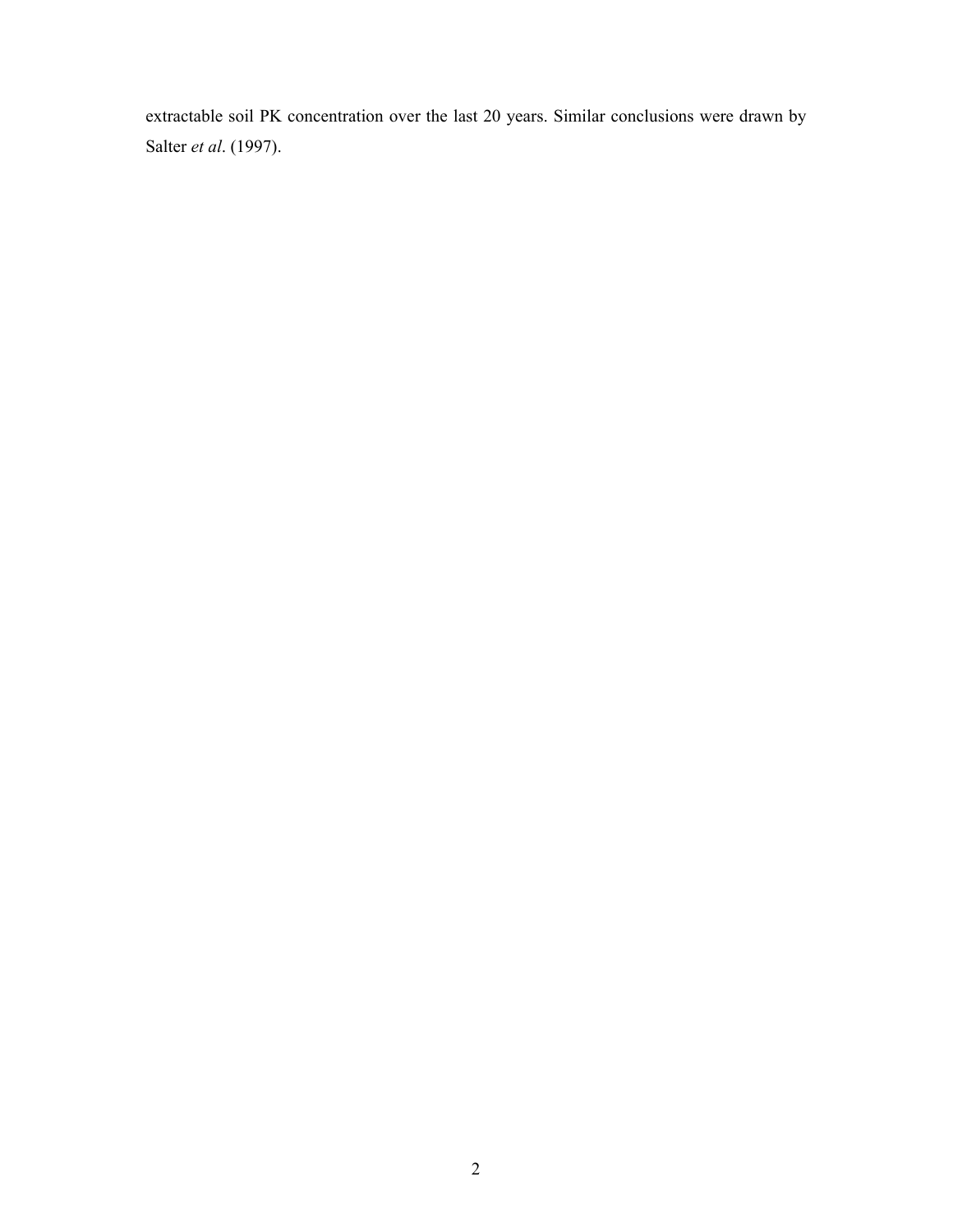

**Figure 1.** *Proportions of phosphate and potash fertilizer used on different crops in Britain (based on 1993 MAFF census and Survey of Fertilizer Practice data).*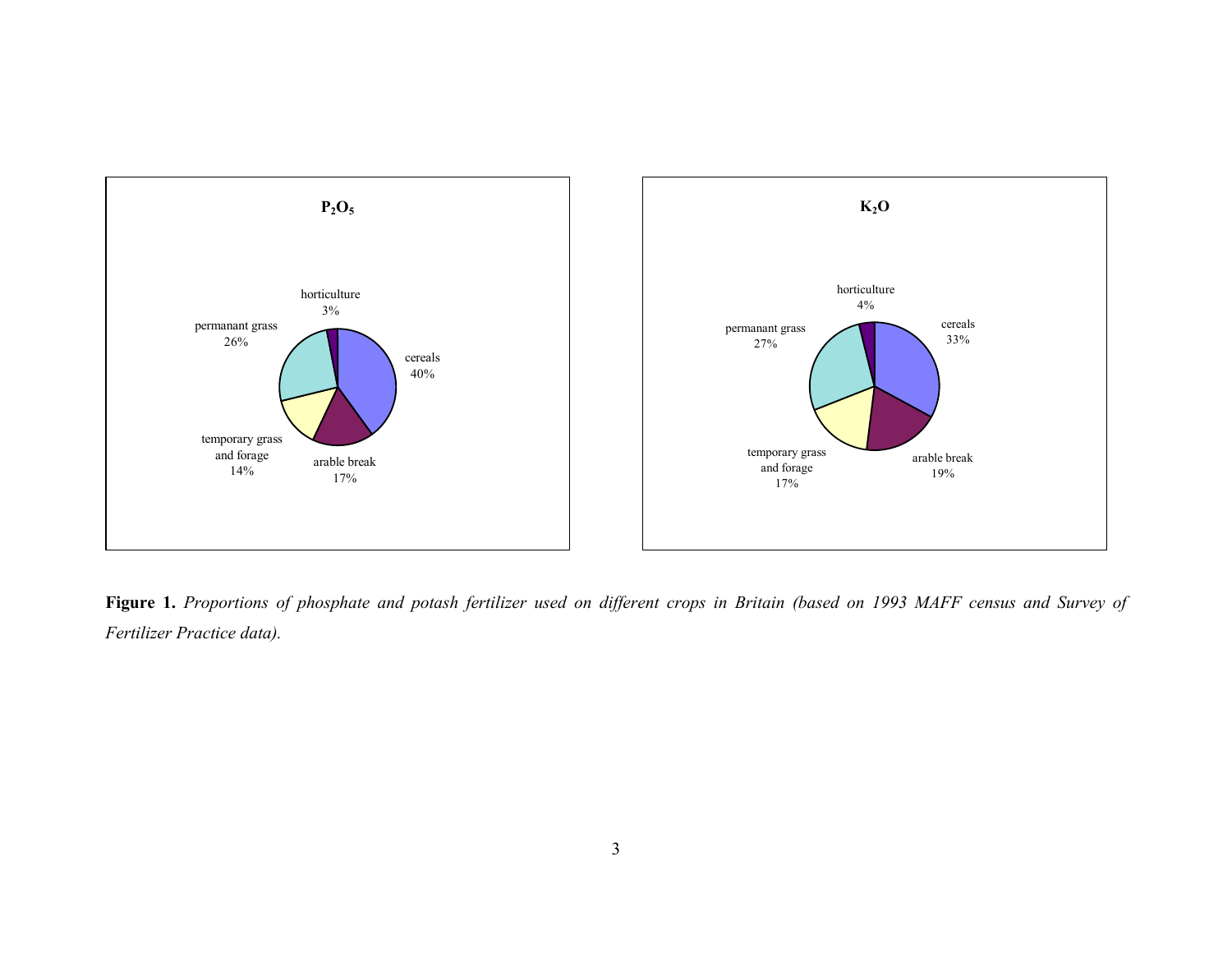However, there can be considerable deviation from this general picture on individual fields. For example, the above data ignore the inputs of  $P_2O_5$  and  $K_2O$  in livestock and other manures applied to agricultural land; the majority of which is spread onto arable land (Smith *et al.,* 1998). Hence, about 17% of the arable land in the UK receives approximately 150,000 tonnes of  $P_2O_5$  and  $K_2O$  each year (not the same land area each year), but little account is taken of these inputs in planning fertilizer programmes (Table 1). Consequently, most arable fields receiving manure probably have a P and K surplus. Since there is some evidence to indicate that manure P and K becomes totally available over a crop rotation (Van Dijk and Sturm, 1983; Smith and Van Dijk, 1987), there is clearly scope to reduce dependence on imported PK fertilizer and save on fertilizer bills. Conversely, data from the RSSS also suggests that there still fields which have inadequate soil P and K fertility for optimum crop yields, and these will clearly need to be generously fertilized to build-up residual soil P concentrations.

| Crop          | Arable fields           |         |          | Application rate (kg/ha) |        |
|---------------|-------------------------|---------|----------|--------------------------|--------|
|               | receiving               |         | $P_2O_5$ |                          | $K_2O$ |
|               | manure                  | Without | With     | Without                  | With   |
|               | $\frac{1}{2}$ of total) | manure  | manure   | manure                   | manure |
| Winter wheat  | 11                      | 51      | 44       | 50                       | 45     |
| Spring barley | 28                      | 37      | 32       | 49                       | 41     |
| Oilseed rape  | 12                      | 52      | 29       | 50                       | 34     |
| Potatoes      | 38                      | 195     | 180      | 267                      | 260    |
| Sugar beet    | 31                      | 59      | 41       | 124                      | 118    |
| Field beans   | 6                       | 34      | 29       | 33                       | 30     |
| Forage Maize  | 86                      | 50      | 34       | 57                       | 29     |
|               |                         |         |          |                          |        |
| All arable    | 17                      | 51      | 48       | 58                       | 65     |

**Table 1.** *Overall rates of PK fertilizer applied to various arable crops in Britain which do or do not receive additional PK in manure. (The data have been summarised for 1992-96 from Burnhill et al., 1997).* 

<sup>1</sup>During one year

 Much of the data reviewed by Arnold and Shepherd (1990) were from field experiments undertaken during the 1960's and 1970's with low yielding crops of spring barley. Also, soil analysis methods which were developed during the 1950's and 1960's to provide information in order to help build-up soil fertility may no longer be the most appropiate for fertile soils, for example in measuring the potential for release of P in land run-off to water (Withers and Sharpley, 1995). There are increasing indications, both in discussion with farmers by this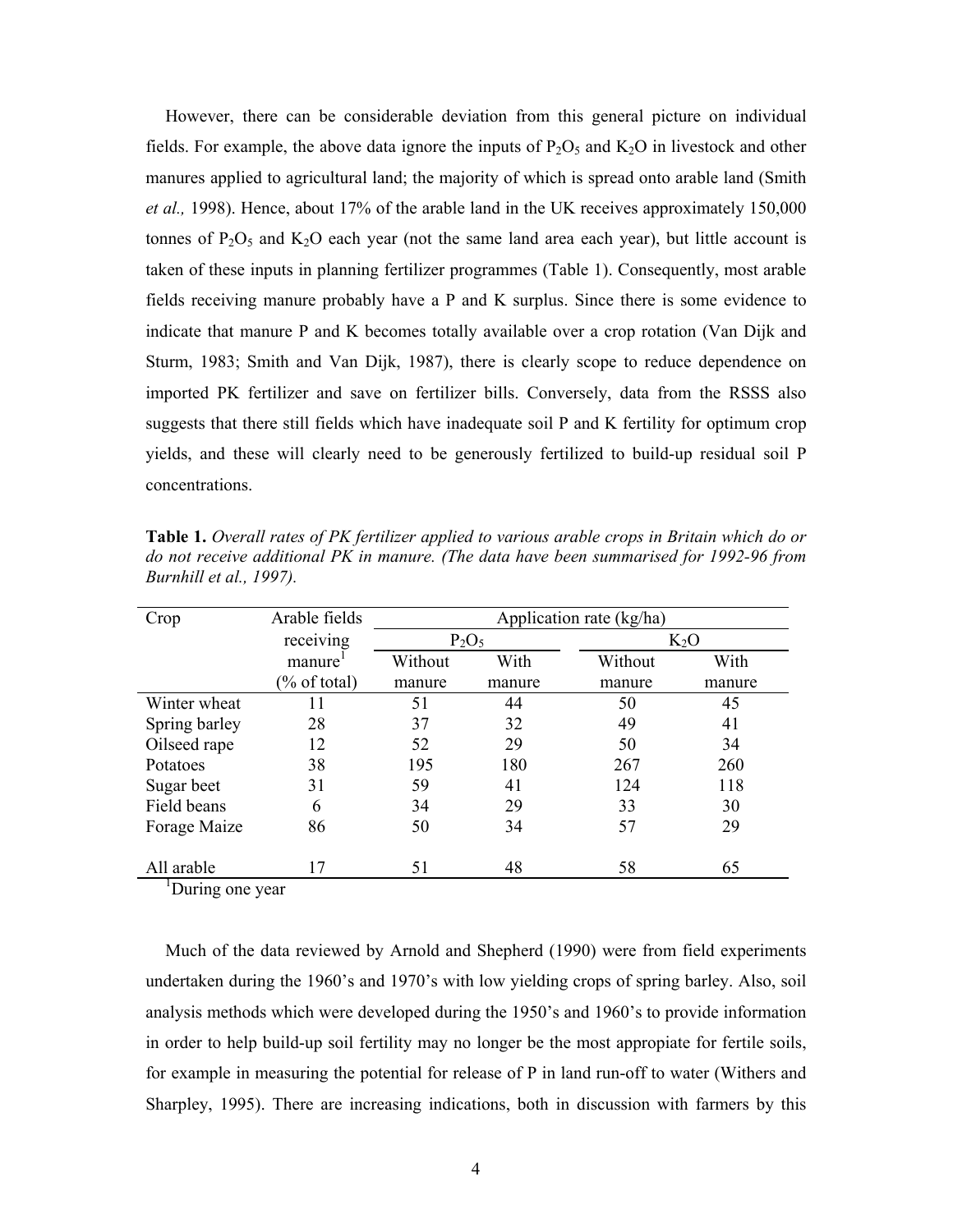author, and in long-term field trials (Withers *et al.,* 1994; Bhogal *et al.,* 1996; Richards *et al.,* 1998), that current fertilizer policies and/or the results of standard soil PK tests may not be performing adequately on individual fields. This does not just relate to the maintenance of soil PK levels but also the use and interpretation of soil analysis data. With the sharp increase in cereal yields during the 1980's and the dominance of winter wheat with higher nutrient demand, there is a need to better define sustainable levels of soil PK fertility for modern systems of production and how they might be maintained. Against a background of possible restrictions on total P inputs in the future, and/or the use of economic instruments to encourage lower P fertilizer use, it is important to understand the significance of this unreliability in order that farmers can continue to farm cost-effectively. Better quantification of P and K offtake in harvested produce on different soils may also be required since this is a fundamental component of any PK fertilizer strategy.

 Recent reforms of the price support mechanism for cereals, trends towards protocol farming and concerns over the transfer of P from agricultural land to water causing eutrophication are issues which may also significantly affect decisions on PK usage on individual farms. Current fertilizer policies for P and K are therefore coming under increasing scrutiny due to a) the economic and market pressures on farmers to omit PK inputs where these are not essential, b) the environmental pressures to manage P inputs more accurately and c) the need to understand the nature of variation in soil PK supply and offtake more precisely in modern 'precision farming' systems. The aim of this project was to:

1. Review the adequacy of current PK fertilizer recommendations to cereal crops including the use of soil analysis and plant analysis and the development of decision support systems.

2. Appraise environmental aspects of PK usage in UK agriculture and assess implications for future management of PK inputs to cereals.

3. Provide guidelines on future R&D requirements relating to PK usage on cereals taking account of economic and environmental requirements.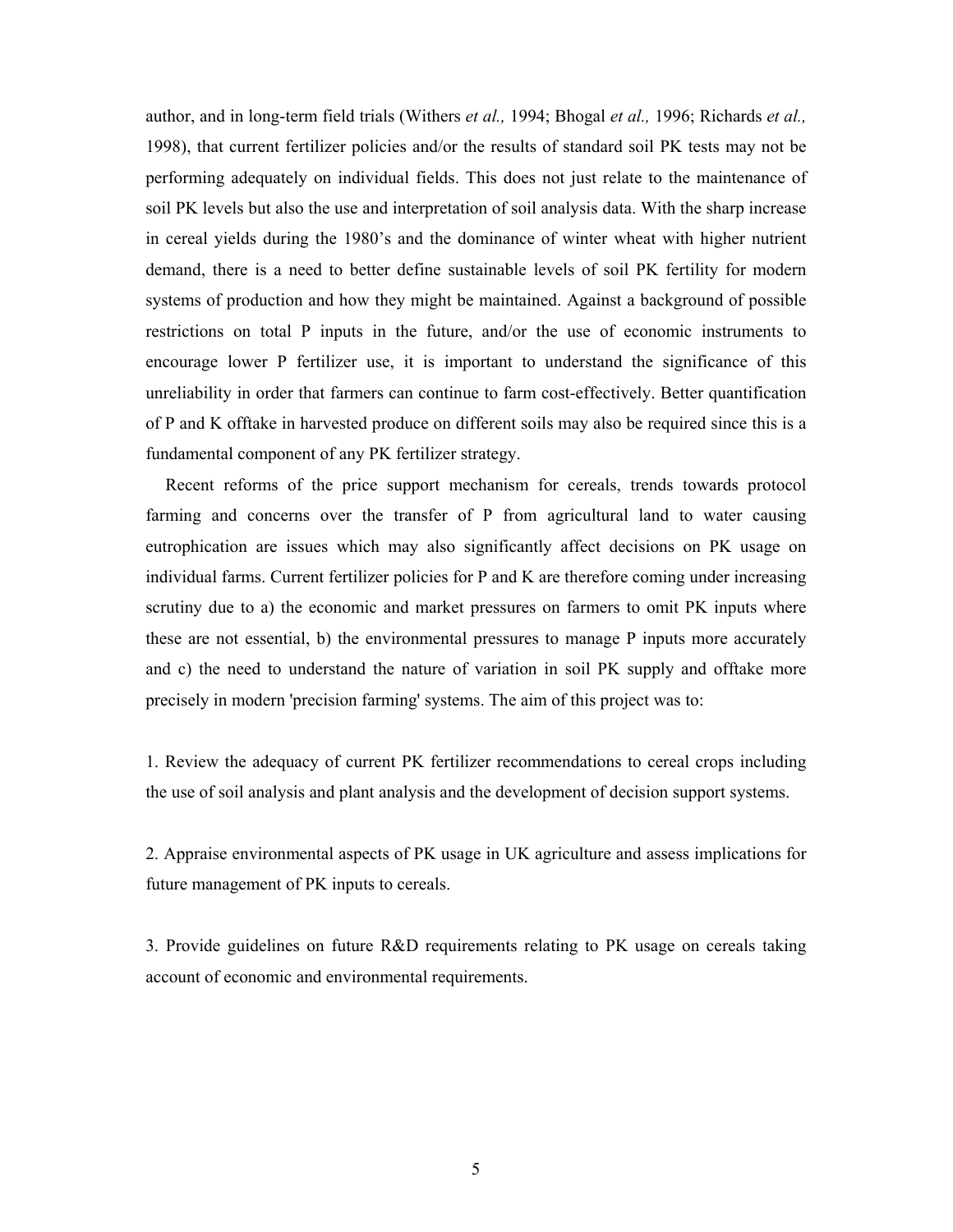# **2. CURRENT FERTILIZER POLICIES**

#### **2.1 Soil PK reactions**

Efficient and sustainable PK fertilizer use requires an understanding of the different forms of P and K in soil, the transfers between them and their relative significance with respect to availability to crops and to the wider environment. There are fundamental differences in the behaviour of P and K in the soil, in the amounts available in solution for crop uptake, their function in crop growth and their environmental impact, which are summarised in Table 2.

| Property                                                 | Phosphorus         | Potassium        |
|----------------------------------------------------------|--------------------|------------------|
|                                                          |                    |                  |
| Soil content (kg $P_2O_5$ and $K_2O/h$ a to 25 cm depth) |                    |                  |
| Total (median value) <sup>1</sup>                        | 5700               | 17940            |
| Olsen-extractable (median vlaue) <sup>1</sup>            | 141                | 507              |
| Soil concentrations (mg $P$ and $K/l$ )                  |                    |                  |
| Extractable concentrations (Index $2)^2$                 | $16 - 25$          | 121-240          |
| Solution concentrations                                  | <1                 | $1 - 10$         |
| Soil reactions                                           |                    |                  |
| Form of ion in solution                                  | $HPO42$ , $H2PO4$  | $K^+$            |
| Form of reaction                                         | Anion sorption     | Cation exchange  |
| Diffusion rate in solution                               | Slow               | Rapid            |
| Crop Uptake (kg $P_2O_5$ and $K_2O/ha$ )                 |                    |                  |
| Mean offtake (8 t/ha wheat crop, straw removed)          | 70                 | 94               |
| Crop recovery of fresh fertilizer $(\% )$                | <10                | $<$ 30           |
| Mode of uptake                                           | Regulated          | Luxury           |
| Function in crop                                         | Root establishment | Water regulation |
|                                                          | Energy transfers   | Flowering        |
| National UK surplus (inputs-offtakes) kg $P_2O_5/ha$     | $37^{3}$           | $2^3$            |
| Environmental impact                                     | Major              | None             |

**Table 2.** *Characteristics of phosphorus and potassium in soils and crops.* 

<sup>1</sup>McGrath and Loveland (1992). <sup>2</sup>MAFF (1994). <sup>3</sup>Edwards and Withers (1998). A value for K<sub>2</sub>O has not been calculated for the UK.

 Soils naturally contain large quantities (tonnes) of P and K within normal plough depth, the amounts of K exceeding the amounts of P threefold. There are similar differences in the amounts extracted by standard soil testing procedures, although as a proportion of the total content, extracted amounts are very small (2-3%) for both nutrients. Consequently, concentrations of K in the soil solution are an order of magnitude greater than for P despite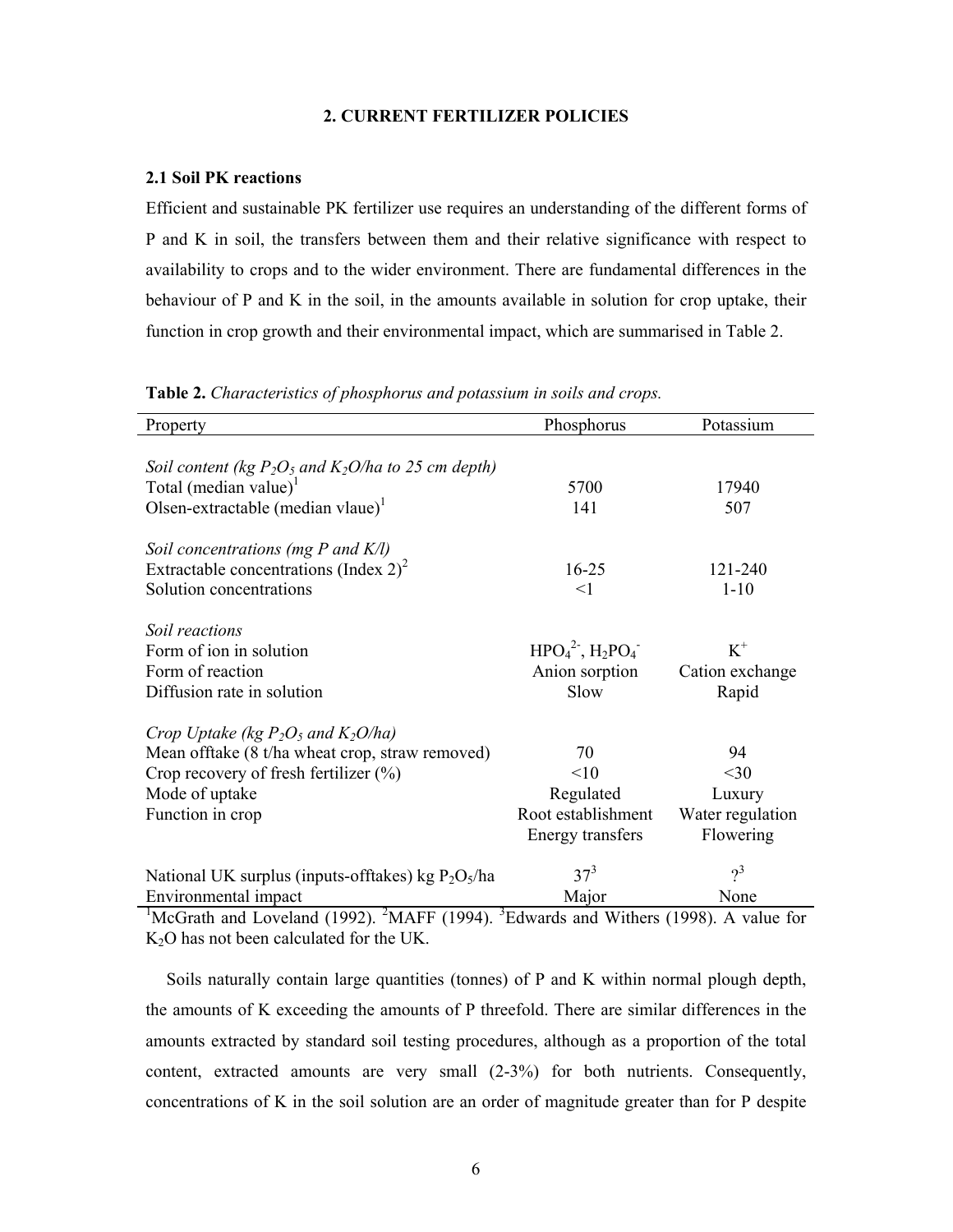similar crop uptake values (Table 2). Long-term experimental plot data from Rothamsted indicate that only about 15% of the fertilizer P and 40% of fertilizer K applied to crops is recovered in soil-extractable form (Arnold and Shepherd, 1990; Johnston and Poulton, 1992; Johnston, 1997). Long-term experiments on a number of commercial crops carried out by ADAS during the 1960's and 1970's suggested slightly lower values; a net  $P_2O_5$  and  $K_2O$ fertilizer input (ie inputs minus crop offtake) of 100 kg/ha raised the Olsen-extractable P concentration (0-15 cm) by  $c$ . 3 mg/l and the ammonium nitrate-extractable K concentration by *c.* 10 mg/l (Tytherleigh, 1988a,b), changes which are barely detectable by routine soil sampling and analysis.

 What is clear is that extractable soil PK concentrations change only slowly in response to changes in annual net PK inputs. The efficiencies with which fertilizer P and K are used by cereal crops can be quite variable according to the amount of readily-exchangeable PK reserves in the soil and crop growing conditions, but, generally, the recovery of fertilizer P by the crop in the year it is applied is often <10% whilst the recovery of fertilizer K is generally larger (30%), A. Johnston (pers. comm.). This reflects the different amounts present in solution and the ability for K to be taken up in quantities which exceed immediate requirements ie luxury uptake.

 Phosphorus is present in soils as inorganic ions within or attached to soil particles, discrete inorganic compounds (Ca/Fe/Al-P precipitates) and organic complexes (Frossard *et al.,* 1995). Potassium does not enter readily into organic combination and is largely present in inorganic form in the soil (Syers, 1998). In most well-fertilized, cultivated mineral soils, P in the soil solution is dominated by inorganic forms, whilst in soils which have not been regularly fertilized, or which contain or receive appreciable amounts of organic matter, then organic P becomes more important as an indirect nutrient source for crops. For example, Edwards (1993) found that soluble organic P compounds dominated the soil solution of upland grassland soils in Scotland.

 Although there are fundamental differences between the forms and quantities of P and K in the soil, the processes by which soils maintain a concentration of each nutrient in solution are conceptually similar (Fig. 2). Crops take up P and K in dissolved form  $(HPO<sub>4</sub><sup>2</sup>$ ,  $H<sub>2</sub>PO<sub>4</sub>$ and  $K^+$ ) directly and rapidly from the soil solution. As the concentration of the nutrient in solution becomes depleted, PK ions which were previously in exchangeable forms, move into solution to replenish dissolved ion supplies. The mechanism for this is diffusion, whereby ions move from areas of high concentration to areas of low concentration until an equilibrium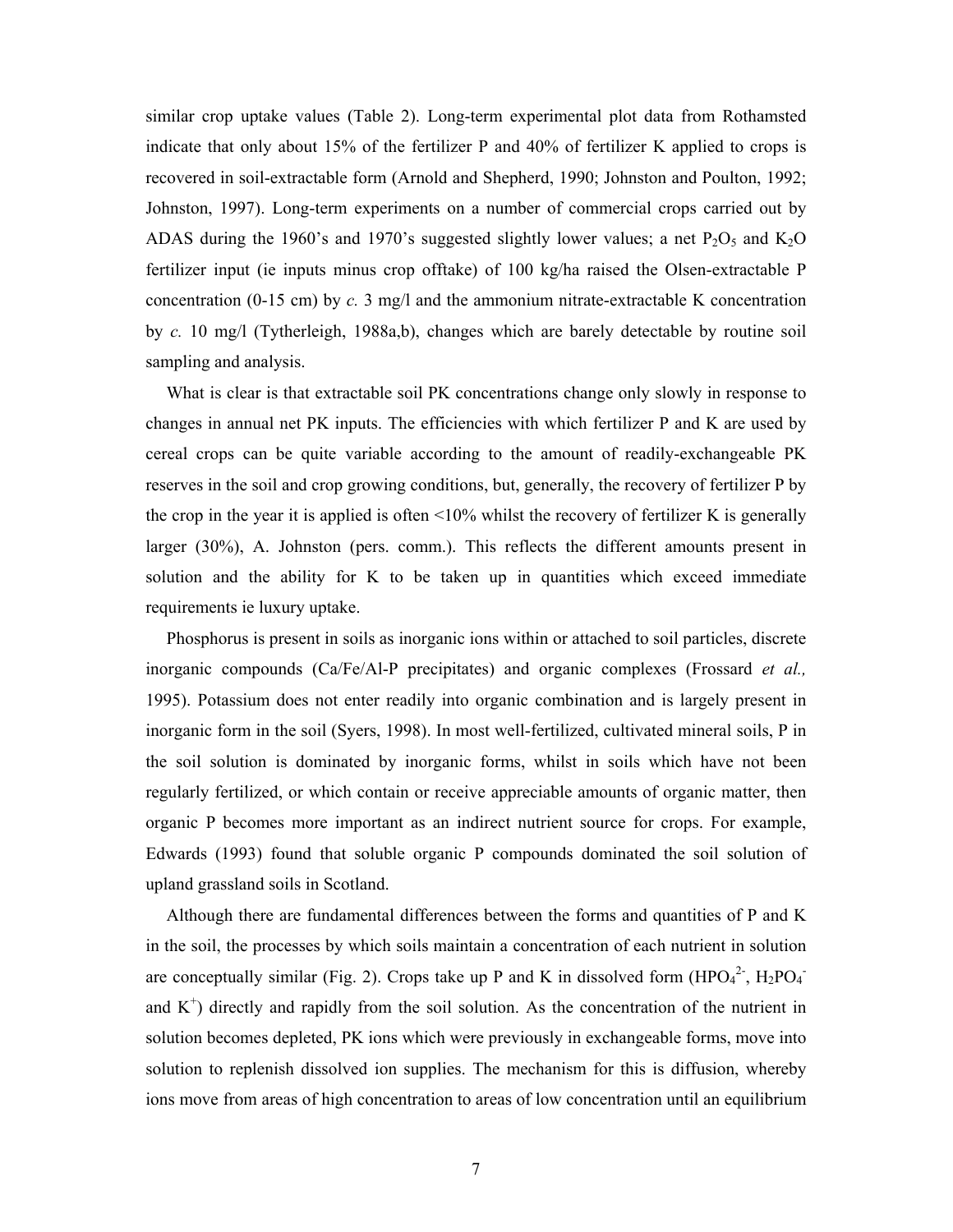is reached. The lower concentration of P in solution compared to that of K reflects differences in the rate of diffusion between the two nutrients. The rate of P and K exchange between the soil and the solution depends on how tightly (P), or accessibly (K), ions are held within the soil. Ions which are loosely held exchange easily, whilst ions which are strongly adsorbed (P), or held within clay lattices  $(K)$ , exchange only slowly (Fig 2).



**Figure 2.** *Conceptual diagram of of P and K transformations in the soil.* 

 In calcareous soils, Ca-P precipitates also release or immobilise P depending on the concentrations of Ca and P in solution, and their solubility products. A significant proportion of total soil P and K is held very tightly in the primary mineral soil matrix (lattice PK) and is only very slowly released to slowly-exchangeable PK forms by weathering processes, therefore remaining largely unavailable to crops. Solution and readily-exchangeable forms are often referred to as 'labile', whilst slowly-exchangeable forms are sometimes referred to as the non-labile or fixed. Losses of P and K from the soil occur both in particulate form due to erosion and in soluble form due to leaching. Soluble P losses of up to 10 kg/ha have been recently measured passing 90 cm depth in soils with excessive Olsen-extractable P (Index 8)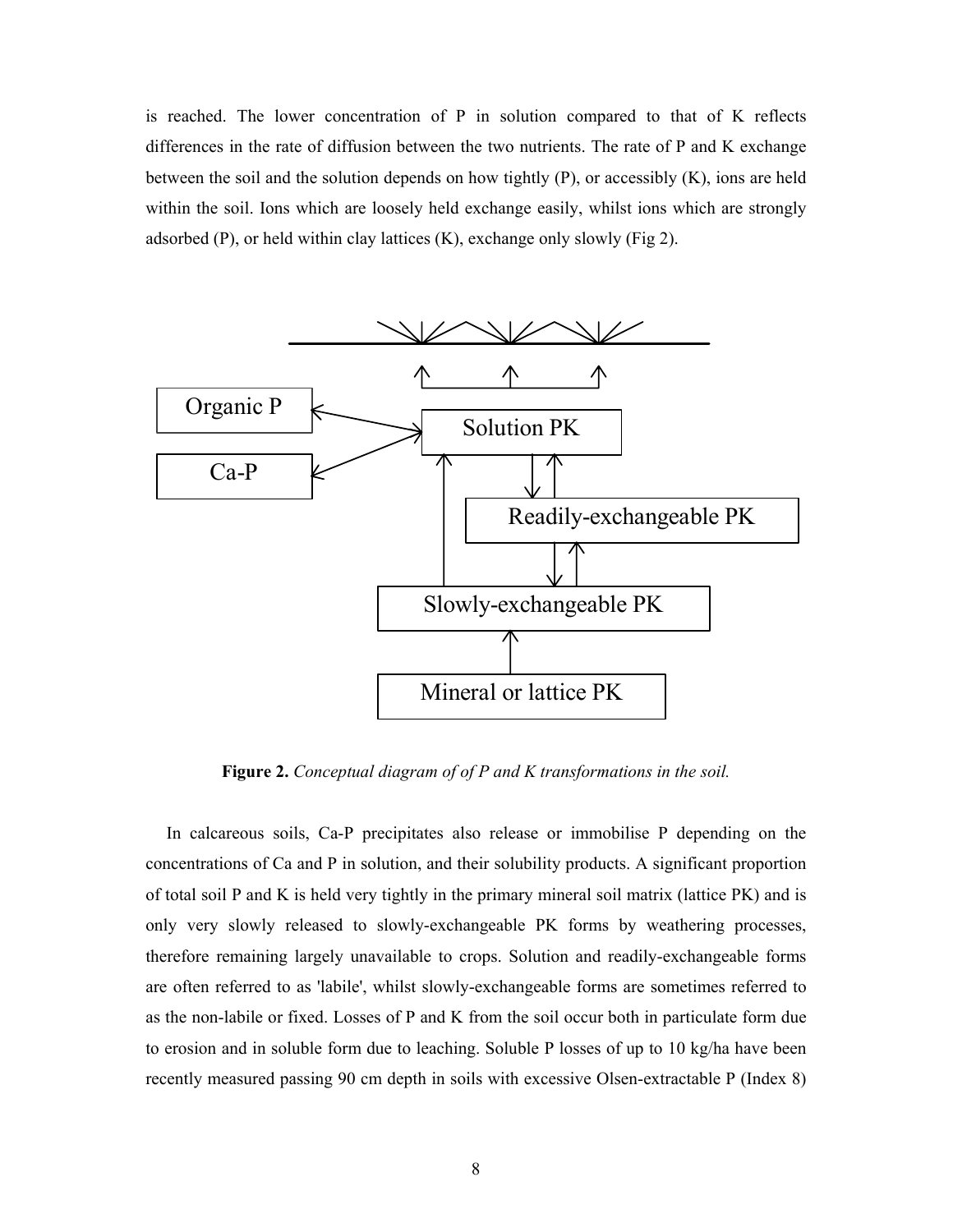concentrations (Smith *et al.,* 1998), whilst Shepherd (1997) reports soluble K losses of up to 30 kg/ha from sand soil lysimeters at ADAS Gleadthorpe, irrespective of K fertilizer inputs.

 The size of the readily-exchangeable PK pool (and the degree of Ca saturation for P) governs the *intensity* with which P and K are available in solution for uptake, whilst the size of the slowly-exchangeable PK pool governs the *buffering capacity* of the soil to maintain the supply route. The intensity and capacity factors differ for different soil types, depending on the nature of the soil (particle size distribution including stone content) and the history of fertilization. For example, sandy soils generally maintain a large, readily-exchangeable pool (ie high soil test P) but often have a low capacity to maintain this pool compared to soils with an appreciable clay content which build up slowly-exchangeable PK reserves. Intensity and capacity factors are both low for K on sandy soils and require regular fertilization. There are some soils which need to maintain a high intensity factor, whilst others may supply adequate P or K in solution under a lower soil test value because they have a high buffering capacity. Soils which have been regularly fertilized for long periods build up large reserves of nutrient in both the readily and slowly-exchangeable pools, and the concentration of P and K in solution remains relatively high. As more fertilizer is added and the readily-exchangeable pool becomes saturated, PK ions move into more slowly-exchangeable forms. The different forms of P and K in soil can therefore be seen to be in dynamic equilibrium.

# **2.2 Soil test procedures and current recommendations**

Standard soil testing procedures used in routine advisory work in the UK were largely developed during the 1950's and 1960's to help predict both the need for fresh applications of PK fertilizer and how much should be applied to help boost soil fertility. Soil test values were compared with the amounts of fertilizer required to achieve optimum crop yields based on extensive field experimentation. The soil tests have been slightly modified over the years, but all attempt to quantify the readily-exchangeable soil PK reserves potentially available for crop uptake; a summary of the main methods used in the UK is given in Table 3. Examination of this early work, which compared a variety of methods for both P and K, clearly shows that soil analysis is not a totally reliable method of predicting fertilizer requirement, especially for K, and for less responsive crops such as cereals (Boyd and Frater, 1967; Boyd, 1965; Williams and Cooke, 1965).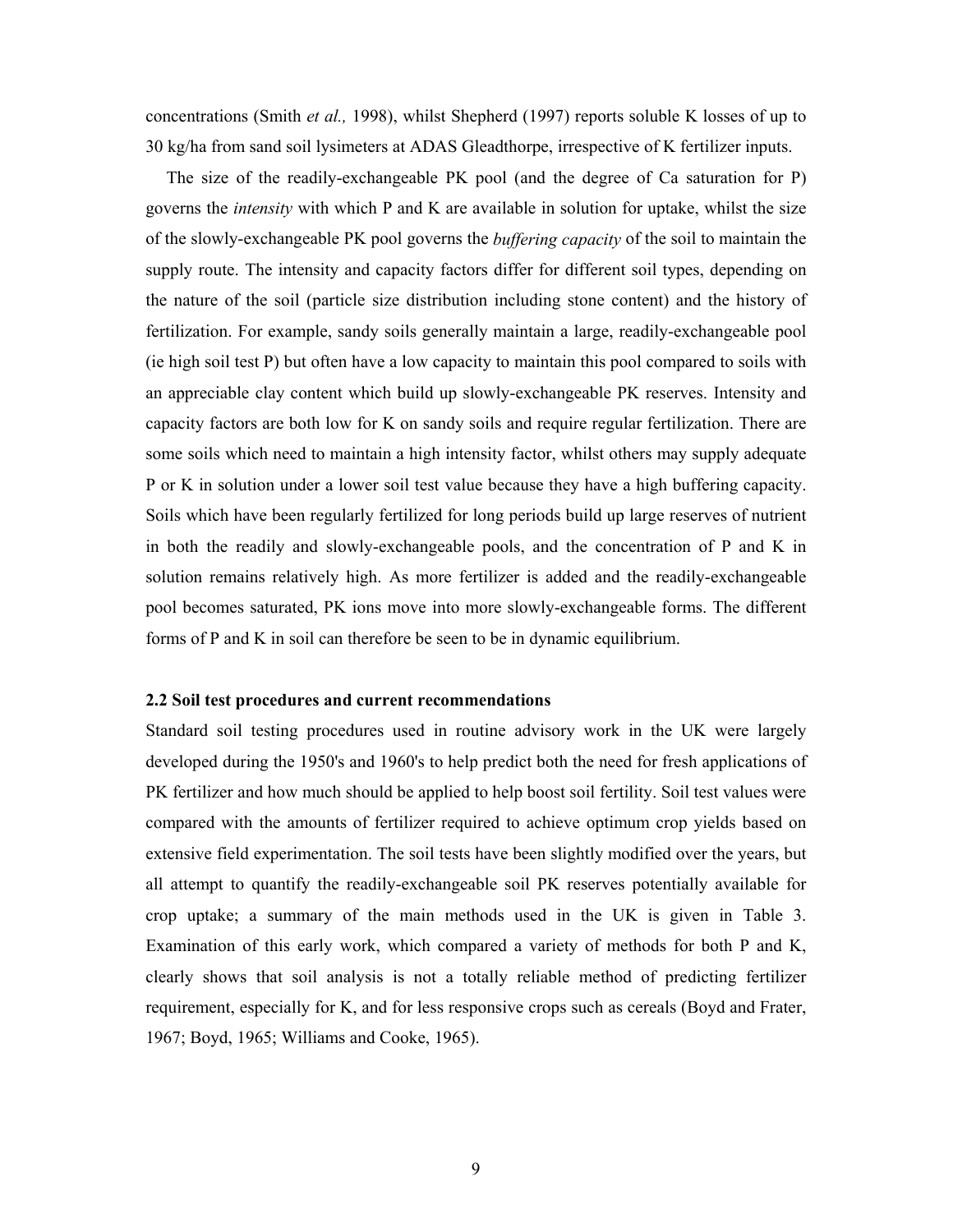| Organisation | Extractant                        | <b>Extraction conditions</b>      | Soil:solution ratio | Reference                               |
|--------------|-----------------------------------|-----------------------------------|---------------------|-----------------------------------------|
|              |                                   |                                   |                     |                                         |
| Phosphorus   |                                   |                                   |                     |                                         |
| <b>ADAS</b>  | $0.5 M$ sodium                    | pH 8.5, 30 mins at $20^{\circ}$ C | 1:20                | Olsen <i>et al.</i> (1954), MAFF (1986) |
|              | bicarbonate (NaHCO <sub>3</sub> ) |                                   |                     |                                         |
| <b>SAC</b>   | $0.5M$ ammonium                   | pH 4.5, 30 mins at $20^{\circ}$ C | 1:5                 | Edwards, pers com.                      |
|              | acetate/acetic acid               |                                   |                     |                                         |
| Levington    | exchange<br>5ml<br>anion          | 16 hours at $20^{\circ}$ C        | 1:50                | Hislop and Cooke, 1968                  |
|              | resin                             |                                   |                     |                                         |
| Potassium    |                                   |                                   |                     |                                         |
| <b>ADAS</b>  | M ammonium nitrate                | 30 mins                           | 1:5                 | MAFF, 1986                              |
| <b>SAC</b>   | $0.5M$ ammonium                   | pH 4.5, 30 mins at $20^{\circ}$ C | 1:5                 | Edwards, pers com.                      |
|              | acetate/acetic acid               |                                   |                     |                                         |
| Levington    | M ammonium nitrate                | 30 mins                           | 1:5                 | MAFF, 1986                              |
|              |                                   |                                   |                     |                                         |

**Table 3.** *Routine soil test methods for phosphorus and potassium currently used in advisory work in the UK.*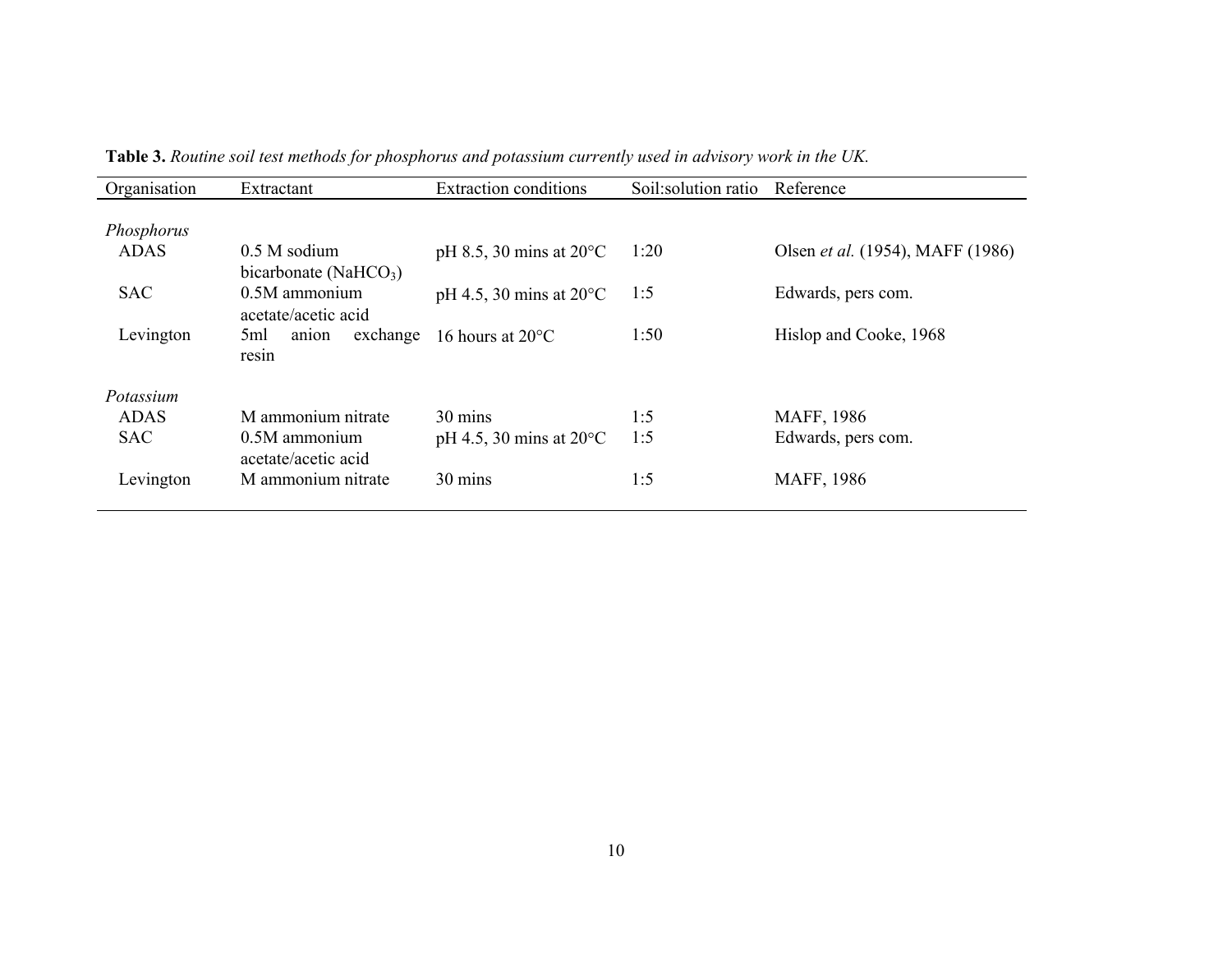On average, the Olsen (sodium bicarbonate) method for P performed best, especially on neutral and alkaline soils, whilst no one method was outstanding for K, reflecting the significant contribution of slowly-exchangeable K forms, and subsoil K, to crop uptake on some soils, especially those with micaceous clays. Also, these methods were developed at a time when crop yields and N inputs were much lower than at present; the introduction of new varieties with higher yield expectations, better soil management and hence better crop rooting, and moves towards intensification and specialisation, raise doubts about whether the relationships established during the 1950's and 1960's still hold.

 There appears to be general agreement that the methods currently used are the best current guide to the likelihood of a yield response to fresh PK fertilizer on most soils (Arnold and Shepherd 1990; Johnston and Poulton 1992; Syers, 1998). In current recommendations, the likelihood of a yield response has been summarised as probable at Index 0, possible at Index 1 and unlikely at Index 2 (MAFF, 1985; MAFF, 1994). However, it is likely that farmers and agronomists have too much faith in the accuracy of soil sample results and crop response. For example, Boyd (1965) found that Olsen-P concentrations accounted for less than 50% of the variance in response to freshly applied P fertilizer, whilst Arnold and Shepherd (1990) concluded there was a generally poorer relationship between readily-exchangeable K and yield response to K fertilizer than was the case for P. Soil analysis is also of limited value in characterising the amount of PK nutrient release from the soil, and therefore more accurately quantifying fertilizer need. In reviewing the adequacy of soil testing for predicting fertilizer requirements, Beringer (1985) concluded 'Routine soil testing methods are excellent tools for monitoring soil fertility but will frequently fail to predict optimum fertilizer requirement. Soil test methods must become more comprehensive with regard to the rates of nutrient supply and the magnitude of the nutrient reserves'.

 Standard soil tests in the UK attempt to predict relative PK availability during a growing season or over a rotation, and do not measure what the crop will take up from a soil. This is because a) different soil test methods extract different amounts of exchangeable P depending on the reagent used and the extraction conditions, for example see Edwards *et al.* (1997), b) the soil test method does not measure the amounts of slowly exchangeable PK which may become available for uptake, either directly, or indirectly via the exchangeable pool, and c) crop roots may explore a greater or lesser soil volume than is included in the standard soil sampling depth. With the recent interest in precision agriculture, soil PK analysis is becoming increasingly used to help explain variation in crop yield within fields, and used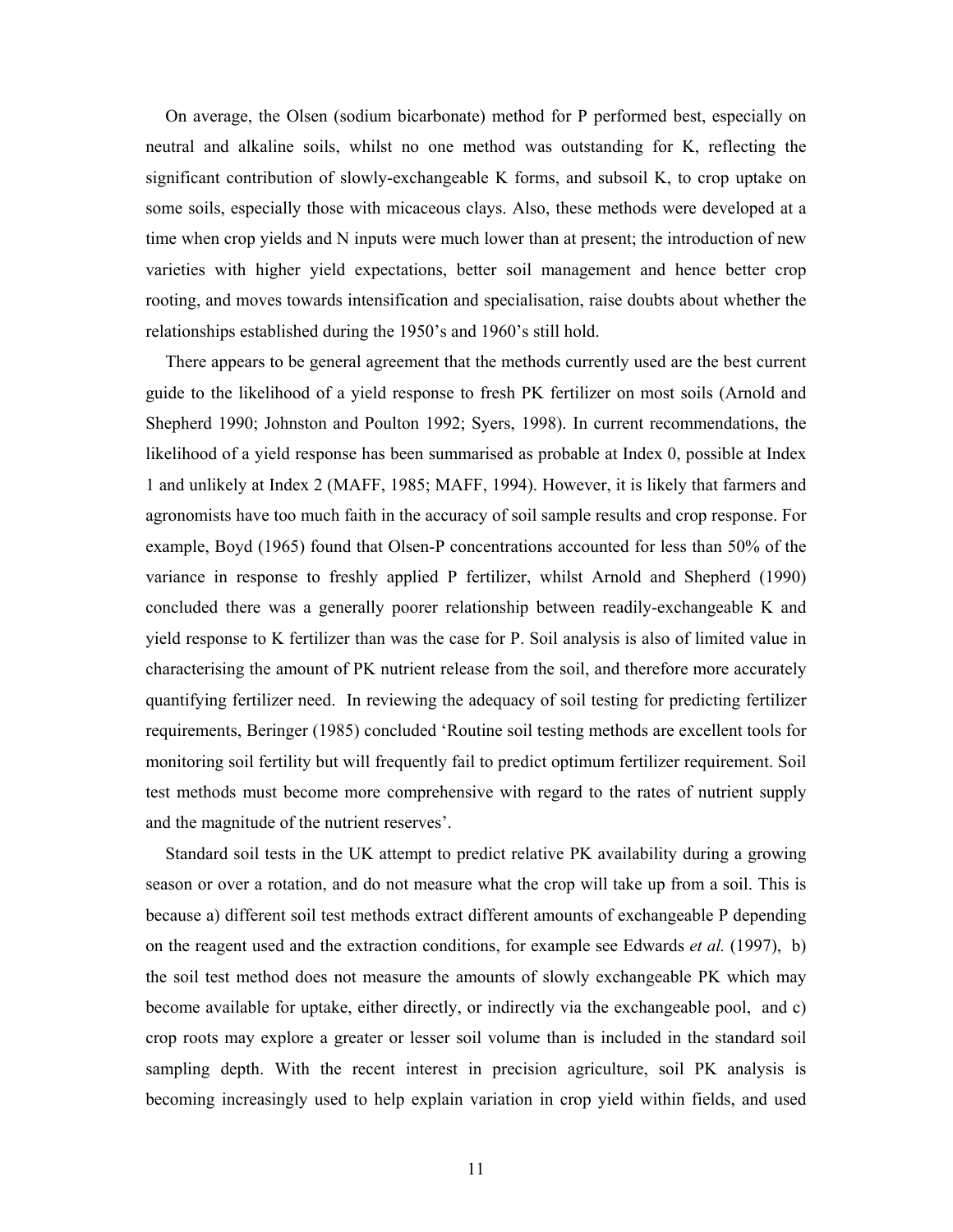together with field maps, to form the basis for more precise site specific application of P fertilizer - a level of accuracy which is perhaps unjustified. As pointed out by Tunney *et al.* (1997), the soil sample is only 1 part in 10 million of the bulk field soil it is considered to represent, only 1-5 g of the sample is actually analysed and inconsistencies may arise in each step of the sampling and analysis procedure (Table 4).

| Taken by advisor or farmer<br><b>SAMPLE COLLECTION</b><br>Soil core size and depth taken<br>Number and pattern of sub-samples<br>Time of year samples taken<br>Drying time and temperature<br>Method of grinding and sieving<br><b>SAMPLE PREPARATION</b><br>Method of sub-sampling<br>Weight or volume of soil taken<br><b>SAMPLE EXTRACTION</b><br>Ratio of soil to extractant solution<br>Shaking time and temperature<br>Method of determination in filtered extract<br><b>SAMPLE ANALYSIS</b><br>Expresssion of concentration<br>Concentration or Index<br><b>INTERPRETATION</b><br>Soil type (parent material, texture, subsoil PK)<br>Crop rotation, fertilizer/manure history<br>Time of year the sample taken<br>Time since P application |  |
|----------------------------------------------------------------------------------------------------------------------------------------------------------------------------------------------------------------------------------------------------------------------------------------------------------------------------------------------------------------------------------------------------------------------------------------------------------------------------------------------------------------------------------------------------------------------------------------------------------------------------------------------------------------------------------------------------------------------------------------------------|--|
|                                                                                                                                                                                                                                                                                                                                                                                                                                                                                                                                                                                                                                                                                                                                                    |  |
|                                                                                                                                                                                                                                                                                                                                                                                                                                                                                                                                                                                                                                                                                                                                                    |  |
|                                                                                                                                                                                                                                                                                                                                                                                                                                                                                                                                                                                                                                                                                                                                                    |  |
|                                                                                                                                                                                                                                                                                                                                                                                                                                                                                                                                                                                                                                                                                                                                                    |  |
|                                                                                                                                                                                                                                                                                                                                                                                                                                                                                                                                                                                                                                                                                                                                                    |  |
|                                                                                                                                                                                                                                                                                                                                                                                                                                                                                                                                                                                                                                                                                                                                                    |  |
|                                                                                                                                                                                                                                                                                                                                                                                                                                                                                                                                                                                                                                                                                                                                                    |  |
|                                                                                                                                                                                                                                                                                                                                                                                                                                                                                                                                                                                                                                                                                                                                                    |  |
|                                                                                                                                                                                                                                                                                                                                                                                                                                                                                                                                                                                                                                                                                                                                                    |  |
|                                                                                                                                                                                                                                                                                                                                                                                                                                                                                                                                                                                                                                                                                                                                                    |  |
|                                                                                                                                                                                                                                                                                                                                                                                                                                                                                                                                                                                                                                                                                                                                                    |  |
|                                                                                                                                                                                                                                                                                                                                                                                                                                                                                                                                                                                                                                                                                                                                                    |  |
|                                                                                                                                                                                                                                                                                                                                                                                                                                                                                                                                                                                                                                                                                                                                                    |  |
|                                                                                                                                                                                                                                                                                                                                                                                                                                                                                                                                                                                                                                                                                                                                                    |  |
|                                                                                                                                                                                                                                                                                                                                                                                                                                                                                                                                                                                                                                                                                                                                                    |  |
|                                                                                                                                                                                                                                                                                                                                                                                                                                                                                                                                                                                                                                                                                                                                                    |  |
|                                                                                                                                                                                                                                                                                                                                                                                                                                                                                                                                                                                                                                                                                                                                                    |  |

**Table 4.** *Opportunities for inconsistencies in soil sampling and analysis procedures (from Edwards et al., 1997).*

 Fundamental differences in the ability of different soil types to replenish PK in solution (ie buffering capacity) are not taken into account in the UK, although their importance is well recognised in other countries (Tunney *et al.,* 1997). For example, soils differ in the amounts of fertilizer PK required to raise or maintain a critical level of P and K in the soil. In the longterm ADAS experiments described by Tytherleigh (1988a,b), a net fertilizer input of 100 kg  $P_2O_5$  or K<sub>2</sub>O/ha raised soil test P and K values by between 2 and 7 mg P/l and 6 and 12mg K/l, respectively between sites. A lower amount of Olsen-extractable P is generally required to maintain crop growth in a clay soil than in a sandy soil, but the amount of fertilizer P initially required to raise Olsen-P concentrations is greater in a clay soil. The dissolution of calcium phosphates is also sensitive to solution Ca concentrations which could vary greatly with soil type. Hence, crops require quantities of P and K which may be poorly characterised by a concentration measured in an extract of 0-15 cm soil sample in the laboratory.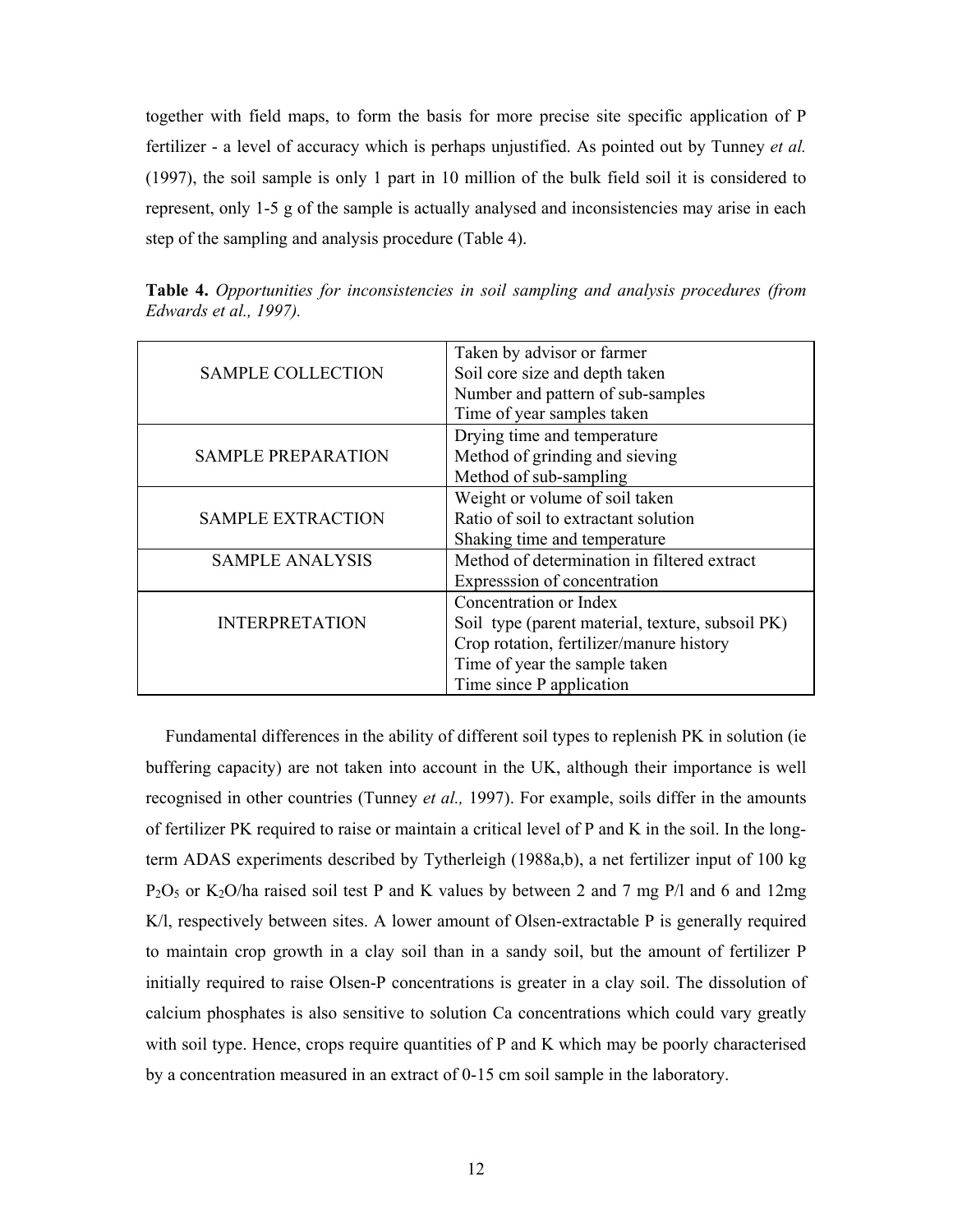There are other reasons why the inclusion of additional soil properties can help with the interpretation from soil tests. One example is the stone content of the soil profile; the general inert nature of stones, the dead space they occupy and the reduced volume of soil exploitable by plant roots. It should also be remembered that all advisory soil tests are usually performed upon the <2.0 mm soil fraction, so stones are discarded. Extrapolation from a concentration (mg/l) to an amount (kg/ha) requires knowledge of soil bulk density, which the presence of stones influences. For example, in two soils with the same soil test P, more P would be present in the soil without stones (Table 5). Similarly if the same amount of fertilizer P is applied to these soils, then the expected increase in extractable P would be positively related to the stone content, since the amount of soil is reduced with increasing stone content. Large differences in bulk density also occur between peat and mineral soils. Fundamental differences in topsoil cultivation depth between clays (20 cm) and sands (30 cm) affect the rate of soil PK accumulation for a given input of total PK nutrient, and the type of subsoil can have a major influence on nutrient uptake, especially K.

| Stone content $(\% )$ | Tonnes of soil<br>$(<2.0$ mm) <sup>1</sup> | Total quantity<br>extractable P<br>$(kg P/ha)^2$ | Concentration of<br>Extractable P<br>mg P/kg <sup>3</sup> |
|-----------------------|--------------------------------------------|--------------------------------------------------|-----------------------------------------------------------|
| $\theta$<br>30        | 1500<br>1275<br>1050                       | 30<br>25.5                                       | 27<br>28.5<br>30                                          |

**Table 5.** *Hypothetical example of the possible influence of stone content on extractable P.*

<sup>1</sup>Soil present in topsoil (0-15 cm) <sup>2</sup>Calculated amount of extractable P present in one ha of soil assuming all have a similar Olsen P concentration of 20 mg/kg. <sup>3</sup>Calculated concentration of Olsen-extractable P after a net P addition (input-offtake) of 25 kg  $P_2O_5/ha$ .

 Until recently, soil type differences were incorporated into fertilizer recommendations in Scotland based on the work of Reith *et al.* (1987), who found that soil type had as large an influence as the soil test extraction method in identifying critical levels of available P in soils. Cox (1994) concluded that the effectiveness with which fresh fertilizer P changed soil test P was highly dependent on clay content, and extremely important in making fertilizer recommendations. In particular, he considered that a lack of awareness and appreciation of the important influence of soil type had led to some extremely high concentrations of extractable P in soils low in clay in the USA. Unnecessary use of fertilizers is economically wasteful and increases the potential transfer of P in land run-off to watercourses. Russell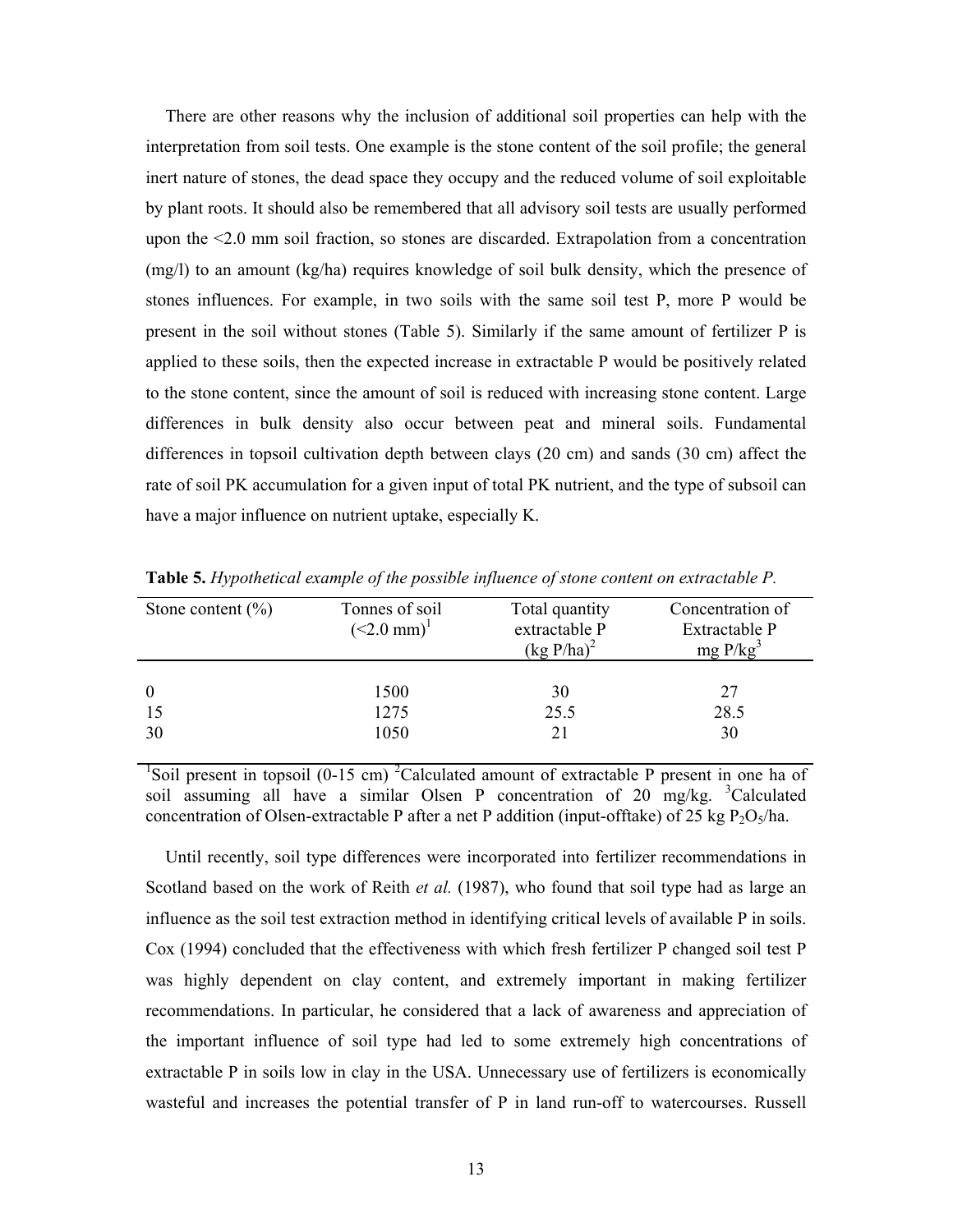(1971) considered shallow soils over limestone could supply 30 kg  $K_2O/ha/year$  for 20 years from natural soil reserves, and Goulding and Loveland (1986) classified soils into three groups based on their ability to supply K. Subsoils rich in micaceous clays can release substantial quantities of K to crop roots (Goulding and Loveland, 1986).

 Various attempts have been made to characterise the amount of slowly-exchangeable K in the soil, because this is known to make a potentially large contribution to crop K uptake, but depending on the level of redily-exchangeable K in the soil (Syers, 1998). For example, Goulding and Loveland (1986) used Ca-resin and concentrated hydrochloric acid to distinguish the reserve of slowly-exchangeable K in a number of UK soils. They concluded that cropping history and fertilization history were as important as soil type in explaining the large differences obtained in the amounts measured. A 'Reserve Potash Analysis' service developed by Levington agriculture also found that clay content and fertilization history greatly influenced amounts of slowly-exchangeable K in soils, as measured by 10N nitric acid. These approaches have value in targeting K fertilizer requirements much more precisely and avoiding the wastage associated with applying K fertilizers when they are not needed, for example in the use of compounds containing nil or low K where slowly-exchangeable K reserves are high, although they have not been commercially expoited to-date. Similar opportunities exist to measure slowly-exchangeable forms of P, although their contribution to plant P uptake is less than for K.

#### **2.3 Are existing recommendation systems adequate?**

Whilst it is recognised that routine soil tests must be rapid and cheap to use, it is perhaps not surprising that there are instances when soil testing, or fertilizer recommendations, fail to adequately predict the need for fresh P fertilizer, and/or allow soil test PK levels to run-down. This may be partly a reflection of the variability in nutrient offtake within and/or between fields compared to the average figures for P and K offtake in crops (Withers, 1991; Dawson, 1996; PDA, 1997). However, examination of long-term experiments in the UK, where annual offtake is being measured, have also indicated that existing recommendation systems may not always be appropiate on all soils. In reviewing Swedish experiments, Bertilsson and Forsberg (1997) found that a 'replacement' policy was not appropiate for some soils. They concluded that whilst the concept of replacement might serve as a starting point for developing farm P fertilizer policies, there was a need to adjust P inputs according to knowledge on soil nutrient release characteristics so that the efficiency of P fertilizer use could be improved.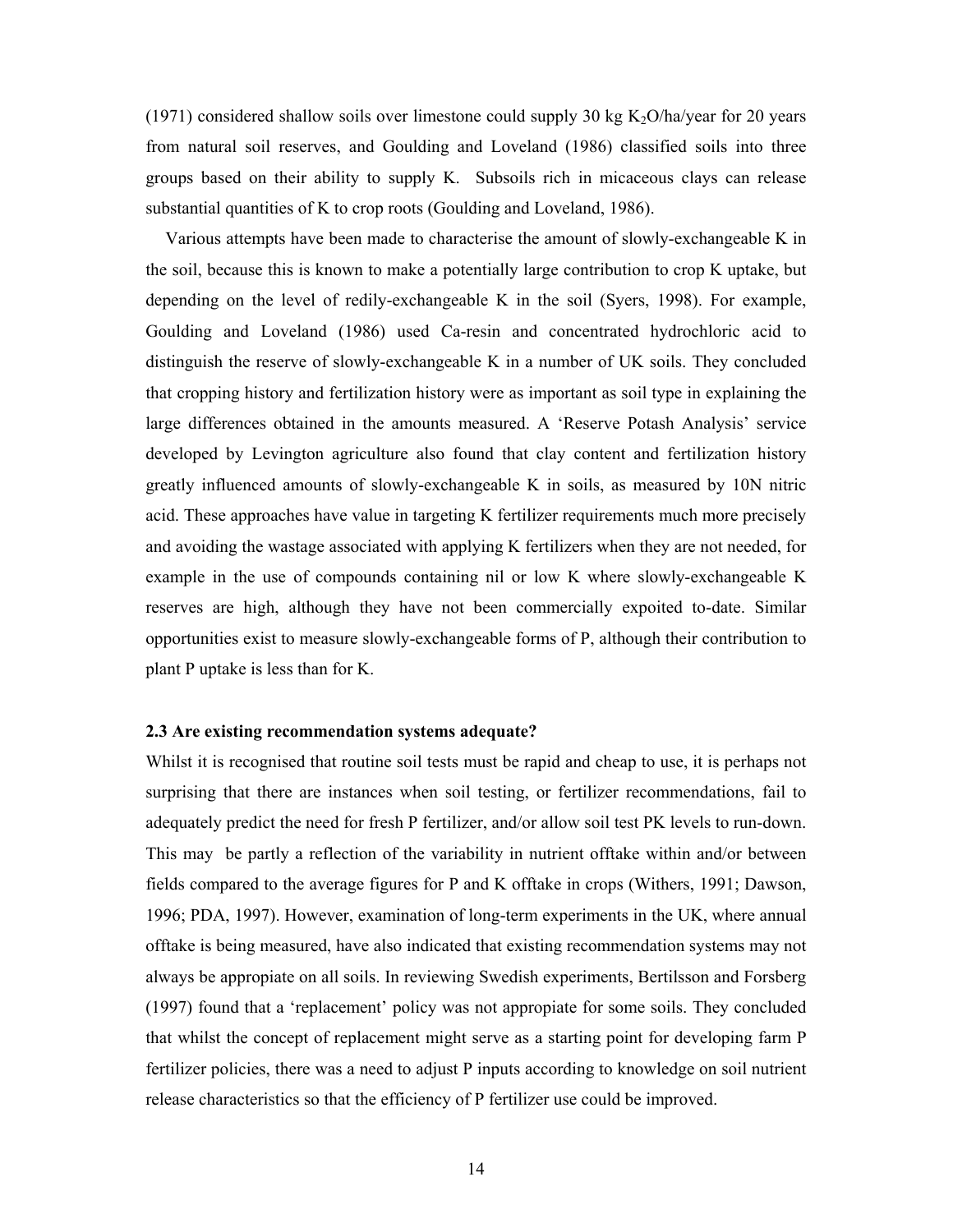Withers *et al.* (1994) reported two experiments on calcareous soils in England with initially adequate and high soil PK levels, respectively, which examined the effect of withholding phosphate and potash fertilizer for periods of up to 11 years on the yield of cereal crops. Two key points emerged: firstly P and K inputs designed to match crop offtake were not sufficient to maintain the extractable soil PK levels at the start of the experiment, and (b) yield responses were obtained at one of the sites when soil P and K levels were well above Index 2. In reviewing other experiments on calcareous soils, these authors found other evidence to indicate that fertilizer P inputs needed to exceed crop offtake in order to maintain a given level of Olsen-extractable P because of the gradual transfer of P from readilyexchangeable forms to slowly-exchangeable or fixed P forms (Withers *et al.,* 1994). In experiments as far back as 1960, Eagle (1974) found that soil P concentrations on a silt soil at Terrington declined unless the amount of P fertilizer applied exceeded the quantity removed by about 25%. Under current recommendations there is no way of distinguishing these sites, although it is recognised that when soil analysis is carried out regularly and consistently by the same laboratory, it provides useful information on adequacy of long-term fertilizer policies.

In a long-term experiment at Ropsley in Lincolnshire, a rotation of winter wheat, sugar beet and spring barley received rates of phosphate between 1977 and 1985 which were either equal to  $(L)$  or 50% in excess of  $(H)$  expected crop demand, with control plots  $(N)$  receiving no phosphate fertilizer (Bhogal *et al.,* 1996; Hatley *et al.,* 1997). Since 1985, applications of 0, 70, 100 kg  $P_2O_5/ha$  were superimposed on these fertilizer policies. Mean Olsenextractable soil P values in 1985 were 15, 19 and 28 mg  $l^{-1}$  for the N, L and H policies respectively. Since 1985, Olsen P has fallen where no P has been applied, the rate of decline being dependent on the initial soil P levels: declines of 4, 7 and 14 mg/l were recorded for the N, L and H policies respectively. Applications of 70 kg  $P_2O_5/ha$  were sufficient to slightly increase Olsen P for the N policy but only maintain the L policy. The highest P fertilizer rate increased Olsen P values for N and L policies, but neither 70 nor 100 kg  $P_2O_5$ /ha additions maintained the Olsen P levels on the H policy.

Marked 'seasonal' variations in Olsen P values were observed over the full range of treatments at Ropsley, although this was not correlated with simple parameters such as crop offtake or soil moisture status. Allowing for this variation, a linear model describing changes in Olsen P indicated an overall fixation of P from 12 years annual additions of 100 kg  $P_2O_5/ha$  to previous H policy plots of approximately 700 kg  $P_2O_5/ha$ . Clearly it is not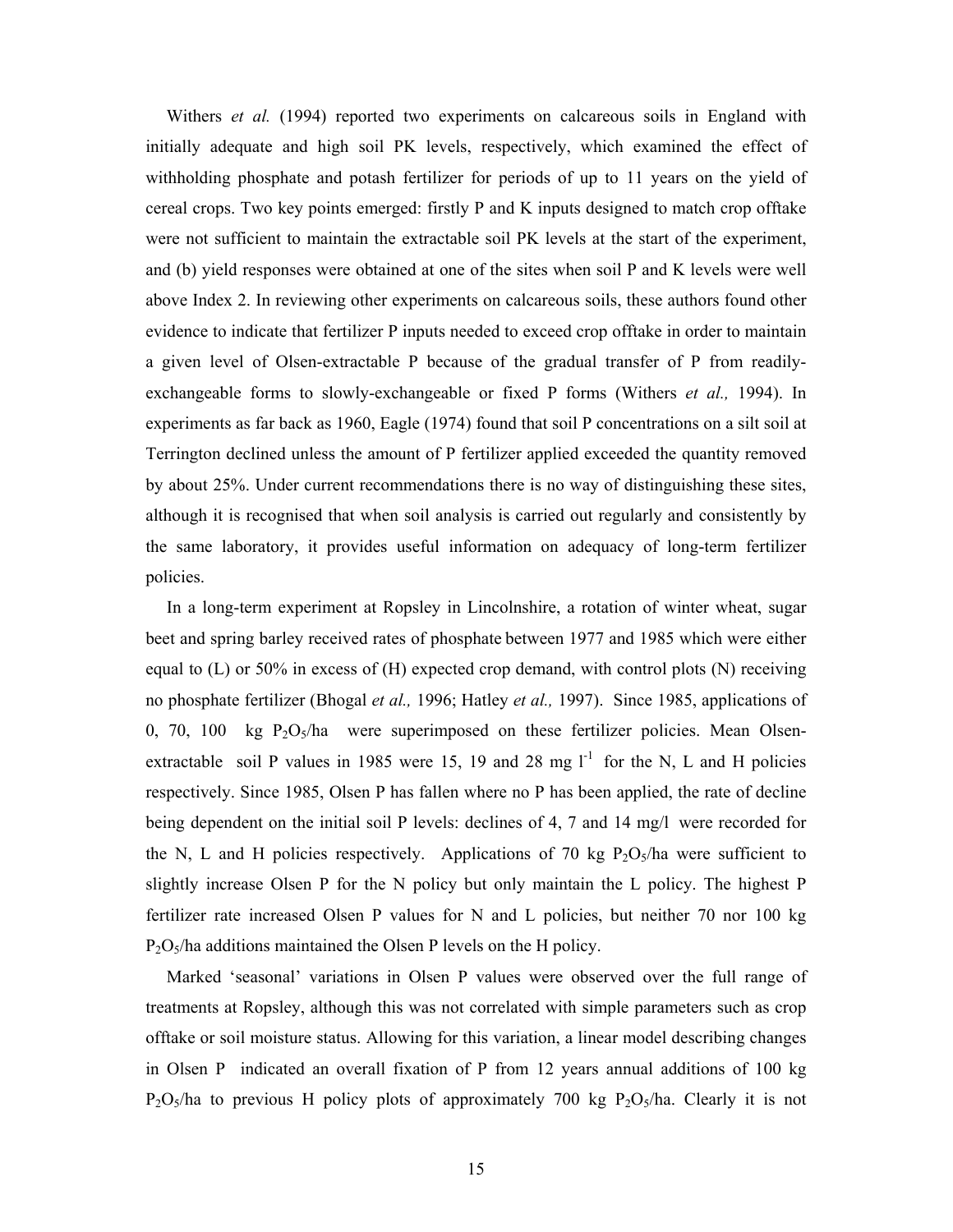economic to maintain a high P level on these soils, but the data illustrates the capacity of different soils to fix P. The level of fixation was reduced where higher rates of N were applied indicating an influence of higher nutrient demand (Bhogal *et al.,* 1996). Where no P was added, the crop extracted an additional 450 kg  $P_2O_5/h$ a from sources other than those identified by Olsen extraction. For this site, also, a 'balance' approach to P fertilization was not appropriate.

Richards *et al.* (1998) examined the effect of four rates of P fertilizer (0, 22, 45 and 90 kg  $P_2O_5/ha$ ) on soil and crop P during 1968-1996 at a site in Cornwall cropped each year with barley. The optimum rate of P application for yield was 69 kg  $P_2O_5/ha$  which was greater than the average P offtake (39 kg  $P_2O_5/ha$ ). It was calculated that adopting a maintenance policy under current recommendations would have reduced grain yields by 0.2 t/ha/year, although extractable soil P levels would have been maintained on this soil, which was developed over shale. Barraclough *et al. (*1997) found soil analysis was of no value in predicting K fertilizer needs of cereals grown at 3 sites; there was no yield response to added K despite deficiency levels of extractable K in the soil. Syers (1998) also considered that there were a number of soils where the release of slowly exhangeable, or fixed K, might sustain crop growth at low levels of readily-extractable K as measured by standard soil tests. Under current recommendations there is no way of distinguishing these sites.

# **2.4 Effects of withholding PK fertilizer on cereal yields**

Where soil PK concentrations are above the critical values considered necessary for optimum crop growth, there is clearly opportunity to omit or reduce phosphate and potash fertilizer use. However, there is little up-to-date information on the effect of withholding P and K fertilizer inputs to commercial high yielding cereal crops on PK rich soils. Experimental data outside of Rothamsted is limited and largely restricted to field experiments conducted during the 1970's on low yielding cereal crops and on soils of low rather than high soil fertility status. However, these experiments do illustrate the large variation in response to PK omission on different soils (Tables 6 and 7).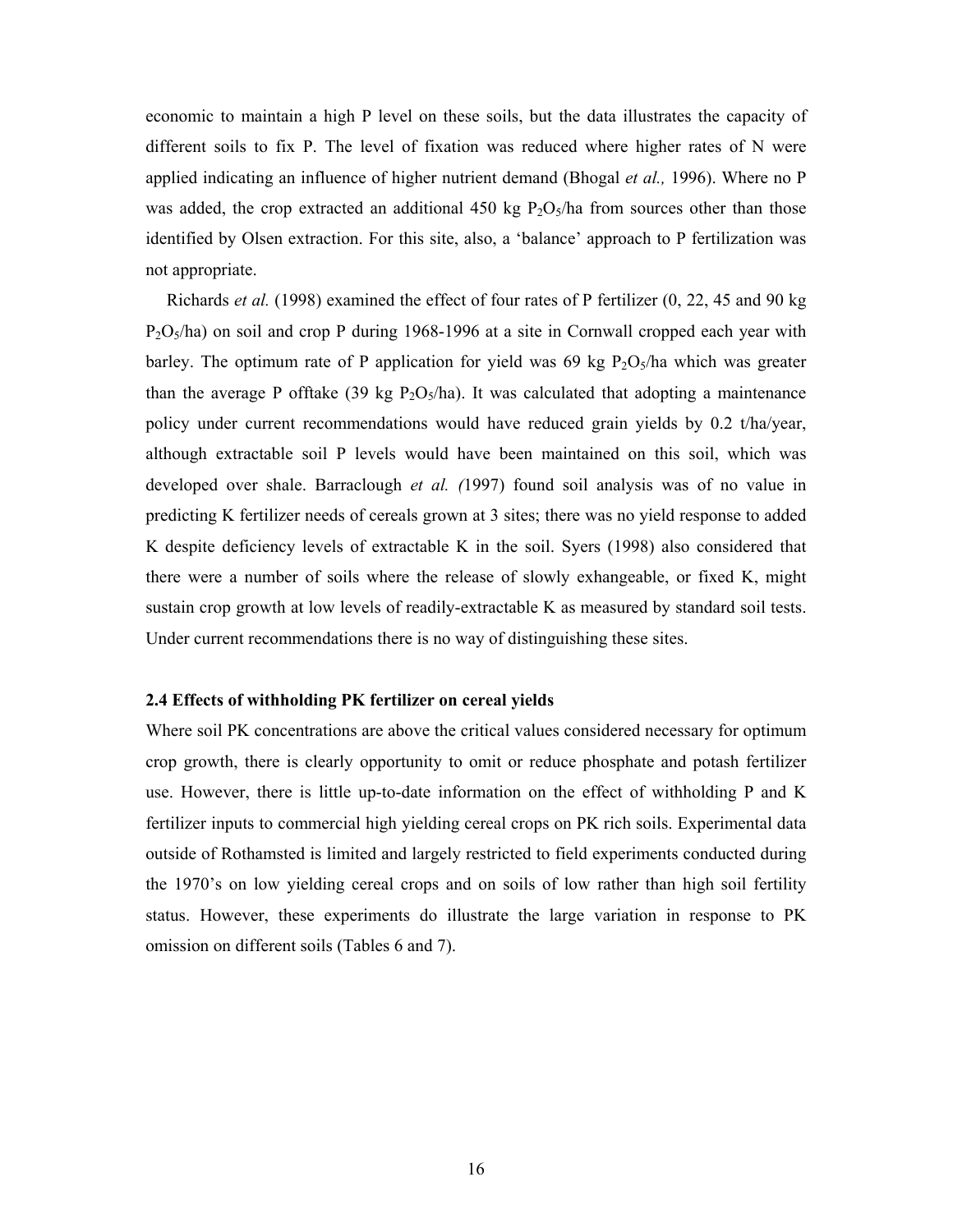| Site                  | Initial soil |                |                |         |                |                |         |                |         | Number of years fertilizer withheld |      |      |      |      |      |
|-----------------------|--------------|----------------|----------------|---------|----------------|----------------|---------|----------------|---------|-------------------------------------|------|------|------|------|------|
|                       | level (mg/l) |                | $\overline{2}$ | 3       | $\overline{4}$ | 5              | 6       |                | 8       | 9                                   | 10   | 11   | 12   | 13   | 14   |
| <b>Phosphorus</b>     |              |                |                |         |                |                |         |                |         |                                     |      |      |      |      |      |
| Gleadthorpe (1966)    | 34           | 0.20           | 0.19           | 0.20    | 0.07           | 0.03           | 0.34    | 0.14           |         |                                     |      |      |      |      |      |
| High Mowthorpe (1965) | 21           | 0.11           | $-0.19$        | 0.15    | 0.59           | 0.23           | 1.03    | 0.36           | 0.05    | 1.02                                | 1.05 | 0.94 | 0.66 |      |      |
| Thurgarton (1966)     | 17           | ley            | ley            | 0.71    | 0.64           | 0.56           |         |                |         |                                     |      |      |      |      |      |
| Deerhurst (1965)      | 12           | 0.11           | 0.24           | 0.66    | 1.02           | ley            | ley     | 0.43           | $-0.27$ | 0.12                                |      |      |      |      |      |
| West Lydford (1965)   | 18           | $-0.12$        | 0.00           | $-0.61$ | $-0.7$         | 0.71           | 0.56    | $-0.64$        | 0.48    |                                     |      |      |      |      |      |
| Stonehouse (1966)     | 10           | 0.03           | 1.14           | 0.48    | 0.82           |                |         |                |         |                                     |      |      |      |      |      |
| Pamington (1966)      | 9            | $\blacksquare$ |                | ley     | ley            | ley            | 0.21    | 0.57           | 1.07    | 0.85                                | ley  | ley  | ley  | 1.16 | 1.98 |
| Enford (1973)         | 14           | 0.01           | 0.70           | 0.32    | 1.11           | 1.24           | 1.23    | 1.01           | 1.17    | $-0.05$                             |      |      |      |      |      |
| Mere (1974)           | 10           | 0.49           | $-0.28$        | 0.86    | 0.72           | $\blacksquare$ |         | $\blacksquare$ | 0.07    |                                     |      |      |      |      |      |
| Stapleford (1976)     | 18           | $-0.01$        | $-0.06$        | $-0.09$ | ley            | 0.08           | 0.25    | ley            | ley     | 1.15                                | 0.54 | 1.07 | 2.22 |      |      |
| <b>Tetbury</b> (1981) | 49           | 0.16           | $-.010$        | 0.10    | 0.26           | 0.28           | 0.31    | 0.31           | 0.23    |                                     |      |      |      |      |      |
|                       |              |                |                |         |                |                |         |                |         |                                     |      |      |      |      |      |
| <b>Potassium</b>      |              |                |                |         |                |                |         |                |         |                                     |      |      |      |      |      |
| Gleadthorpe (1966)    | 109          | 0.11           | 0.26           | 0.32    | 0.22           | 0.19           | 0.34    | 0.20           |         |                                     |      |      |      |      |      |
| High Mowthorpe (1965) | 126          | 0.10           | 0.13           | 0.25    | $-0.04$        | $-0.12$        | 0.22    | 0.86           | $-0.06$ | 0.40                                | 0.24 | 0.75 | 0.38 |      |      |
| Brakenhurst (1966)    | 284          | $-0.38$        | $-0.30$        | $-0.18$ | $-0.02$        | $-0.22$        |         |                |         |                                     |      |      |      |      |      |
| Marston Magna (1970)  | 170          | Ley            | nd             | 0.32    | 0.05           | $-0.14$        | $-0.20$ |                |         |                                     |      |      |      |      |      |
| Shapwick (1970)       | 298          | 0.17           | 0.13           | nd      | ley            | ley            | ley     | ley            |         |                                     |      |      |      |      |      |
| Ramsbury (1975)       | 96           | 0.10           | $-0.09$        | 0.08    | $-0.07$        | 0.12           | ley     | ley            | 2.58    | 0.23                                |      |      |      |      |      |
| Stapleford (1976)     | 239          | 0.13           | 0.01           | $-0.07$ | ley            | $-0.10$        | $-0.05$ | ley            | ley     | 0.26                                | 0.08 | 0.6  | 0.16 |      |      |
| <b>Tetbury</b> (1981) | 363          | $-0.02$        | $-0.04$        | 0.06    | $-0.06$        | $-0.04$        | 0.19    | $-0.01$        | $-0.11$ |                                     |      |      |      |      |      |

**Table 6.** *Mean yield response (t/ha) to fresh fertilizer during each build-up year at different sites (adapted from Tytherleigh, 1988a, b).*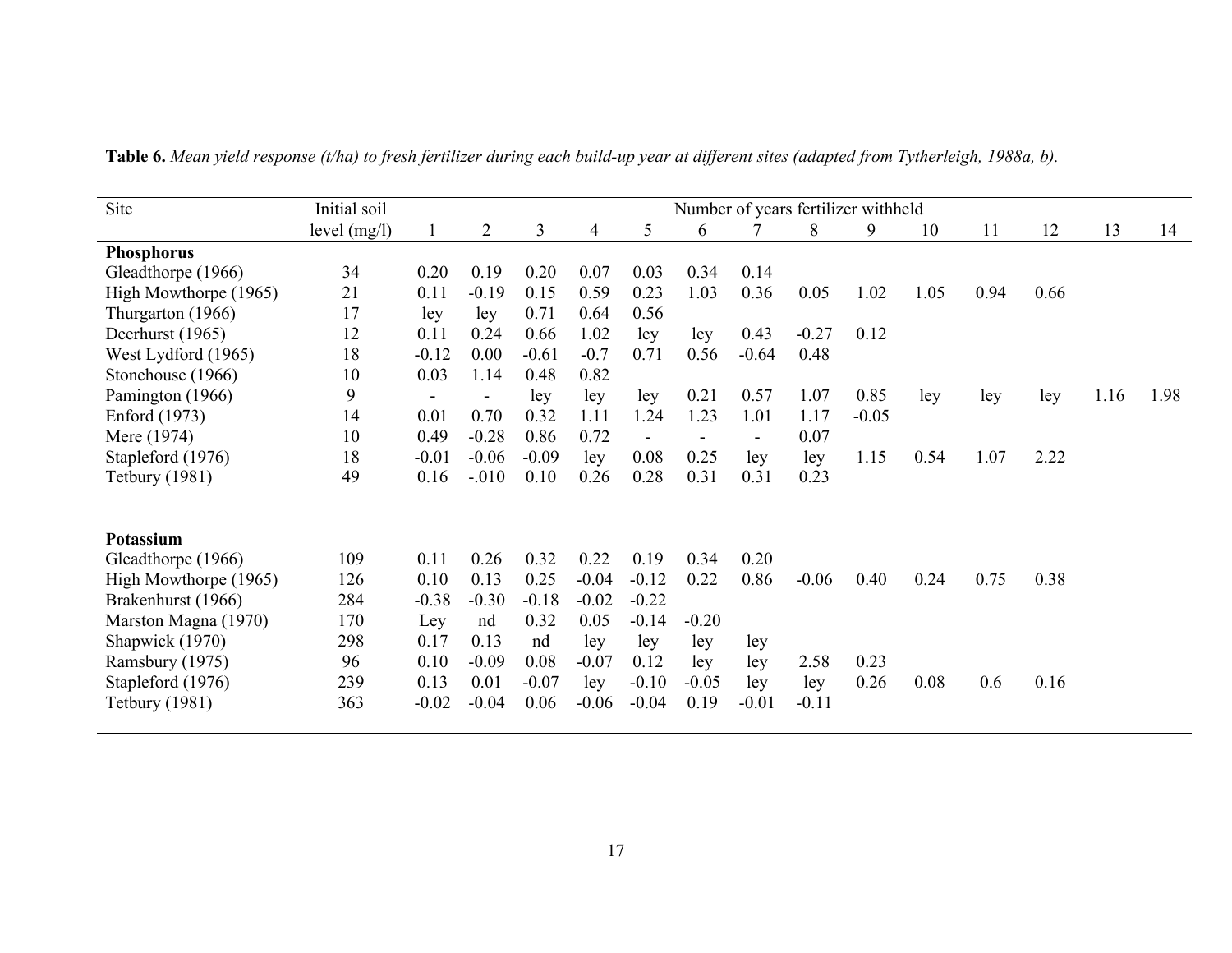**Table 7.** *Changes in soil test P and K over the build-up phase and yield response to fresh PK fertilizer on plots receiving no PK fertilizer during the build-up phase (adapted from Tytherleigh, 1988a, b).* 

| Site                  | Soil Series | Soil test value (mg/l) |       | Years PK       | Test | Yield response  |
|-----------------------|-------------|------------------------|-------|----------------|------|-----------------|
|                       |             | Initial                | Final | withheld       | year | $t/ha$ (85% dm) |
| <b>Phosphorus</b>     |             |                        |       |                |      |                 |
| Gleadthorpe           | Newport     | 34                     | 32    | 7              | 1973 | $+0.19$         |
| High Mowthorpe        | Andover     | 21                     | 8     | 12             | 1977 | $-0.16$         |
| <b>High Mowthorpe</b> | Andover     | 21                     | 8     | 13             | 1978 | $+0.39$         |
| Thurgaton             | Worcester   | 17                     | 14    | 5              | 1971 | $+0.40$         |
| Deerhurst             | Evesham     | 12                     | 5     | 9              | 1974 | $+0.11$         |
| West Lydford          | Evesham     | 18                     | 7     | 8              | 1973 | $+0.44$         |
| Stonehouse            | Evesham     | 10                     | 9     | $\overline{4}$ | 1970 | $+1.49$         |
| Pamington             | Evesham     | 9                      | 3     | 14             | 1980 | $-0.14$         |
| Enford                | Upton       | 14                     | 9     | 9              | 1982 | $+0.59$         |
| Mere                  | Icknield    | 10                     | 8     | 8              | 1982 | $+1.16$         |
| Potassium             |             |                        |       |                |      |                 |
| Gleadthorpe           | Newport     | 109                    | 107   | 7              | 1973 | $+0.18$         |
| <b>High Mowthorpe</b> | Andover     | 126                    | 81    | 12             | 1977 | $+0.37$         |
| <b>High Mowthorpe</b> | Andover     | 126                    | 91    | 13             | 1978 | $+0.39$         |
| <b>Brackenhurst</b>   | Worcester   | 284                    | 218   | 5              | 1971 | $+0.08$         |
| Marston Magna         | Evesham     | 170                    | 175   | 6              | 1976 | $+0.29$         |
| Shapwick              | Evesham     | 298                    | 309   | 7              | 1977 | $-0.13$         |
| Ramsbury              | Upton       | 96                     | 81    | 9              | 1984 | $+0.78$         |
|                       |             |                        |       |                |      |                 |

These experiments investigated a build-up phase testing 0, 50, 100, 150/250 kg P<sub>2</sub>O<sub>5</sub> or K2O /ha over a number of years, which varied between sites, and a testing year where yield response to added nutrient was superimposed on each of the build-up plots. Differences in yield between plots receiving PK (meaned across all PK rates) and those receiving no PK fertilizer for each year of the build-up phase are shown in Table 6. Large yield differences were observed after only a few years of withholding P, for example at Enford (1 year), High Mowthorpe (3 years) and West Lydford (4 years), but the initial extractable P concentrations at these sites was low. The two sites with high soil P fertility (Gleadthorpe and Tetbury) did not show large yield differences, although at Tetbury, the small yield differences obtained after the third year were consistant and significant (Withers *et al.,* 1994). Clare and Caldwell (1972) found litttle yield reduction during a 4-year run-down period of soil P on a calcareous clay loam soil. For K, large yield differences were observed after 6 years on the chalk soil at High Mowthorpe (although not consistant) and coincided with a sudden sharp drop in soil test K. Similarly at Ramsbury, a very large yield difference was observed after a grass ley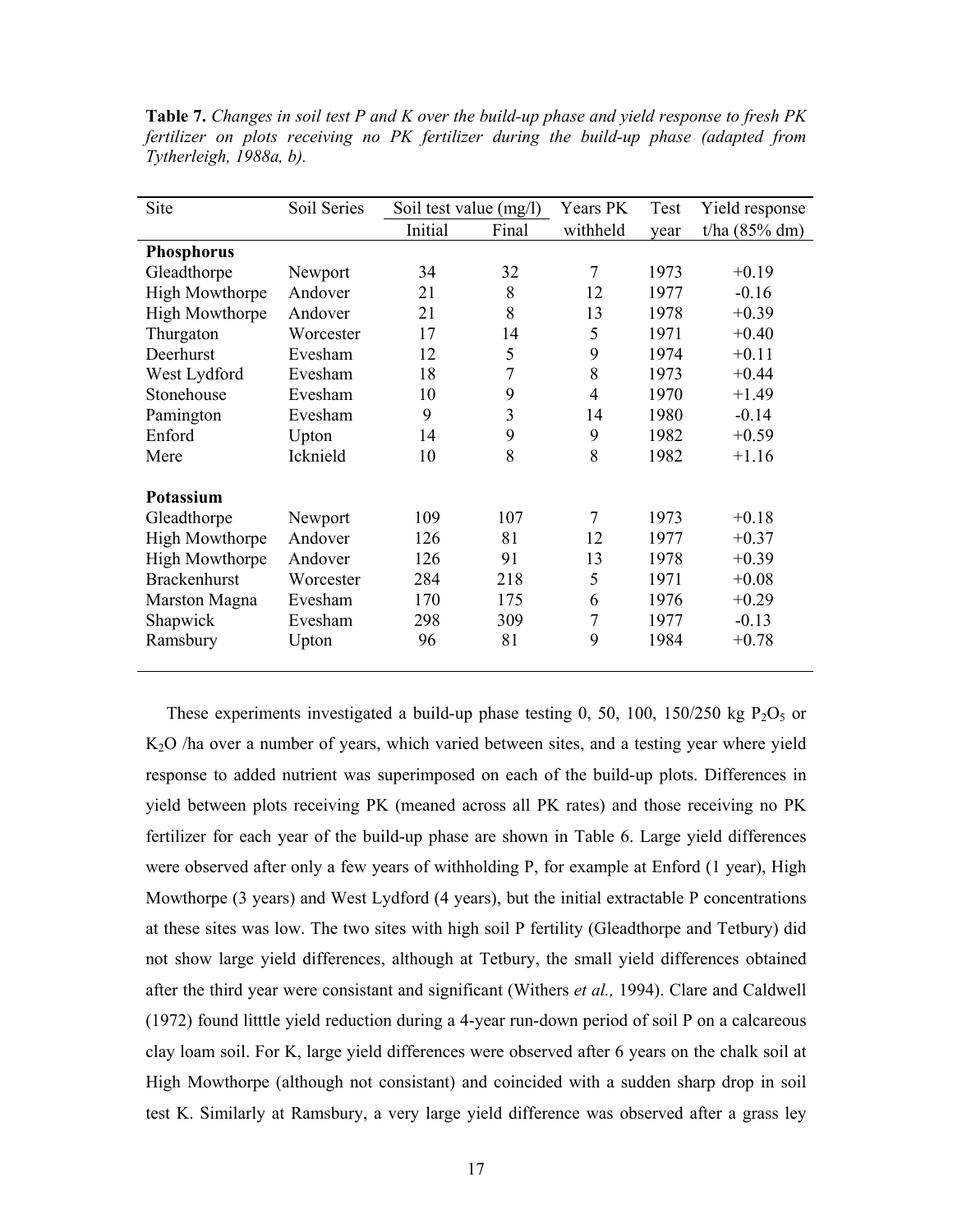break, 7 years after the start of the experiment. At sites with very high initial soil test K values (Brakenhurst and Shapwick) there was no positive response to added K. Similarly, at Stapleford and Tetbury, there was no response to fresh potash fertilizer for at least 10 and 6 years, respectively (Table 6).

 In the testing year, Olsen-extractable P concentrations had fallen to Index 0 at most sites and yield responses to fresh fertilizer P were generally large, although not consistently so (Table 7). Similarly, those sites where soil extractable K values had fallen over the build-up period showed the largest yield responses. However, there were some sites (eg Gleadthorpe for P, Gleadthorpe, Brackenhurst, Marston Magna and Shapwick for K) which maintained the same level of extractable P and K on nil fertilized plots throughout the experimental period. This did not appear to be related to the initial soil test value for the site. With increasing economic pressures to reduce unnecessary variable costs, further information is required on the effect of soil PK rundown on cereal yields, and the causes of variability in response between different sites, especially under modern farming methods with high-yielding varieties.

# **2.5 Critical nutrient levels**

Relationships between grain yield and the amount of residual soil PK potentially available for crop uptake, as measured by standard soil tests, have indicated there is a threshold or critical level of residual soil PK fertility above which it is not economically worthwhile exceeding. These critical levels define the point at which PK fertilizer policies can switch between buildup and maintenance. Although often assumed to be the same, this critical level of residual soil PK fertility is not necessarily the level above which or below which yield responses to fresh P and K will not or will occur, respectively. For example, at Woburn, Johnston *et al.,* (1976) found that the critical level for yield response to fresh P was lower than that for yield response to residual P. This difference reflects the influence of factors other than soil test PK levels;

- 1) Experimental error larger than yield differences in field experiments
- 2) Growing conditions (light, temperature, moisture) during the season
- 3) Soil conditions and crop rooting patterns affecting accessibility to nutrient reserves
- 4) Availability of PK from soil reserves not measured by standard soil tests (eg fixed K)
- 5) Uptake of PK from the subsoil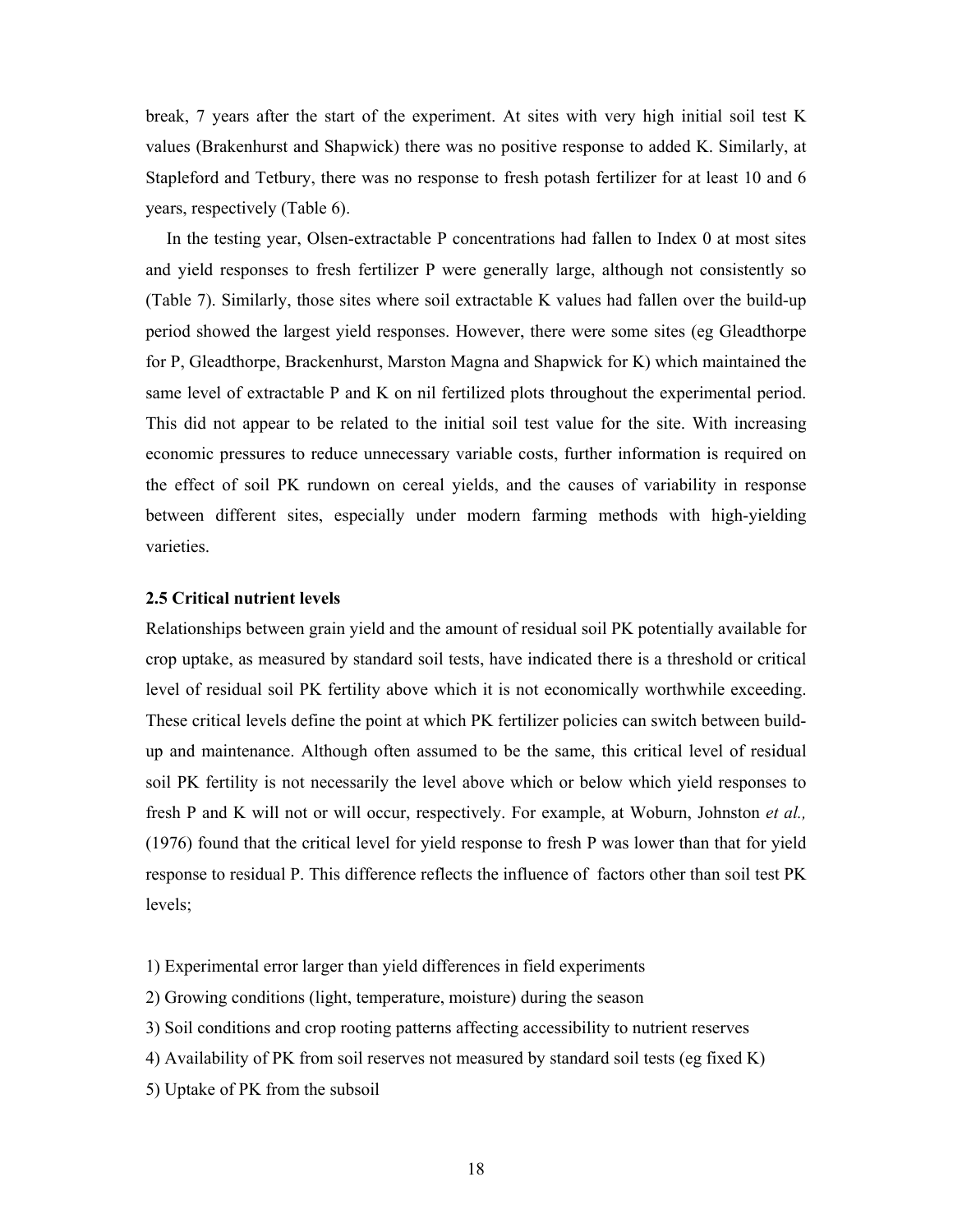Hence, critical levels of residual soil PK maybe independent of season but critical levels for response to fresh PK tend to be more variable; in the absence of other growth limiting factors the two can be considered synonymous. As reviewed by Arnold and Shepherd (1990) and more recently demonstrated by Barraclough *et al.* (1997), there are numerous examples of a lack of response to fresh PK at soil PK levels well below what might be considered an adequate level of soil fertility (Fig. 3).



**Figure 3.** *Relationships between readily-extractable soil PK concentrations (0-15 cm) and both yield level without fresh inputs of fertilizer, and the yield response from fresh fertilizer PK, for spring barley.*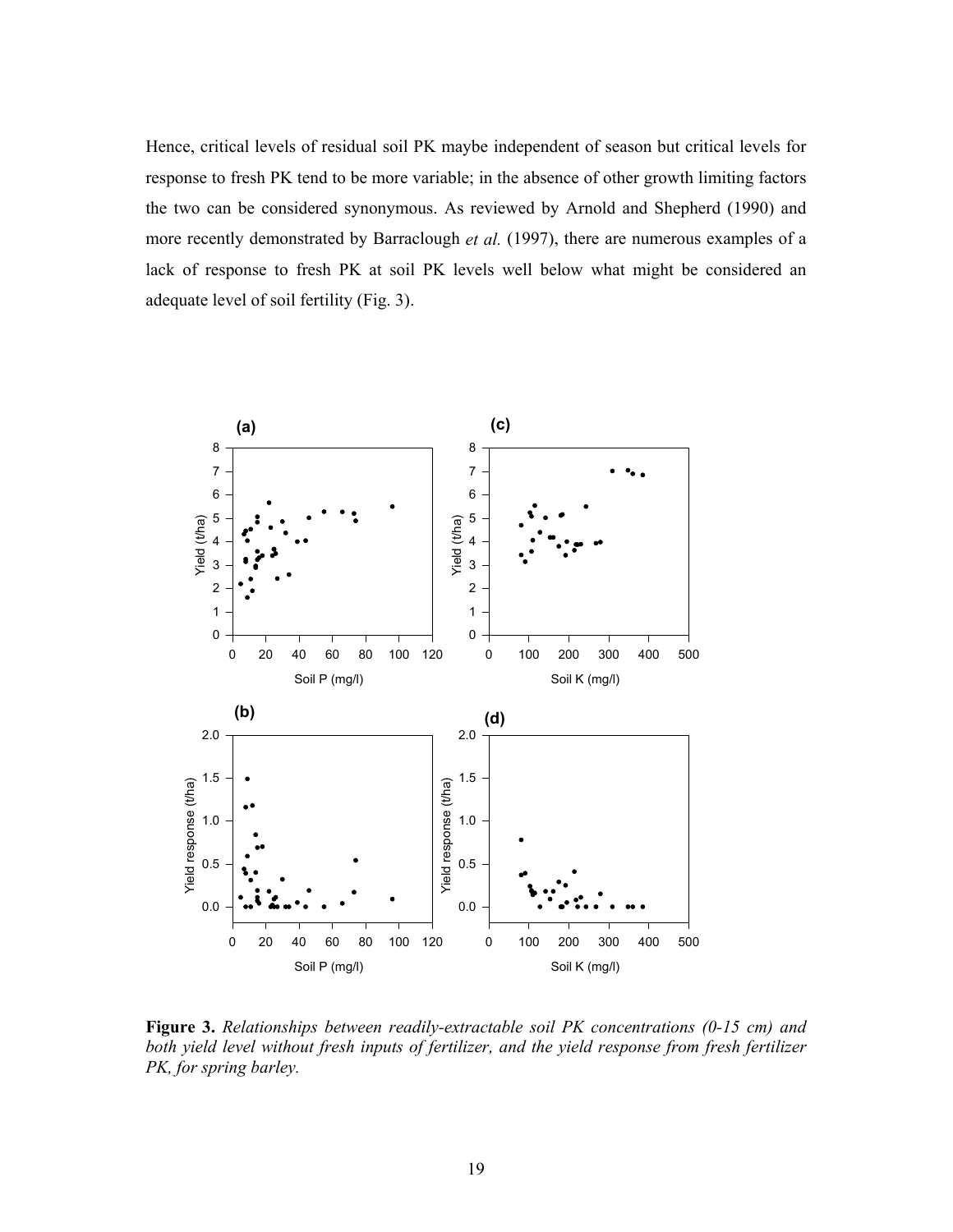Critical levels of residual soil PK fertility for cereals have been determined by field experimentation at only a limited number of sites, especially for wheat (Tytherleigh, 1988a,b; Johnson and Poulton, 1992; Barraclough *et al.,* 1997; Syers, 1998). Johnston and Poulton (1992) found a critical value of 20 mg/kg Olsen-extractable P for winter wheat on a sandy clay loam soil at Saxmundham in one year, whilst Barraclough *et al.* (1997) found values closer to 10 mg/kg on a deep clay loam soil at Rothamsted during 1992-1995. Johnston and Poulton (1992) also report a value of 25 mg/kg for spring barley receiving 63 kg N/ha, but this increased to 33 mg/kg when 96 kg N/ha was applied to the crop. In contrast, Johnston *et al.* (1998) report values for winter wheat at Saxmundham decreasing from 29 to 18 mg/kg as N rate increased from 80-200 kg/ha. At Rothamsted, Johnston *et al.* (1998) report values for spring barley of 15 mg/kg between 1986 and 1990. Similar values have been suggested in experiments at a deep loam site in Lincolnshire (Ropsley) for winter wheat in recent years (ADAS unpublished).

 In reviewing work on yield response to applied K at Rothamsted, Syers (1998) reports a linear relationship between readily-exchangeable K (measured by ammonium acetate rather than the ammonium nitrate used in routine soil testing), and grain yield of winter wheat below 100 mg/kg, whilst there was no such relationship for spring barley above 80 mg/kg exchangeable K in the soil. When comparing across sites, the data are more variable. For example, there was too much scatter in the data from the long-term field experiments carried out on spring barley by ADAS on a range of sites during the 1970's to allow a statistically significant curve-fit for identifying critical soil test PK values for optimum yield (Fig. 3). The number of application rates tested was not sufficient to identify critical PK levels at individual sites or in individual years. Hence, it is not clear to what extent lower critical PK values may be appropiate on soils which have built up slowly-exchangeable PK reserves and/or under modern farming systems.

Withers *et al.* (1994) found consistently large cereal grain yield responses (up to 2 t/ha) to fresh P fertilizer at a shallow chalkland site (Stapleford) in Wiltshire only once Olsenextractable P levels dropped to 8 mg/l (10 mg/kg). At the shallow chalk site in Wiltshire, a yield response to fresh K (50 kg  $K_2O/ha$ ) occurred when the soil test K level dropped to 120 mg/l, but there was no response the following year at the same site. In more recent experiments by Barraclough *et al.* (1997), there was no yield response to fresh K fertilizer at 3 sites even though soil test K levels were very low (ranging from 32-79 mg/l). The data in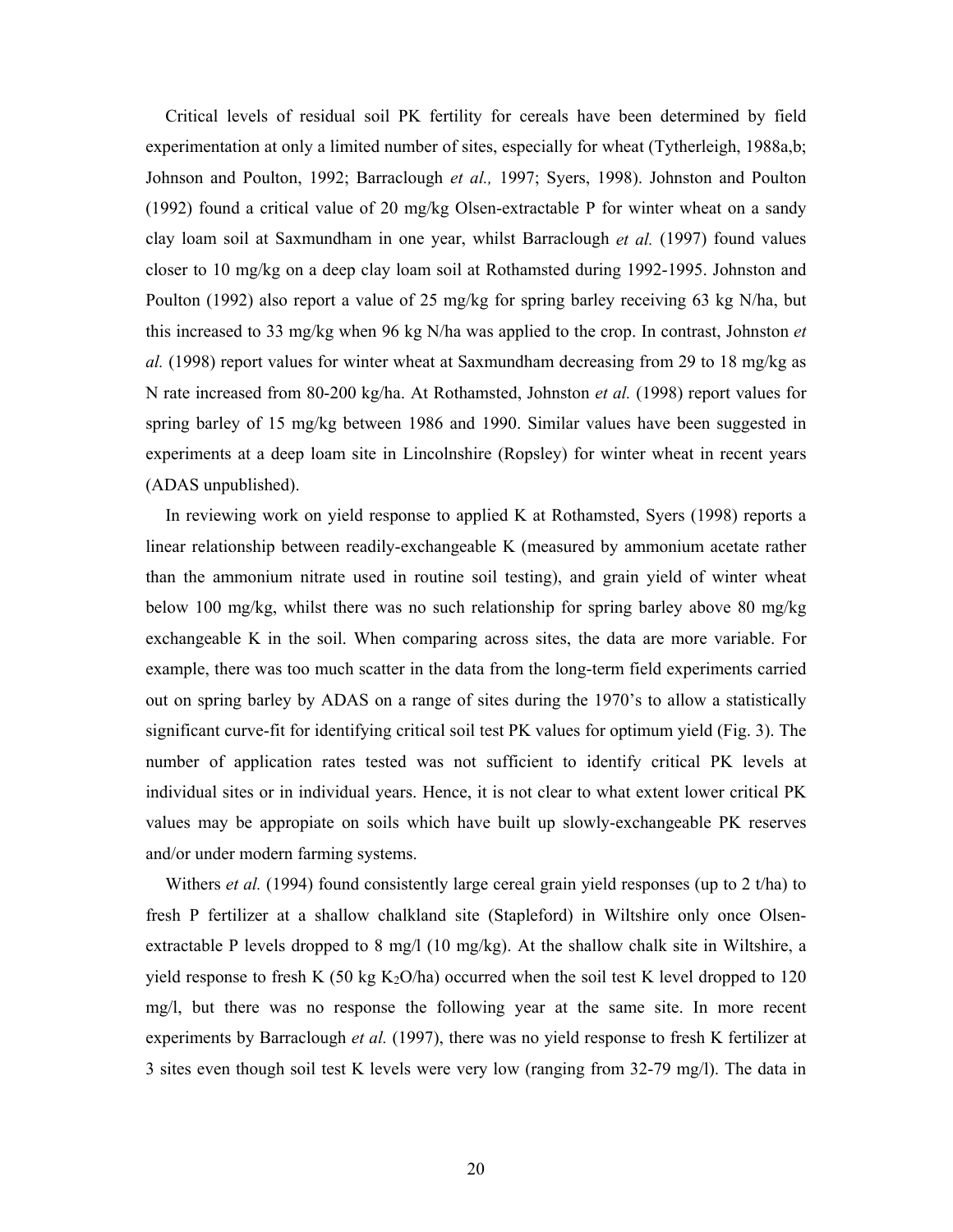Tables 6 and 7 also indicate yield responses to fresh P and K are not consistent even at low soil PK fertility status.

 These data indicate that whilst there is often a good relationship between the amount of readily-exchangeable P and/or K in the soil and crop yield at an individual site in the absence of other seasonal growth limiting factors, there is considerable variability in the critical concentration of extractable P and K in the soil necessary for optimum yield between different sites. Much of this variation is due to soil properties (clay, sesquioxide (Fe/Al), organic matter, depth over parent material, stone content), and a better understanding of the effect of soil type on PK release would help to more precisely define optimum residual PK levels. Other growth limiting factors may influence crop behaviour within individual years, in particular the ability of the crop to explore sufficient rooting volume for water and nutrients. Clearly where crop rooting is restricted due to compaction or drought, a higher critical concentration is required to compensate for the lack or rooting volume. Winter cereals may therefore require a lower critical concentration than spring cereal crops, but current recommendation systems do not allow for this. The use of precise critical values is perhaps questionable bearing in mind the errors introduced during commercial field sampling, as discussed above, and in routine advisory work, threshold indices which span a range of soilextractable PK concentrations have conventionally been used to define PK fertilizer recommendations (MAFF, 1985; MAFF, 1994; MISR/SAC, 1985). However, even using an Index system, there are a number of instances where crops may be under or over-fertilized with P and/or K (Fig. 3).

### **2.6 Plant analysis**

Plant analysis has been used for many years in advisory work as a quick and convenient method of assessing crop nutrient status and diagnosing nutrient deficiencies where these occur. Crop concentrations are typically reported on a dry matter (DM) basis and can vary according to the crop being grown, crop growth stage, crop growing conditions (light, temperature and moisture) and the part of the plant sampled. For cereals, for example, P and K concentrations will be greater in leaf tissue than in shoot or whole plant samples, and will decline as vegetative growth increases during the season reaching a minimum usually at anthesis (Gregory *et al.,* 1979; Bollons and Barraclough, 1997). Accurate interpretation requires crop, soil and weather information and plant analysis has only ever be used to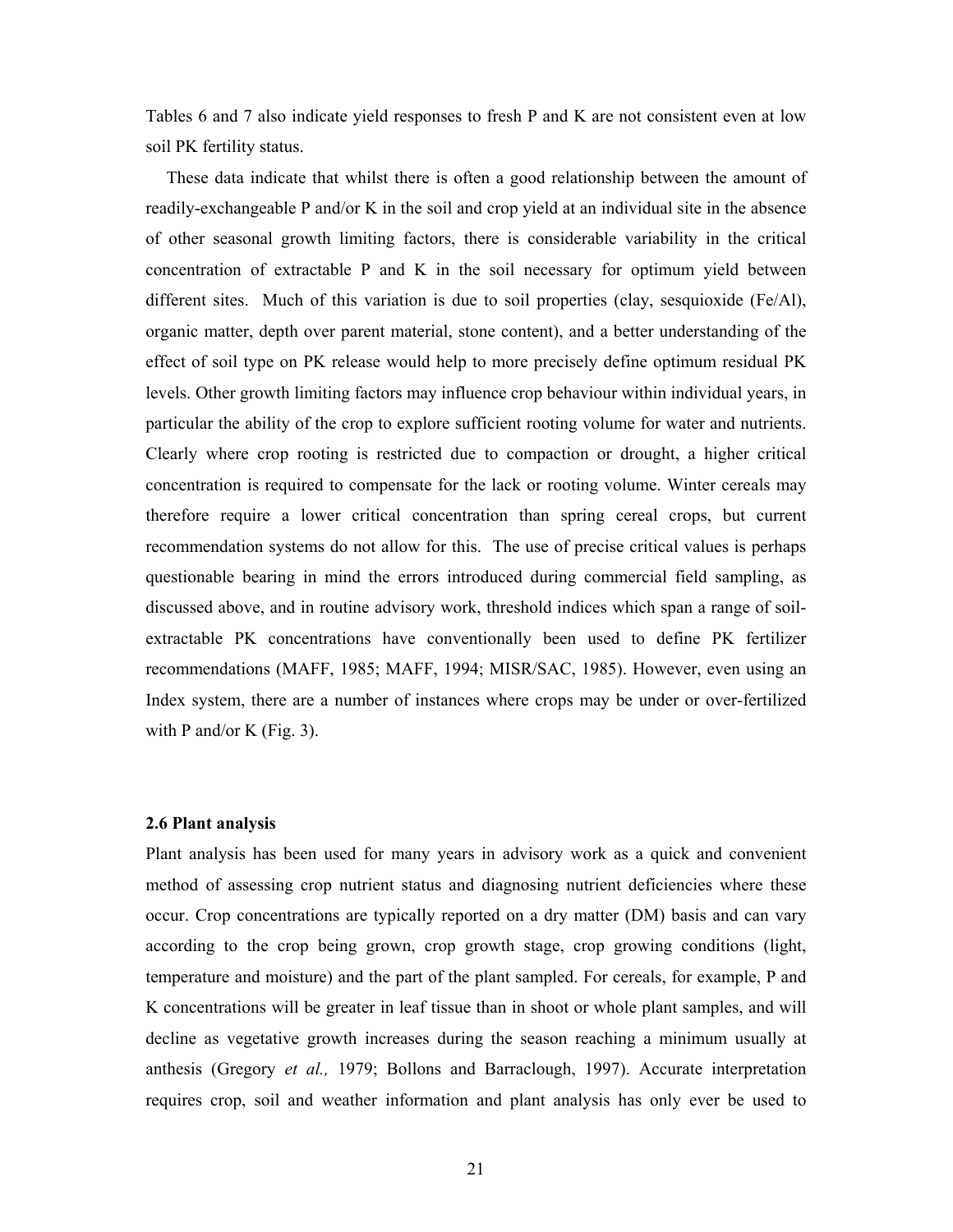provide a 'snapshot' of crop nutrient status at the time of sampling. Critical values which have been commonly used in advisory work by ADAS for deficiencies of P and K in leaf tissue of cereal crops at anthesis are 0.2% and 2.0%, respectively.

 In view of this inherent variability, plant tissue testing has had limited use as a means of checking whether annual fertilizer applications, or rotational fertilizer policies, have been less, or more than adequate, to meet crop P and K requirements. Whilst soil analysis gives a prognostic guide to the potential reserves of PK available to crops, regular plant analysis does have the advantage of providing information on actual PK uptake during a particular season, although this information comes too late to correct the current crop. A recent HGCA-funded project has helped define more precisely a sampling and analysis blueprint for assessing the P and K status of cereals (Barraclough *et al.,* 1997). This project concluded that conventional analysis of total P and K concentrations (in the DM) in young fully expanded leaves between growth stages 31 and 39 was the best overall indicator of crop PK status. Recommended critical concentrations for P and K at different growth stages are given in Table 7; for K, critical concentrations were related to yield level.

| Growth stage               |           | Total nutrient in the dry matter $(\%)$ |          |
|----------------------------|-----------|-----------------------------------------|----------|
|                            | Deficient | Borderline                              | Adequate |
| Phosphorus                 |           |                                         |          |
| GS 22-30                   | < 0.28    | $0.28 - 0.45$                           | >0.45    |
| GS 31-39                   | < 0.28    | $0.28 - 0.38$                           | >0.38    |
| GS39-65                    | < 0.25    | $0.25 - 0.30$                           | >0.30    |
| Potassium                  |           |                                         |          |
| Crop yield $\leq 8.5$ t/ha |           |                                         |          |
| GS 22-30                   | < 2.0     | $2.0 - 2.9$                             | >2.9     |
| GS 31-39                   | 1.6       | $1.6 - 2.5$                             | >2.5     |
| GS 39-65                   | < 1.2     | $1.2 - 1.7$                             | >1.7     |
| Crop yield $>8.5$ t/ha     |           |                                         |          |
| GS 22-30                   | $<$ 3.0   | $3.0 - 3.5$                             | >3.5     |
| GS 31-39                   | < 2.5     | $2.5 - 3.2$                             | >3.2     |
| GS 39-65                   | < 1.8     | $1.8 - 2.0$                             | >2.0     |
|                            |           |                                         |          |

**Table 7.** *Critical concentrations of P and K at different growth stages in cereals.* 

 Concentrations of P and K during tillering were variable; also K values at anthesis varied due to the effect of moisture stress. An alternative technique measuring PK concentrations in tissue water was found to reduce the variability in P and K in whole shoots due to seasonal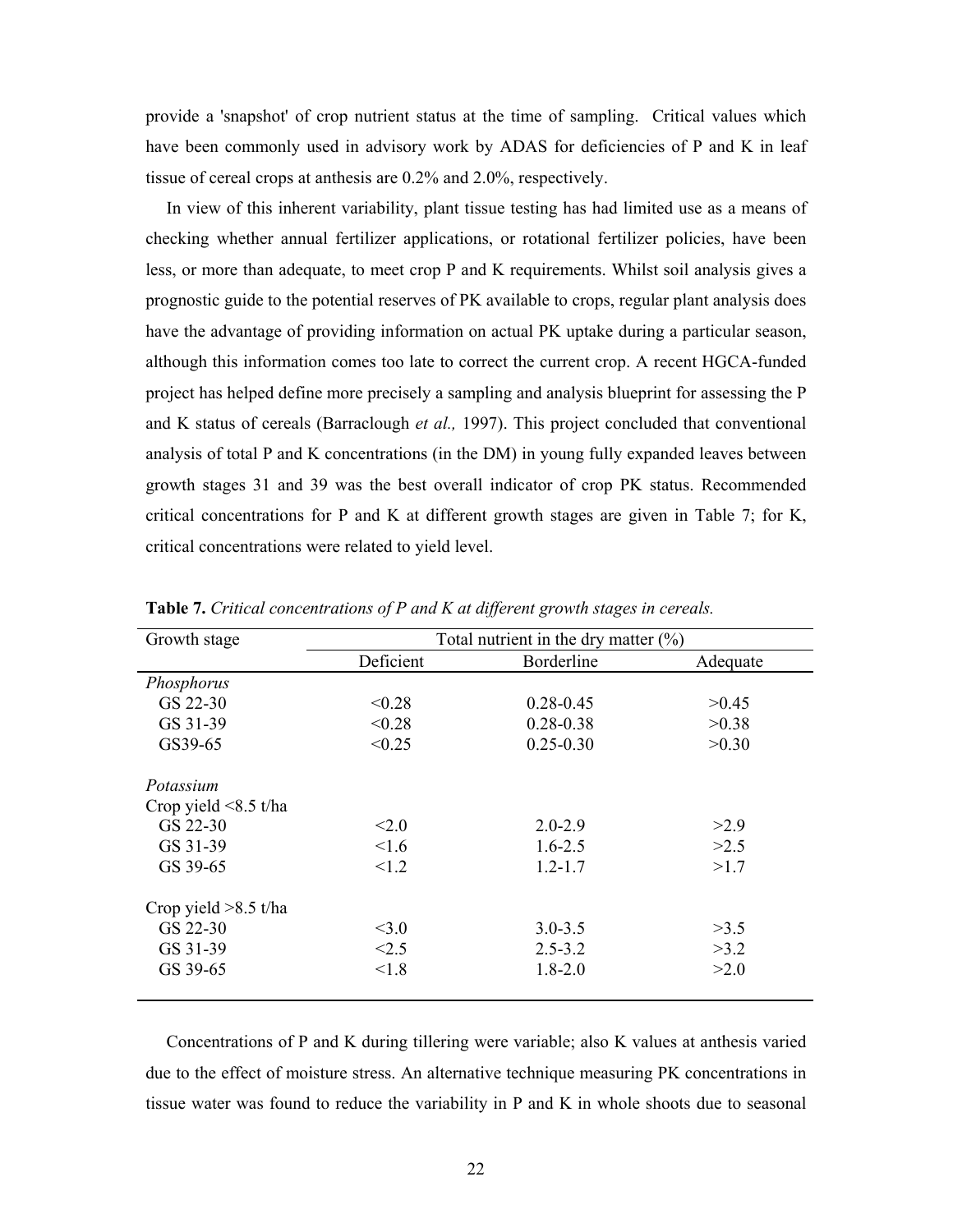differences in growing conditions within and between sites, but was no better than conventional analysis in identifying under or over-supply of PK. Hence, whilst determination of tissue water K concentrations in the youngest fully expanded leaves was the least variable parameter, conventional analysis of K levels in the DM was also very satisfactory, and better combined with P analysis. No extensive analysis of second and third leaves was undertaken.

# **2.7 Variation in P and K offtake**

The offtake of P and K in the harvested crop is an important component of fertilizer planning since it determines minimum maintenance requirements to ensure adequate soil PK fertility for the following crop. Grain yield largely determines P offtake since there is relatively little P found in straw (Withers, 1991), whereas straw K concentrations are somewhat larger and straw K offtake typically represents >50% of the total K offtake in grain and straw. Hence, Froment *et al.* (1997) found that grain yield explained 60% of the variation in P offtake and only 30% of the variation in K offtake within a field. Thorne *et al.* (1988) found grain P and K concentrations were relatively constant on the Broadbalk field at Rothamsted from 1969- 84. Analysis of 400 samples of cereal grain as part of the HGCA Wheat Quality Survey undertaken in 1992 (Chaudri *et al.* 1997) indicated that wholemeal flour P and K concentrations in 80% of samples varied only by about 0.1% or 8 kg/ha for a 8t/ha crop. Mean values were 0.34% for P and 0.5% for K. Although there was statistically significant differences in grain P and K between wheat varieties, the differences were small  $(\pm 0.05\%$  in the dry matter) and the authors considered them not agriculturally important.

 Much larger variation in P and K concentrations occurs in straw, especially K. In a survey undetaken during 1986-1988, Withers (1991) measured P and K concentrations in cereal straw dry matter ranging from  $0.01$ -0.28% (mean  $0.08\%$ ) and  $0.05$ -2.8% (mean 1.05%), respectively. There were significant differences in straw PK concentrations between wheat and barley and between spring-sown crops and winter-sown crops. Average variance in P and K concentrations between different varieties of wheat and barley straw at 5 sites in 1986 represented about 30% ( $\pm$  0.013% for P and  $\pm$  0.15% for K) of the average PK concentration. Application rate of N, and rainfall in the 3-week period before harvest also influenced cereal straw K concentrations. Froment *et al.* (1997) report similar variation for both grain and straw within specific fields.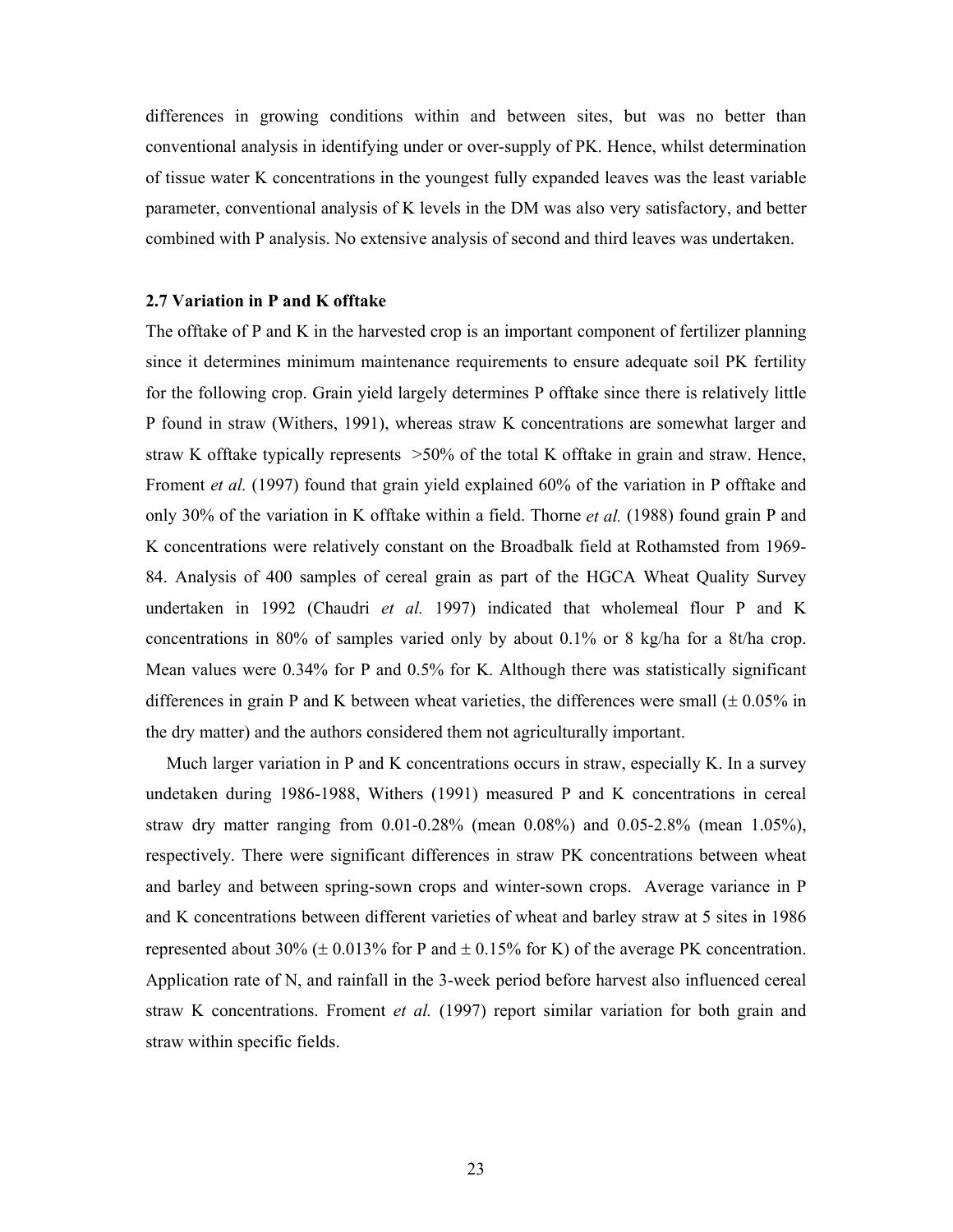Existing information on the relationship between soil PK levels and crop yield, or PK offtake, within commercial field crops is limited. Froment *et al*. (1997) reported data for three fields showing no significant relationship with crop yield and poor correlations  $(r^2 0.2{\text -}0.3)$ with total PK offtake. Johnston *et al.* (1998) suggests soil PK analysis is reliable for assessing yield variation, but limiting factors other than soil P and K level clearly influence crop yields and crop PK offtake within commercial fields. In the wheat and barley straw straw survey (Withers, 1991), variation in the PK content could only partly be explained  $(r^2 0.2-0.3)$  by soil PK index; but multiple correlation with other site variables did not improve the regression, although subsoil PK was not included. It must also be remembered that differences in annual offtake are too small to make any detectable difference in the amounts of readily-exchangeable PK in the soil.

 Significant variation in P and K offtake between and within fields can be related to soil, crop, weather and management factors. Grain yield is clearly a major factor and precision farming technology is now available to more precisely monitor yield levels within fields and over time. Differences in straw yields are also important if the straw is removed, especially for K, although these are not measured precisely. Existing data indicates that differences in P and K concentrations are most likely to be related to soil type and soil PK fertility, and a better understanding of the extent of variation across different soil types would improve current fertilizer recommendations, especially in view of the recent restrictions on P inputs to match crop P offtake above P Index 3 in the Code of Good Agricultural Practice for the Protection of Water. Other factors such as crop rooting patterns, growing conditions, and weather patterns at harvest may also affect the uptake of potentially available P and K supplied by the soil and their influence needs to be better quantified as part of a modelling approach to PK fertilization (Table 8).

| Soil supply           | Crop uptake        |
|-----------------------|--------------------|
|                       |                    |
| Mineralogy            | Soil PK status     |
| Texture               | Crop type          |
| Organic matter        | Yield potential    |
| Depth                 | Rooting pattern    |
| Stone content         | Growing conditions |
| Fertilization history | Weather patterns   |
|                       |                    |

**Table 8.** Some **f***actors influencing the supply of P and K from the soil and uptake by crops.*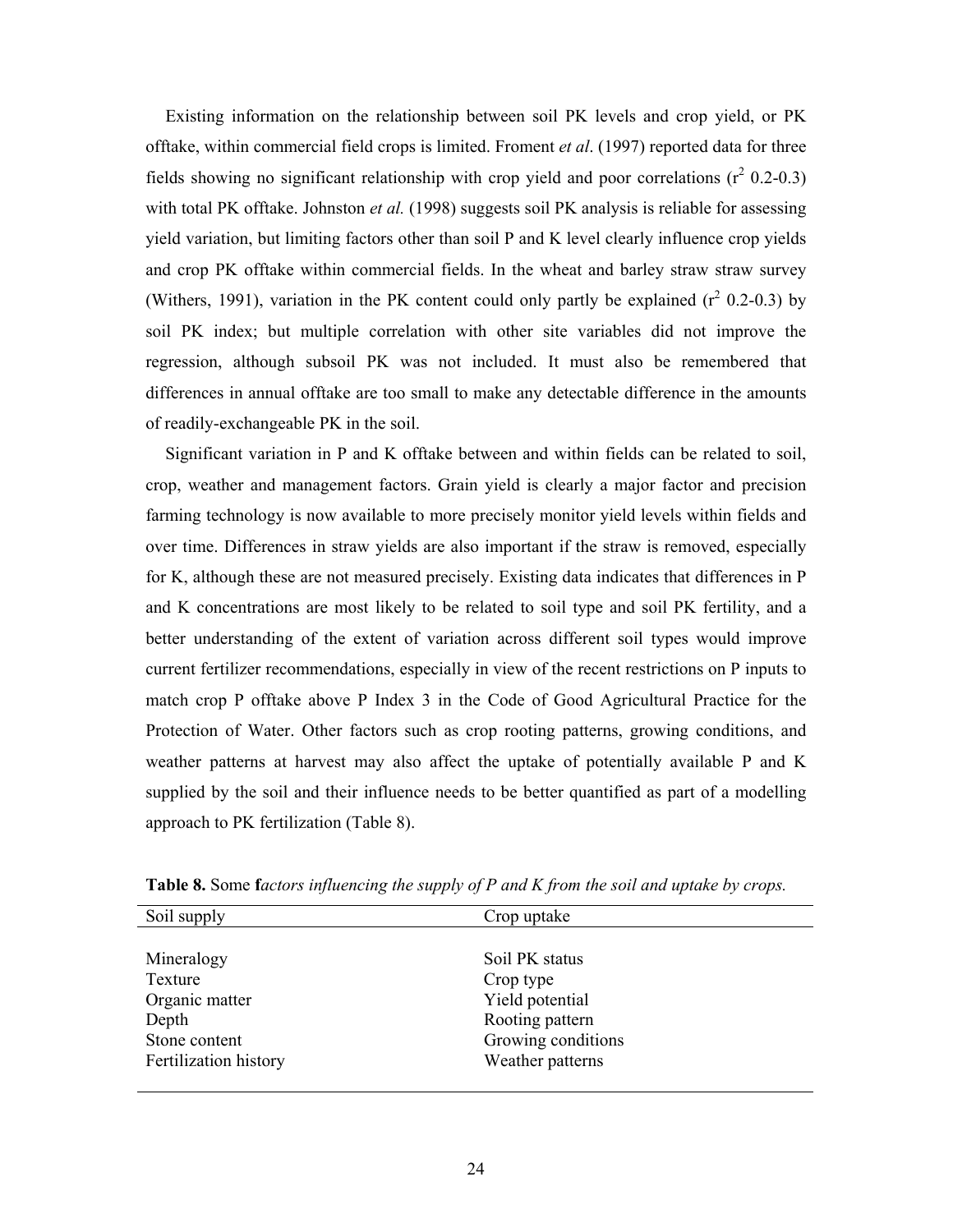#### **2.8 Fertilization models**

The current fertilizer recommendation system (MAFF, 1994) can be viewed as a simple model which uses routine soil analysis to predict soil PK supply, average figures of crop PK offtake to maintain soil PK levels, average figures for PK inputs in organic manures and the PK fertilizer responsiveness of the crop being grown based on field experimentation. As discussed above, this approach lacks the precision with which to fine tune fertilizer applications, and more detailed approaches which take account of the ability of different soil types to retain and supply P and K in relation to crop demand during the growing season have been developed. Physiologically, the amount of P and K uptake by cereal crops is a function of the amount of exchangeable nutrient in the soil, the crop rooting pattern at critical growth stages (eg winter v spring) and the rate at which nutrients diffuse to the root surface as influenced by soil moisture conditions and the uptake of nutrients as affected by the composition of the soil solution, particularly Ca. Rather than rely on a single soil analysis test to predict fertilizer need, there have been recent advances in our understanding of how nutrients behave in soil and/or the development of mechanistic models to describe nutrient uptake (Jones *et al.,* 1984; Costigan, 1987; Wolf *et al.,* 1987; Barraclough, 1990; Rengel, 1993; Greenwood and Karpinets, 1997).

 This approach is best illustrated by Greenwood and Karpinets (1997), who have developed a model to describe the effects of K fertilizer on crop growth, K uptake by different crops and the change in easily and slowly exchangeable K forms in the soil. The model was developed to better characterise the supply of K to vegetable crops on different soil types and has been used to provide useful information on the level of extractable K in the soil above which there was no contribution from fixed K reserves; their critical value was 167 mg/l. The model also uniquely involves a feedback mechanism to describe the inhibition of K uptake when the tissue K contents reaches the saturation value of 200 mM (Leigh and Johnston, 1983; Barraclough *et al.,* 1997). Further work is still required to model nutrient uptake of P by crops. The ability of a model to describe the impact of fertilizer strategies both on crop production and in terms of the short and long-term impacts on soil PK reserves is also central to the development of the 'Outlook' model.

# *2.8.1 The 'Outlook' model*

The 'Outlook' model is a decision support system for fertilizer use on pastoral agriculture in New Zealand. Initially designed to quantify P transfers within farms, the model also intends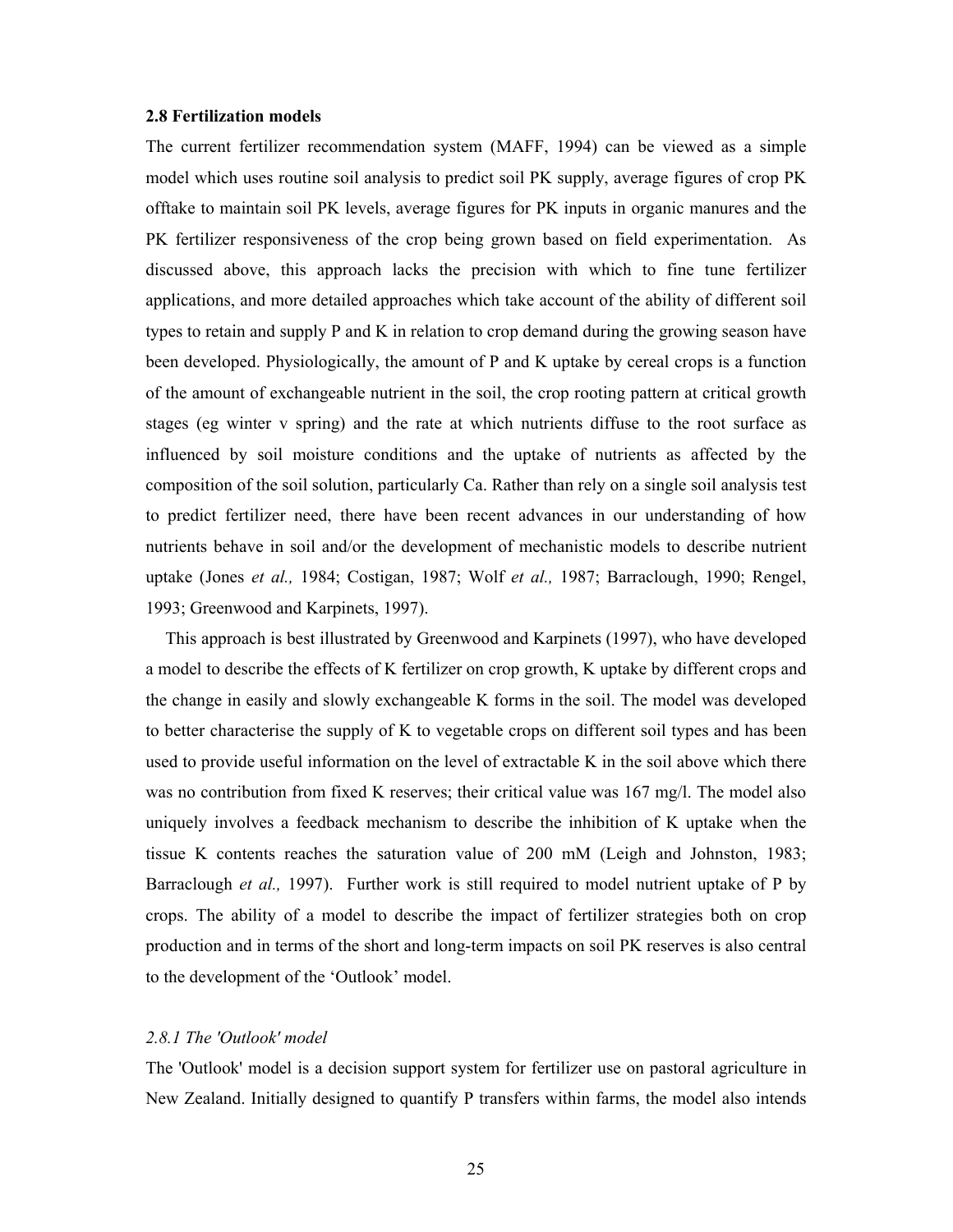to incorporate both K and S, which are important major nutrients for grass production, as for cereals. The model was developed on the principle that decisions on fertilizer use must be based on a sound knowledge of the fate of fertilizer nutrients in different soil types, information on the soils and management of the farm and an economic appraisal. The outline concept of the model, adapted for use in cereal production in the UK, is shown in Fig. 4.

 The model predicts changes in the size of a *pool* of readily-available (referred to as labile) nutrient as a result of inputs (fertilizers, organic manures, crop residues, mineralisation, nonlabile soil reserves), outputs (harvested and sold products) and losses ( erosion, leaching, immobilisation into organic matter, soil fixation). The size of the labile pool is determined by soil analysis and compared to a critical level for optimum crop production on different soil types. This critical level is defined according to the relationship between extractable soil nutrient level and crop production for different soil groups. For example, although there is a wide range of soil types in New Zealand, field experiments have shown that they could be grouped into 4 major classes with respect to P buffering capacity. Hence, volcanic soils in New Zealand require twice as much P fertilizer and half as much K fertilizer to raise soil-test PK concentrations by 1 unit compared to sedimentary soils, even though the critical level of soil PK for optimum pasture production is very similar for both soils. The critical level is broadly equivalent to the ADAS Index 2 but refined according to soil type; below the critical level, fertilizer inputs are required to build up soil fertility, whilst reductions in fertilizer use are allowable above the critical level; the exact amounts varying with soil type.

 Following decisions on the amounts of fertilizer required to maintain both soil fertility and crop production, the model assesses the economic consequences. The economic analysis is based on the impact of the cost of nutrient purchases on the gross margin (ie sales minus variable costs). A distinction is made between the short-term cost impacts of nutrient use and the longer-term cost impacts of cumulative annual decisions; for example the depletion of soil fertility, impacts on soil nutrient levels and production and the capital costs of building fertility back up again. This economic analysis is a useful development, for example in calculating a long-term economic strategy; the model might suggest that the best option is to spend capital on a basal fertilizer dressing to raise soil nutrient status to the critical level for long-term production and apply maintenance dressings thereafter. The farmer can also nominate a maximum spend on fertilizer in any year, a maximum rate to apply in any year or set production targets, and the model will calculate the impacts on soil P levels and production. The farmer can also compare his own fertilizer strategy with that recommended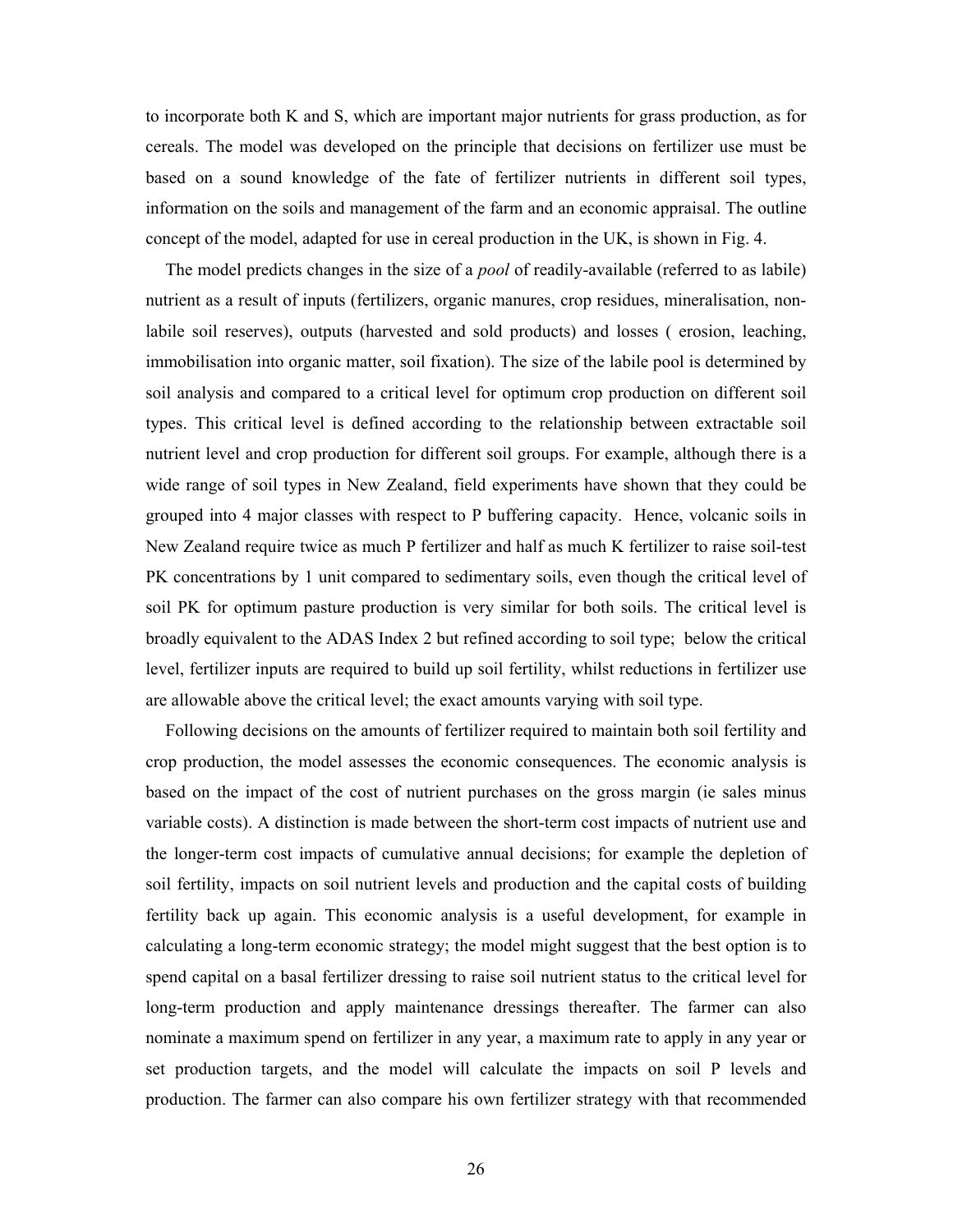by the model. The benefits of this approach are illustrated by the example of the farmer growing cereals on Cotswold limestone whose soil test P levels fell from Index 2 to Index 0 despite applying maintenance PK fertilizer dressings and now has a substantial capital cost to restore soil P fertility.



**Figure 4.** *The principles of the 'Outlook' model* 

 The model is sensitive to changes in the input variables; for example maintenance requirements are affected by soil type, slope and stocking rate for ley/arable systems and gross margins. Sensitivity analyis has indicated that for every set of inputs, 'Outlook' will provide a suite of outputs with precision down to 1 kg. Uncertainty analysis has also indicated that the model is able to predict maintenance fertilizer requirements to within 5 kg of those determined by field experiment, whilst it is recognised that the amounts of fertilizer required to raise soil P levels to a critical value may have more error. There is also scope to improve the model; for example to take account of differences in the type of fertilizer (slow or fast release), changes in management affecting the efficiency of utilisation of P and the impacts of fertilizer use on other farm inputs affecting gross margin (fungicides etc). The Outlook model can be seen as a useful development of our current fertilizer recommendation system taking into account soil type.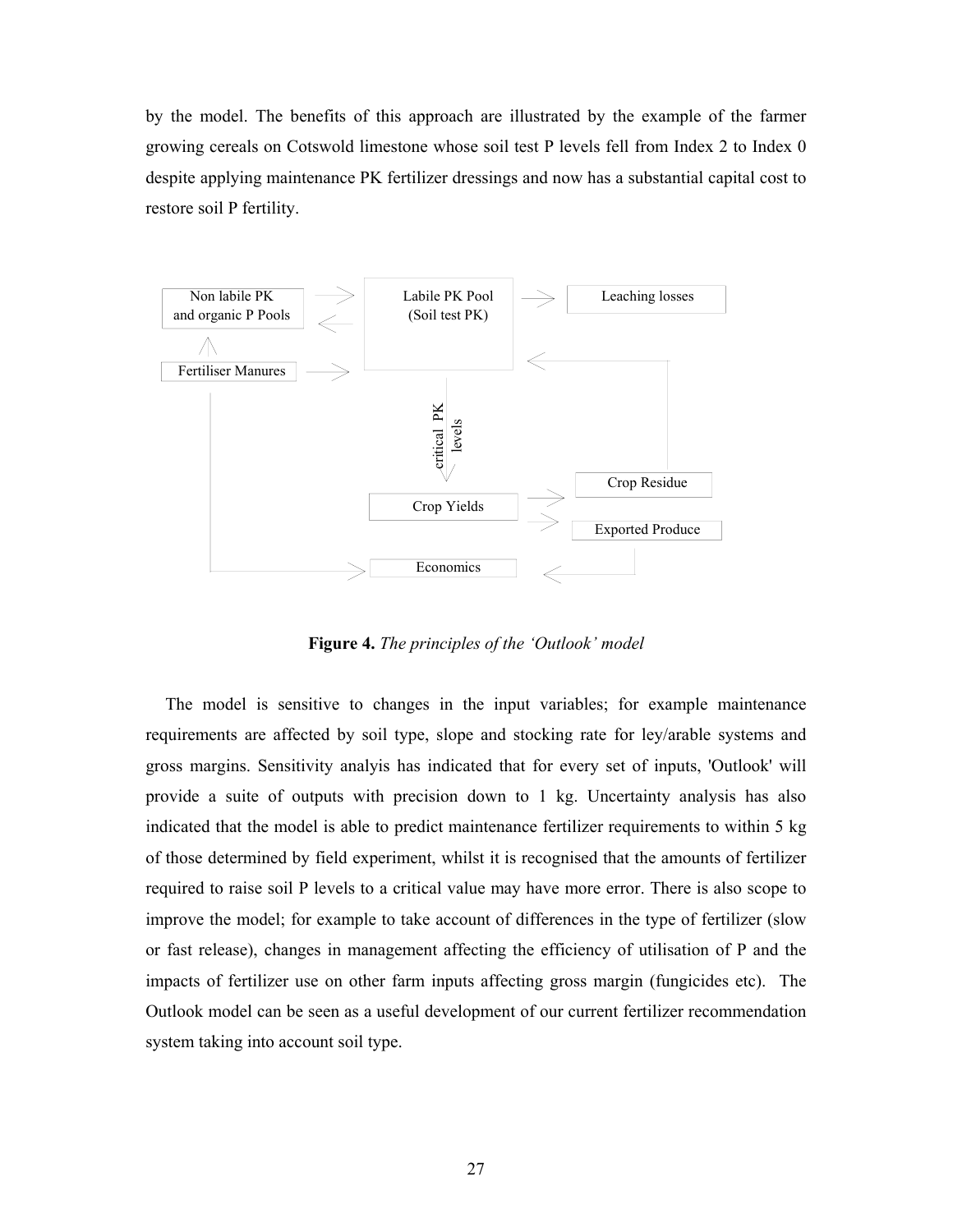#### **3. ENVIRONMENTAL ISSUES**

Potassium constitutes no hazards to human health and has no known deleterious effect on water quality. However, there are environmental concerns with respect to P fertilizer use because of the link between phosphorus and the undesirable symptoms of eutrophication in surface waters, and the accumulation of heavy metals in soils receiving derivatives of phosphate rock.

# **3.1 Eutrophication**

Under optimal conditions of light and temperature, the accelerated enrichment, or eutrophication, of rivers, lakes, canals and reservoirs with nutrients (primarily, P and N) produces a number of undesirable symptoms which either interfere with water use for amenity, conservation or recreational purposes and/or pose a hazard to human and livestock health. These symptoms are most commonly observed as algal blooms, excessive growth of aquatic weeds, reduced water flow, or transparency, and localised fish kills or reduced fish populations. Perhaps the most famous example is that on Rudyard Lake in 1989, when toxins produced from a bloom of blue-green algae killed grazing livestock. A subsequent survey of 686 standing waters undertaken by the UK National Rivers Authority (now known as the Environment Agency) indicated that 169 waters contained potentially hazardous populations of blue-green algae with a 60-70% chance of them containing toxins (NRA, 1990). Recent surveys in Northern Ireland indicate a high proportion of small lakes in the province are eutrophic (Gibson *et al.,* 1995), and there is increasing concern over the effects of diffuse pollution on fish populations in some UK rivers (Huggins, 1999).

 The extent of eutrophication in freshwaters is most commonly related to the concentration of P, since this is the nutrient which is usually in least supply (ie growth limiting), and when P inputs to water increase, this can have a large impact on its eutrophication status. Only very low concentrations of P are required for eutrophication symptoms to appear, such that changes in P inputs do not have to be large to cause a significant deterioration in water quality. Many of the eutrophication problems in the UK have historically been linked to anthropogenic inputs from an expanding population, usually discharged as sewage effluent from a single point, the sewage treatment works (STW).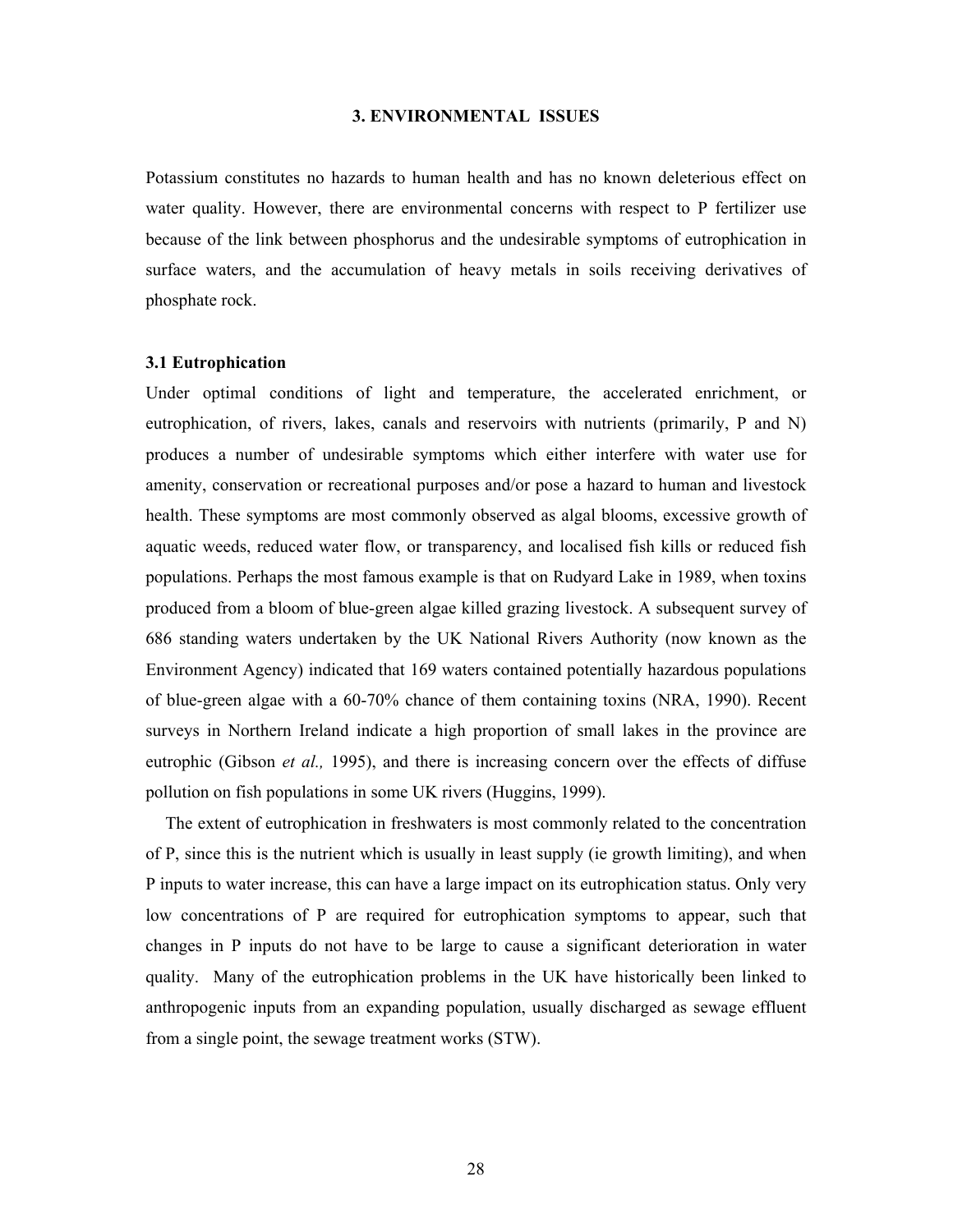The precise contribution of agricultural activities has not always been clear, largely because they are much more difficult to identify and quantify due to their diffuse nature. As STW point sources become more effectively controlled under existing EU directives (Urban Waste Water Directive, 1991), more attention is focusing on the contribution from agriculture. There is good evidence to indicate that the intensification of agriculture in recent decades has increased the loads and concentrations of P in land run-off (Foy and Withers, 1995; Johnes et al., 1996), and recent evidence from the MAFF-funded R&D programme on phosphorus loss from agriculture confirms that these are sufficient to cause eutrophication problems (Withers, 1996). There is still much to learn about the impact of agriculturallyderived P on water quality, but at some stage in the future, there maybe be controls over agricultural P inputs, and/or in the way land is managed, in some areas in an attempt to minimise P loss to water. In the UK, concern over the contribution of agriculture to eutrophication has prompted new guidelines which recommend that no inorganic P fertilizer should be applied to soil with Olsen-extractable P levels of Index 4 and above ( $> 45 \text{ mg } l^{-1}$ ) and that at Index 3 and above  $(>=25 \text{ mg } l^{-1})$ , application rates of organic manure applications should match crop P offtake rather than crop N offtake (MAFF, 1998).

 As a result of the MAFF R&D programme, our understanding of the mechanisms of P loss has improved. The transfer of P in land run-off occurs in association with soil particles (particulate P or PP) due to *erosion*, in dissolved form (DP) as a result of the *leaching* of soil solutions, and when storm events follow applications of fertilizers and manures which have had too little time to be incorporated into the soil (*incidental loss*). These three mechanisms transport P either in surface run-off as overland flow or in sub-surface run-off either through tile drains or to shallow groundwaters, as summarised in Fig 5. The potential for P loss in erosion and leaching is strongly influenced by the residual P content of the soil, whilst the potential for incidental loss is related to the rate, timing, form and method of fresh P applications. During transport and on entering the water, the amounts of DP and PP continually change as 'new' sources continually become transported from different areas within the field, farm and catchment. Research suggests that the largest losses may be derived form a small number of fields in the catchment.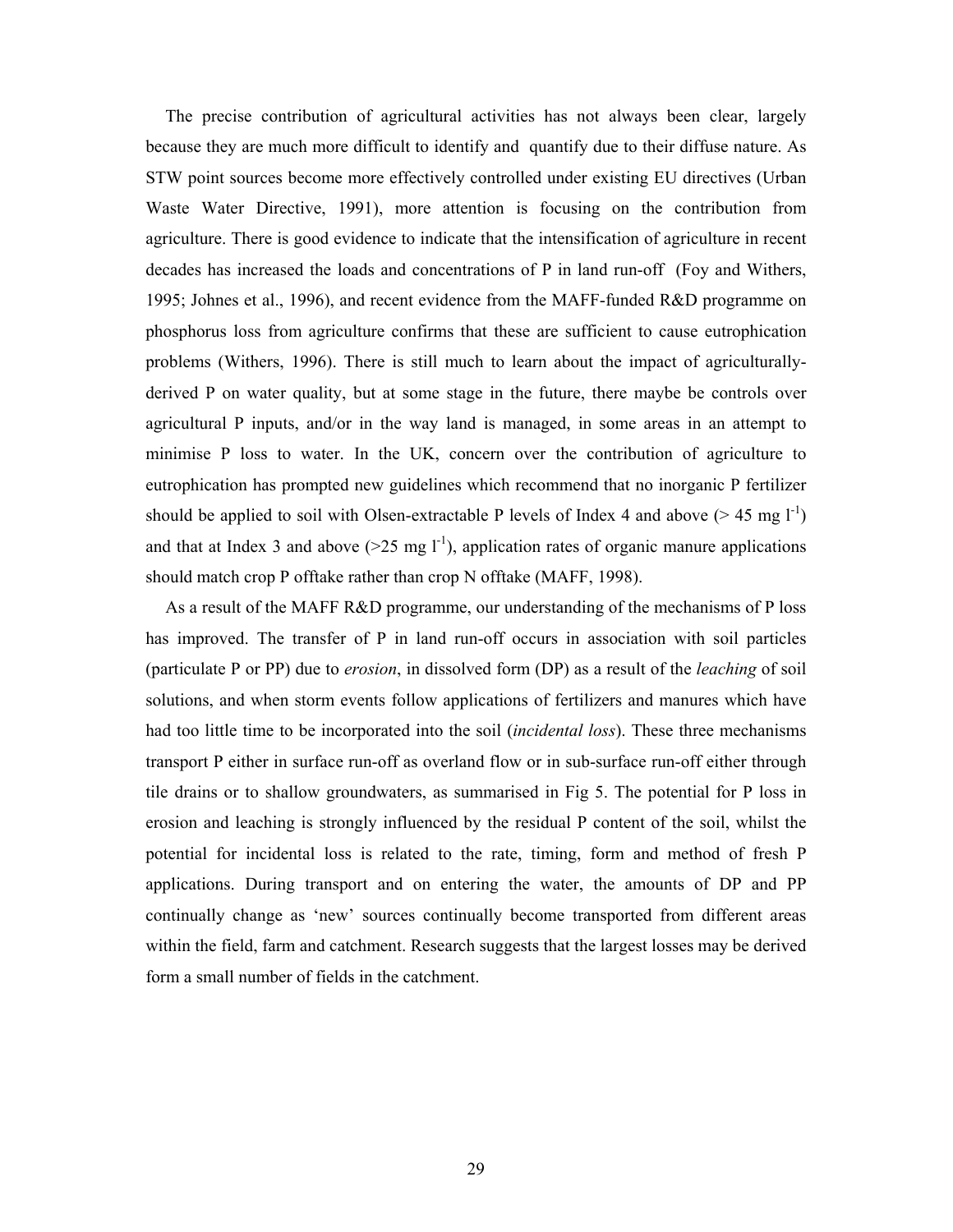# *3.1.1 Erosion*

Erosion is the main process of P loss from cultivated fields and is considered to have increased as a result of modern farming techniques (Spiers and Frost, 1985; Evans, 1988). In particular, the increase in the area sown to winter cereals, the introduction of tramlines which concentrate and increase the velocity of water flow, the removal of hedgerows which increases the length of slope, and the reduced soil stability arising from continuous cultivation are major contibuting factors. For example, in a survey of 80 fields susceptible to erosion monitored during 1989-1994, 80% of the erosion events were on land cropped to winter cereals (Skinner and Chambers, 1996; Chambers, 1997). However, the development of rills and gullies at the surface is not the only form of erosion from agricultural fields. Significant losses of PP also occur through tile drains both from arable and grassland. For example, recent monitoring of P loss from a small mixed arable/grass catchment in Herefordshire (ADAS Rosemaund) indicated that most of the loss occurred as PP transported through tile drains rather than in surface run-off (Hodgkinson and Withers, 1995). Winter cereal crops are therefore a high risk crop in terms of P loss to water where erosion occurs.



**Figure 5.** *Mechanisms of P loss from agricultural land to water.*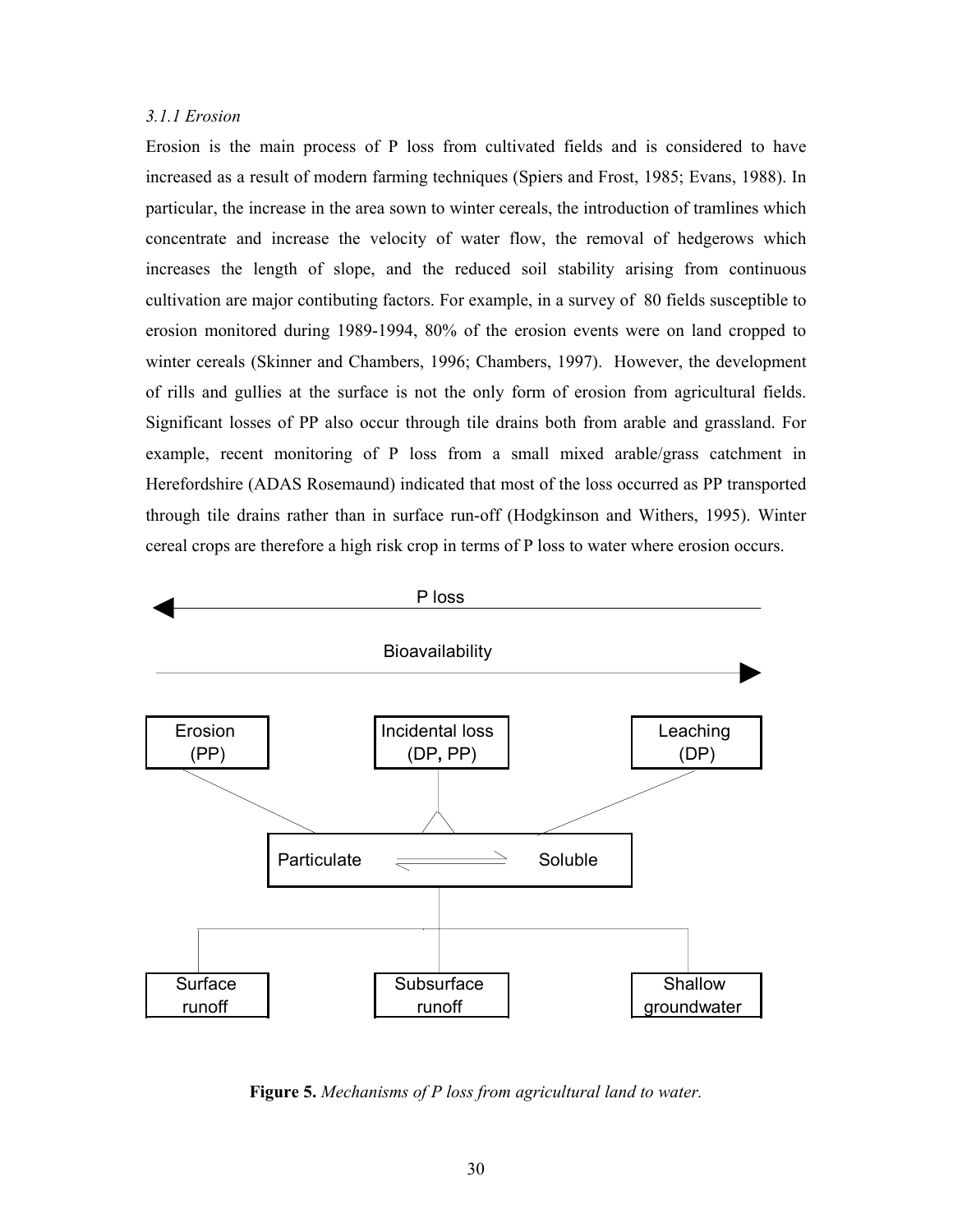Inputs of P in fertilizers and manures can influence the amount of P loss in erosion due to the build-up of P in the soil above what might be considered the 'natural' P content due to weathering of the soil parent material. Additionally, the P content of the eroding soil particles is generally greater than the bulk field soil because only the finer silt and clay particles usually leave the field, and these are enriched with P because of their greater surface area. Since only about 15% of the applied P is retained in an Olsen-extractable form in the soil, the drive towards adequate soil P fertility for optimum crop yields has required large amounts of total P inputs in the past. Since erosion transports both extractable and non-extractable P forms, it is the total P content which is most relevant with regard to diffuse P transfer and eutrophication. Where soil test P levels are allowed to increase beyond Index 2/3, then the influence of soil total P content becomes proportionally much greater.

 Nationally, P inputs in feeds and fertilizers exceed the outputs of P in sold farm products by about 178,000 tonnes (Fig. 6). When spread over the area of productive arable and grassland in the UK, this P surplus equates to 16 kg P/ha/year  $(37 \text{ kg } P_2O_5/\text{ha/year})$ . If imports of fertilizer P were banned, there would be no surplus P in the UK, but fertilizers are needed to grow crops in areas which have no livestock. Hence, the uneven redistribution of livestock manures is the main cause of P surplus, but data from the Survey of Fertilizer Practice also indicates that this could be reduced from current levels if farmers take full account of the P fertilizer value of livestock manures (Table 1). The main risk of P surplus on cereal farms is therefore with those in ley/arable farming where livestock manures are recycled, particularly those with pig and poultry enterprises which generate far more manure than can be sensibly recycled to land without causing potentially acute environmental problems in the future.

# *3.1.2 Leaching*

Leaching can also be viewed as a process of DP transfer not only to groundwater, but also encompases the loss of DP in surface run-off, or through tile drains. Although conventionally regarded as negligible, there is increasing evidence that environmentally significant P leaching losses can occur in land run-off, especially on over-fertilized soils (Heckrath *et al,* 1995; Smith *et al.,* 1998). Conceptually, there is a strong link between the amount of readilyexchangeable P in the soil and the amount of DP in the soil solution. As the readilyexchangeable soil P content increases, the amount of P in solution in equilibrium increases and the risk of transfer during storm run-off is consequently greater, but depending on the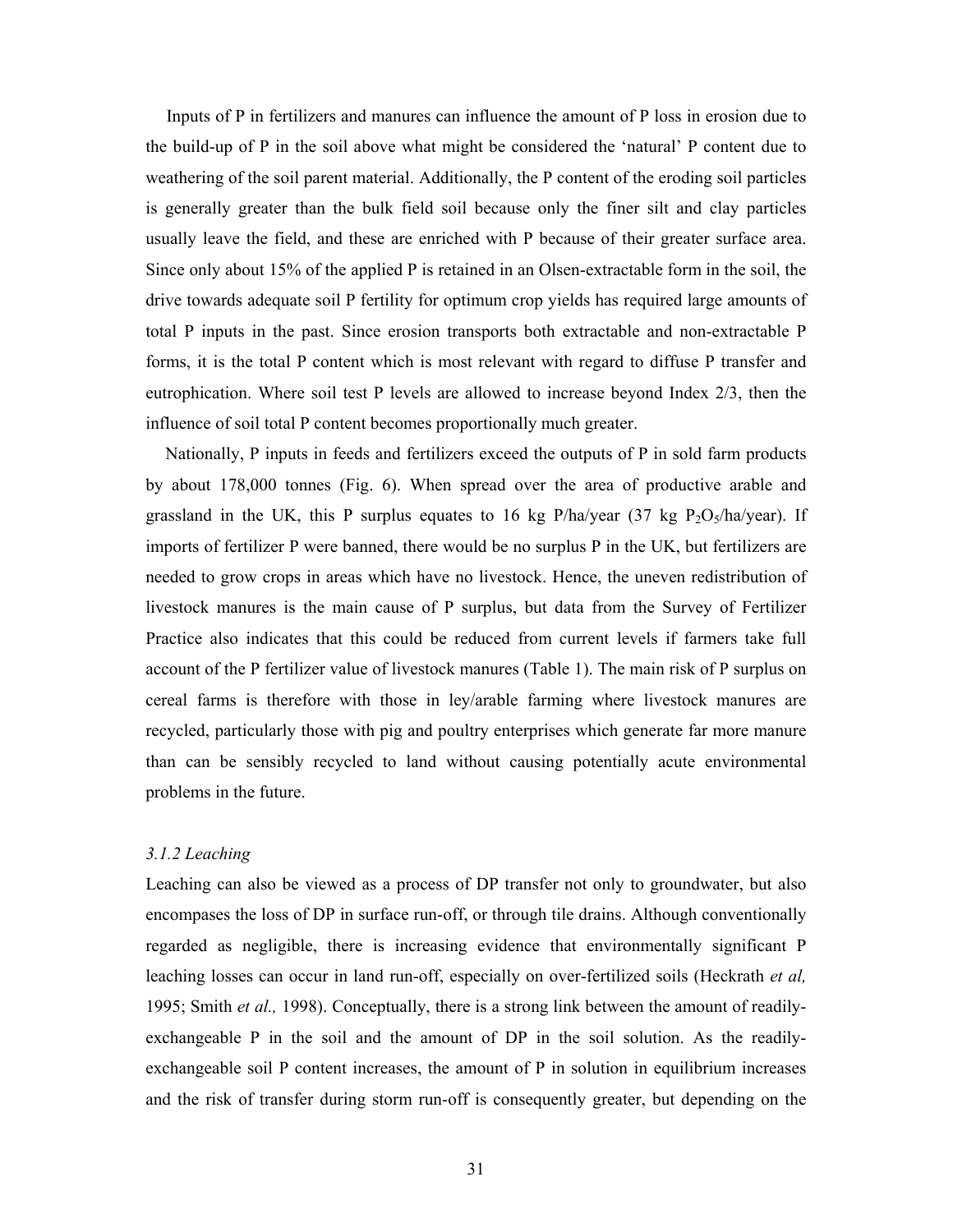degree (depth and time) of interaction between the incoming rain and the soil. In practice, the relationship between loss of DP and the soil P content has not been adequately quantified for different UK soils and the specific processes are not well understood.



**Figure 6.** *A phoshorus balance sheet for UK agriculture.* 

 Work at Rothamsted has suggested there is a critical soil test P level above which the loss of DP in drainflow maybe greatly accelerated; for the soils on their Broadbalk plots, this critical level was c. 60 mg/kg. However, it is not clear whether the standard soil test (method or sampling depth) used on farms is adequate to predict DP loss in different run-off pathways or whether other environmental soil tests may be more sensitive. What is clear is that continued P inputs above requirements will eventually lead to increased P leaching losses which are hard to control; soil P levels change only slowly and soils will continue to leach long after P inputs in fertilizers and manures have ceased. Accurate nutrient budgeting is therefore required now to avoid sustained eutrophication problems in the future (Withers and Jarvis, 1998).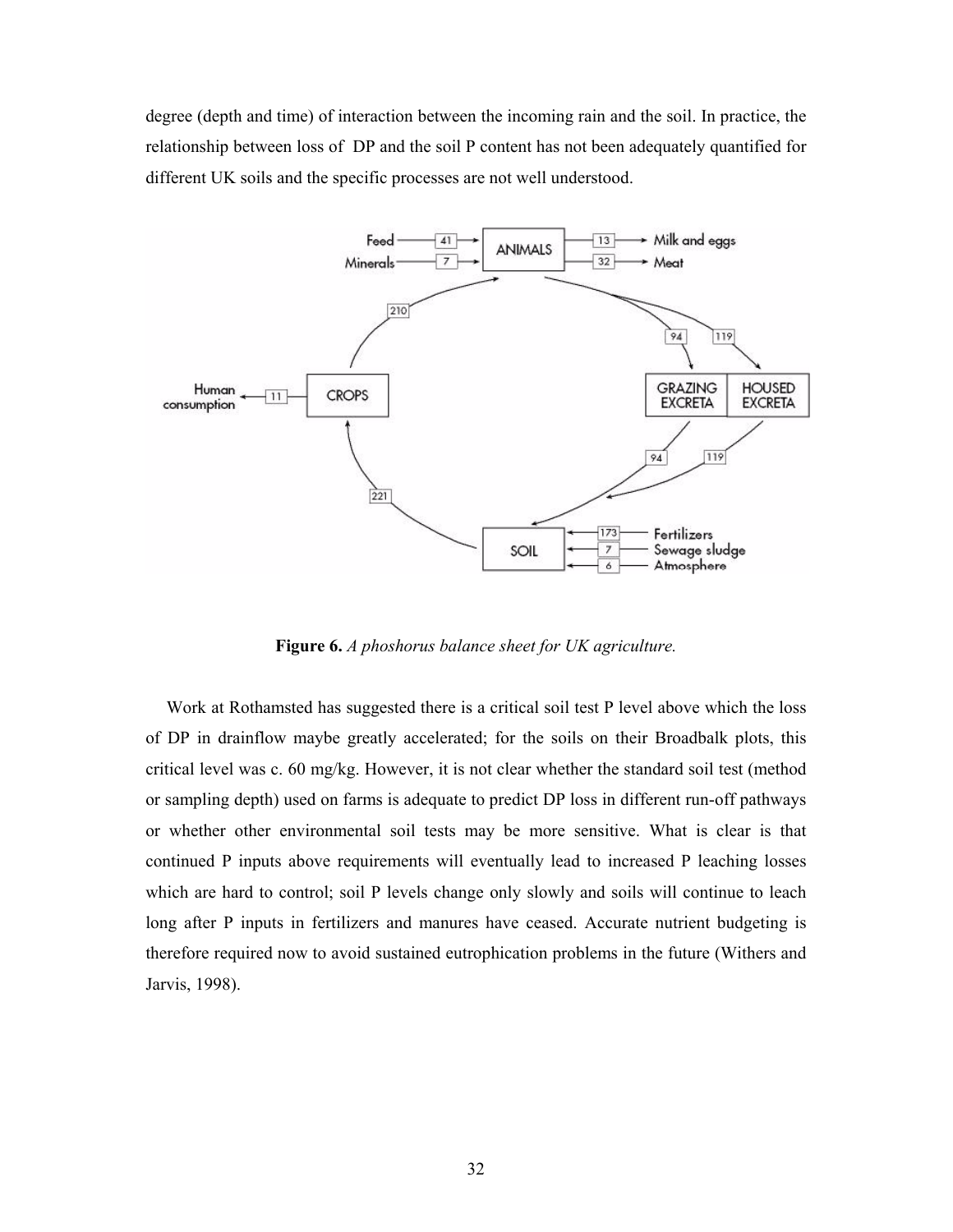# *3.1.3 Incidental losses*

When fertilizers and manures are applied to the surface of the soil, there is a risk of loss in storm run-off, especially if applied to soils already at field capacity, to frozen soils or to cracked or recently underdrained soils. However, even under normal soil conditions, P concentrations in run-off generally increase after fertilizer or manure application; for a number of recent examples from the MAFF R&D programme see Withers (1996). Although the amounts of P lost are generally very small  $\langle 5\% \rangle$  in relation to the total P amounts applied, the concentrations are well above those required for eutrophication to occur (Withers and Sharpley, 1995). In recent field experiments, a triennial application of triplesuperphosphate to a growing cereal crop in spring increased the P loss in surface run-off threefold compared to a control receiving no P fertilizer, and increased the dissolved inorganic P concentration in the run-off from 0.14 to 6.5 mg/l (Withers, 1998). Minimum losses occurred when P fertilizer was incorporated into the soil rather than surface-applied. Recent experiments with surface applications of manure to the soil surface have indicated that the dry solids loading had the greatest influence on P loss (Smith *et al.,* 1998), and confirmed the need for farmers to apply manure at rates recommended by the Code of Good Agricultural Practice for the Protection of Water (MAFF, 1991). The Code has been revised with recommended upper limits for P accumulation in soils (MAFF, 1998).

These considerations point the need for information on alternative P fertilizer strategies; in particular, a) effects of withholding P on soils which are already too high in extractable P b) effects of reducing P inputs rather than omitting altogether and improving the efficiency of P use. For example, through the use of seed dressings, placement techniques and/or foliar sprays. The adequacy of these techniques for maintaining PK supply needs investigation.

# **3.2 Cadmium accumulation in soils**

Phosphate rock, and the fertilizers manufactured from it, are known to contain metal impurities which can accumulate in the environment and be either phytotoxic (Zn, Cu, Ni), or hazardous to human health (Cd, Pb, U). Of particular concern is cadmium (Cd) because background concentrations in unfertilized soils are usually low (0.2 mg/kg, Rothbaum *et al.,*  1986) and regular addition of P fertilizers can lead to a build-up of Cd in the soil, increased uptake by agricultural crops and/or accumulation in animal tissues (Williams and David,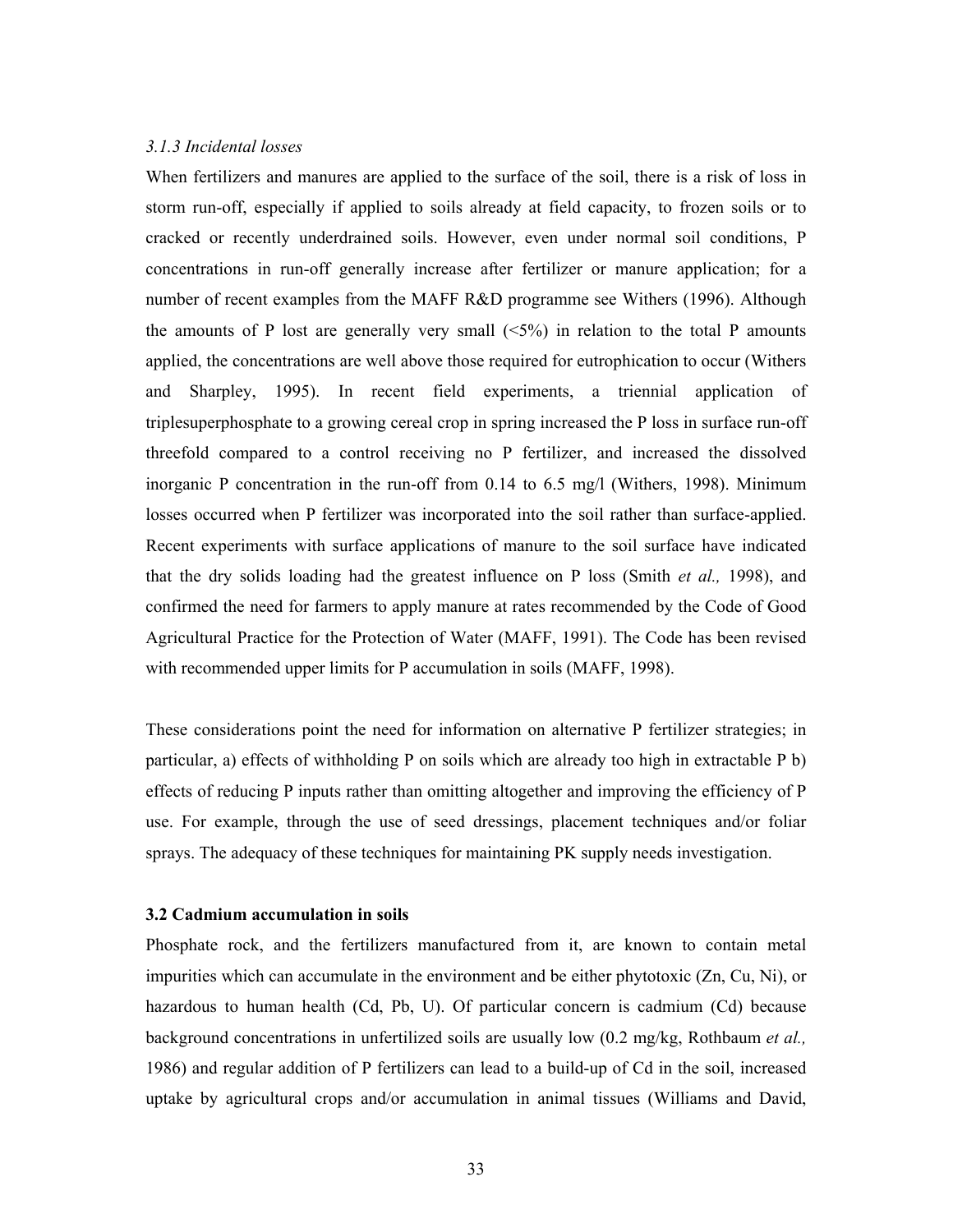1973; Ryan *et al.,* 1982; Bramley, 1990). Long-term exposure to even low concentrations of Cd are considered deleterious to human health and, currently, there are proposals to reduce the statutory limit for the content of Cd in foods from 1 mg/kg to either 0.1 or 0.2 mg/kg. In a national HGCA survey of British wheat grain,  $4\%$  of samples contained  $> 0.12$  mg Cd /kg in 1982 and 1983, whilst only 2% exceeded this limit in 1993 (Chaudri *et al.,* 1995). Although these data indicate that the majority of British wheat grain is safe to eat, it is important to identify the soil properties and agronomic conditions under which grain Cd levels are, or may become, elevated.

 The impact of Cd inputs in P fertilizers in the UK on Cd uptake by cereals and the proportion that is translocated to the grain has not been widely investigated; the limited available data indicates little or no effect. Johnston and Jones (1995) found little increase in the grain Cd of grain of wheat and barley crops grown with P fertilizer applications between 1877 and 1984. Mortvedt *et al.* (1981) observed no increase in the Cd content of wheat grain after 50 years of P fertilizer application at soil pH 5.8 and above. Richards *et al.* (1998) also report no evidence of Cd enrichment of either soil or crop after 29 years of superphosphate application (equivalent to 96 g Cd/ha at the highest application rate), although background levels on unfertilized plots were already high at the start of the experiment (1.2 mg/kg). Impacts will clearly depend on the background soil Cd concentration, the inputs of Cd both from the atmosphere, and in P fertilizers, and the soil factors affecting the availability of added P for uptake by crops. Some soils such as those developed over shale, will contain relatively high Cd concentrations. A survey of nearly 700 agricultural soils in England and Wales showed a mean Cd concentration of 0.6 mg/kg but with 46% of samples containing over 1 mg/kg (Archer and Hodgson, 1987). Data from the National Soils Inventory suggests soil total Cd concentrations vary from  $\leq 0.2$  - 40.9 mg/kg with a median value of 0.7 mg/kg; 25% of samples containing over 1 mg/kg (McGrath and Loveland, 1992). Availability of soil Cd is reduced at high pH and low organic matter (Johnston and Jones, 1995).

 In long-term studies in the USA, Mortvedt (1987) suggested negligible effects on crops if the Cd content of the fertilizer was  $\leq 10$  mg/kg. Syers *et al.* (1986) report Cd concentrations in different types of phosphate rock ranging from 2-100 mg/kg of material, but this type of fertilizer is little used in the UK now and most P fertilizer is imported as soluble derivatives (phosphoric acid and ammonium phosphates). Recent surveys of commercial P fertilizer products indicate Cd levels ranging from 0.1-42 mg/kg of product (0.3-185 mg/kg  $P_2O_5$ , with a median value of 30 mg/kg  $P_2O_5$ , (Table 9).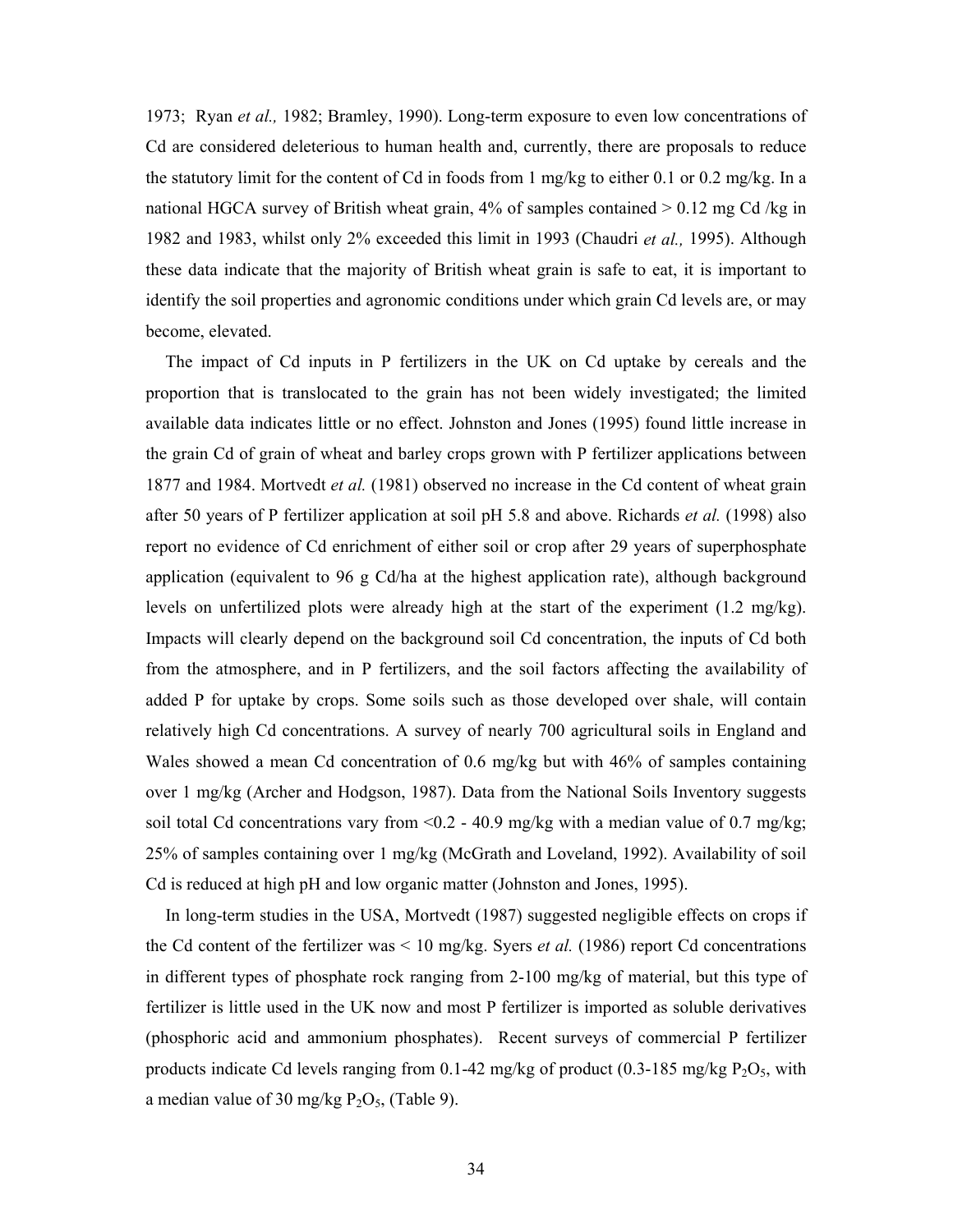| Element                  | Amount (mg/kg $P_2O_5$ ) |        |       |           |  |  |  |
|--------------------------|--------------------------|--------|-------|-----------|--|--|--|
|                          | Range                    | Median | Mean  | <b>SD</b> |  |  |  |
|                          |                          |        |       |           |  |  |  |
| Arsenic (As)             | 1.1-415                  | 22.0   | 41.6  | 61.1      |  |  |  |
| Cadmium (Cd)             | $0.3 - 185$              | 30.6   | 39.6  | 37.4      |  |  |  |
| Chromium (Cr)            | 4.7-12740                | 319.0  | 467.0 | 1276.0    |  |  |  |
| Copper (Cu)              | 16.7-4175                | 93.6   | 233.0 | 588.8     |  |  |  |
| Fluorine (F)             | 1197-146500              | 37647  | 45631 | 33642     |  |  |  |
| Lead $(Pb)$              | 1.7-340                  | 10.5   | 24.8  | 43.2      |  |  |  |
| Mercury (Hg)             | $0.02 - 4.0$             | 0.10   | 0.21  | 0.43      |  |  |  |
| Molybdenum (Mo)          | $0.4 - 129.4$            | 21.8   | 33.4  | 34.2      |  |  |  |
| Nickel (Ni)              | $0.8 - 413.3$            | 63.1   | 77.1  | 60.6      |  |  |  |
| Selenium (Se)            | $0.02 - 42.2$            | 5.0    | 9.0   | 10.7      |  |  |  |
| Uranium $(U)$            | 10.0-655                 | 158.2  | 174.6 | 119.3     |  |  |  |
| $\text{Zinc}(\text{Zn})$ | 7.2-10400                | 654.0  | 944.0 | 1408.0    |  |  |  |
|                          |                          |        |       |           |  |  |  |

**Table 9.** *Trace contaminants in phosphatic fertilizers used in the UK (from Marks, 1995).* 

 It is currently estimated that P fertilizers contribute about one third of the total Cd input to agricultural land each year, equivalent to 1.6 g/ha/year. Atmospheric inputs have been measured at 1.8 g/ha/year (range 0.9-3.6 g/ha, Alloway, 1998), with very small inputs nationally from sewage sludge and livestock manures. Locally, the latter may be significant. With crop offtake estimated at no more than 1.5 g/ha for cereal grain plus straw (for example, see Richards *et al.,* 1998), there is an overall net accumulation of Cd in agricultural soils. Where straw is not removed, grain Cd offtakes are low (0.2 - 0.3 g/ha). Highest accumulation rates can be expected where sewage sludge, industrial by-products and to a lesser extent animal manures are applied on a regular basis (Alloway, 1998). The time period over which soil Cd concentrations can be allowed to increase before significant increases in crop uptake occur is not known, but will vary on different soils depending on soil pH, clay and organic matter content.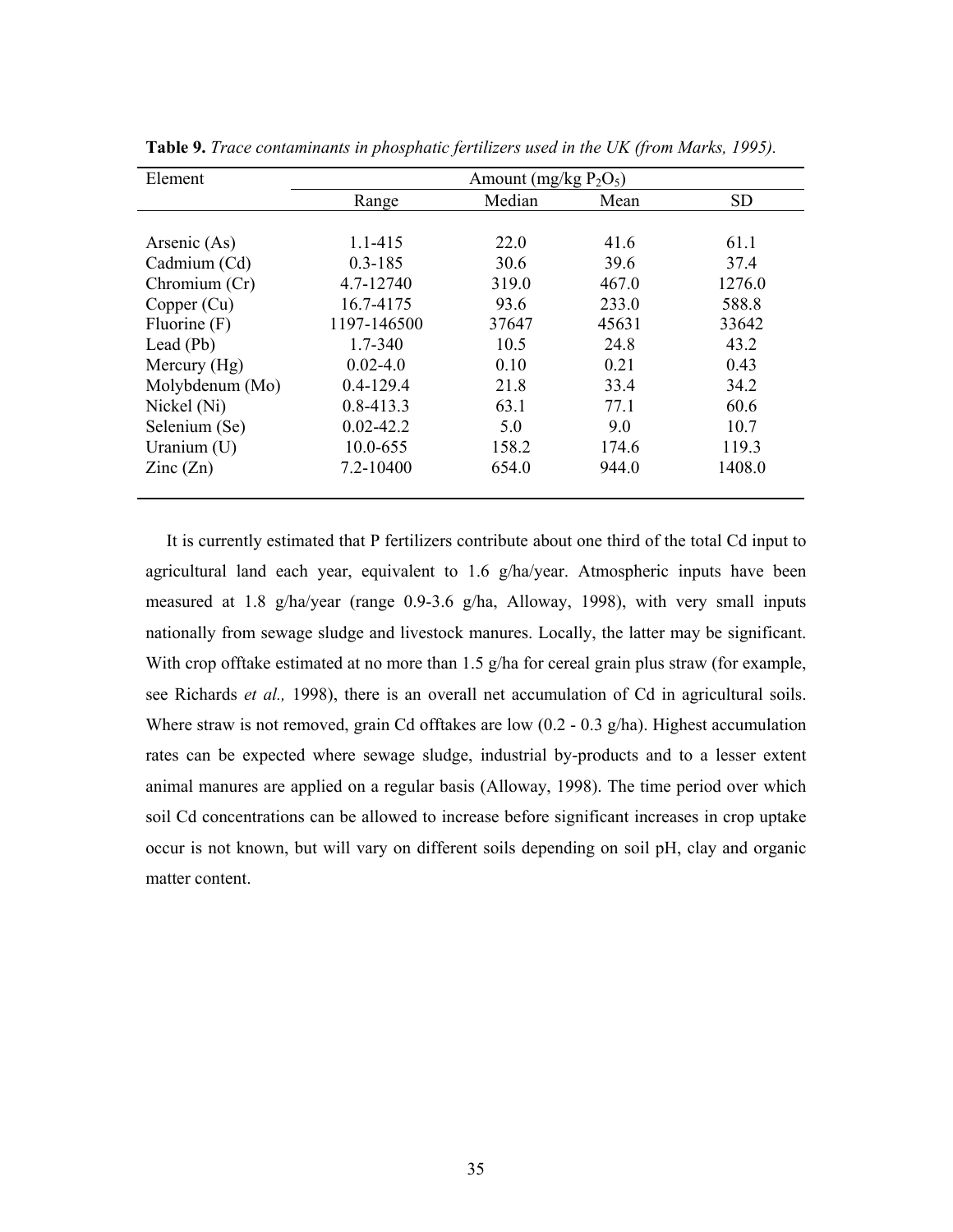# **4. PRECISION FARMING**

Developments in field mapping technologies have focused attention on the within-field variability in crop yields and soil nutrient status. There is potential, through variable rate fertilizer application equipment, to match P and K inputs according to the spatial variability in soil PK levels in different parts of the field, provided these can be mapped accurately. As pointed out by Froment *et al.* (1997), treating the field as a whole may lead to increasing divergence between areas which may be under-fertilized, causing financial loss in reduced yields, and those which are over-fertilized, allowing financial gain in omitting PK fertilizer but also leading to increased risk of P leaching. There is also commercial interest in precisely matching PK inputs to crop offtake using standard offtake figures and within-field yield data which are easily obtained.

 Variation in extractable P and K levels within fields can be large over very short distances. Becket and Webster (1971) concluded that the variation in nutrients mapped over 1 ha could also be found within 1  $m^2$ , and it is this fine scale variation which hinders the accurate identification of spatial trends for precision farming (Sylvester-Bradley *et al.,* 1997). In a study of 78 arable fields in England, the average range in soil P and K levels in samples taken on a 60-100  $m^2$  grid was 38 and 213 mg/l, respectively. In many fields, the range in PK values was twice the mean value for the field (Table 10); the greater the history of fertilization, the greater the variation in concentrations across the fields. The percentage of sample results within the mean Index of the whole field was 53% for soil P and 69% for soil K.

| Field          |             | Phosphorus   |             | Potassium     |  |
|----------------|-------------|--------------|-------------|---------------|--|
|                | Whole field | Grid (Range) | Whole field | Grid (Range)  |  |
|                |             |              |             |               |  |
|                | 32          | $30(13-101)$ | 73          | $101(50-224)$ |  |
|                | 13          | $17(13-22)$  | 43          | 68 (51-98)    |  |
|                | 19          | $19(10-35)$  | 99          | $92(56-157)$  |  |
| $\overline{4}$ | 29          | $29(19-42)$  | 106         | $118(82-255)$ |  |
|                | 49          | $49(26-83)$  | 239         | 190 (93-357)  |  |
| 6              | 27          | $38(20-58)$  | 187         | 226 (131-358) |  |
|                |             |              |             |               |  |

**Table 10.** *Comparison of the mean soil PK concentrations (mg/l) for 6 fields sampled on a grid basis or as a whole field (from Froment et al., 1995).*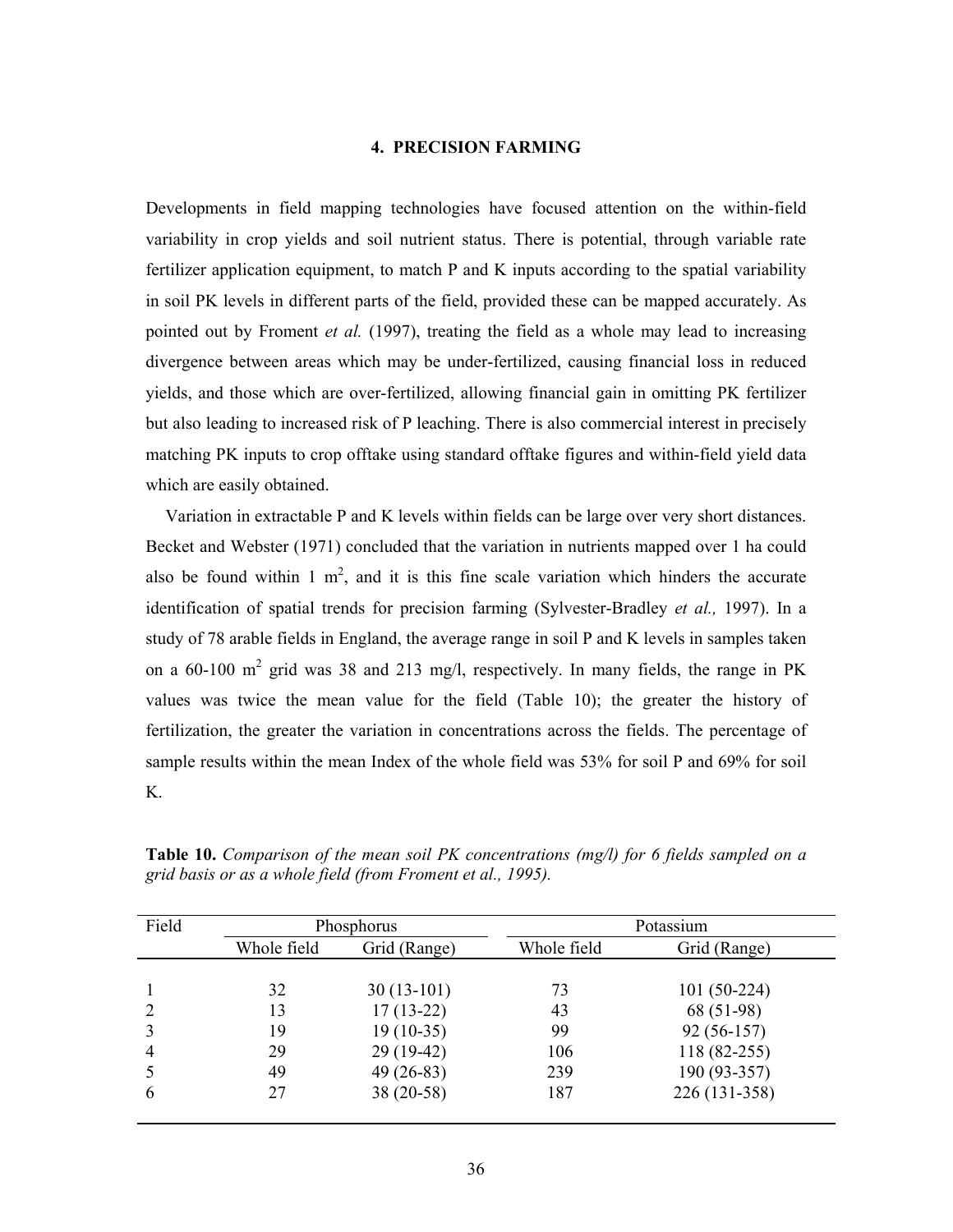As current fertilizer recommendations are based on the Index system, this data indicates that 47% and 31% of a field might be incorrectly fertilized with P and K, respectively. Interestingly the mean values of P and K from the grid sampling were generally very similar to the mean value for the field sampled conventionally (Table 10). Hence the value of more intensive sampling lies in being able to identify the areas where soil PK levels are sufficiently low to inhibit yield or sufficiently high to save on fertilizer or cause pollution.

There is now growing concensus that grid sampling at an intensity well below  $100m<sup>2</sup>$  is needed to accurately identify true patterns in soil PK variation, yet this is not economically worthwhile (Webster and Oliver, 1992; Sylvester-Bradley *et al.,* 1997; Froment, 1998; Oliver and Frogbrook, 1998). Schepers *et al.* (1998) found that sampling at different intensities produced different patterns in soil P variation across a field in the USA causing problems in interpretation with respect to PK fertilizer policies; the different grid sampling intensities used did however pick up a hotspot in soil P related to a buried village. Similar evidence for P and K is presented by Oliver and Frogbrook (1998). Clearly, the methodology of soil nutrient mapping still requires development, but it appears that it would be far more appropiate to carry out intelligent zoning of the fields based upon existing knowledge (Sylvester-Bradley *et al.,* 1997), and/or use existing knowledge to help define the intensity of mapping required to allow sampling strategies to be modified so that fields can be more adequately represented by a bulk sample (Oliver and Frogbrook, 1998).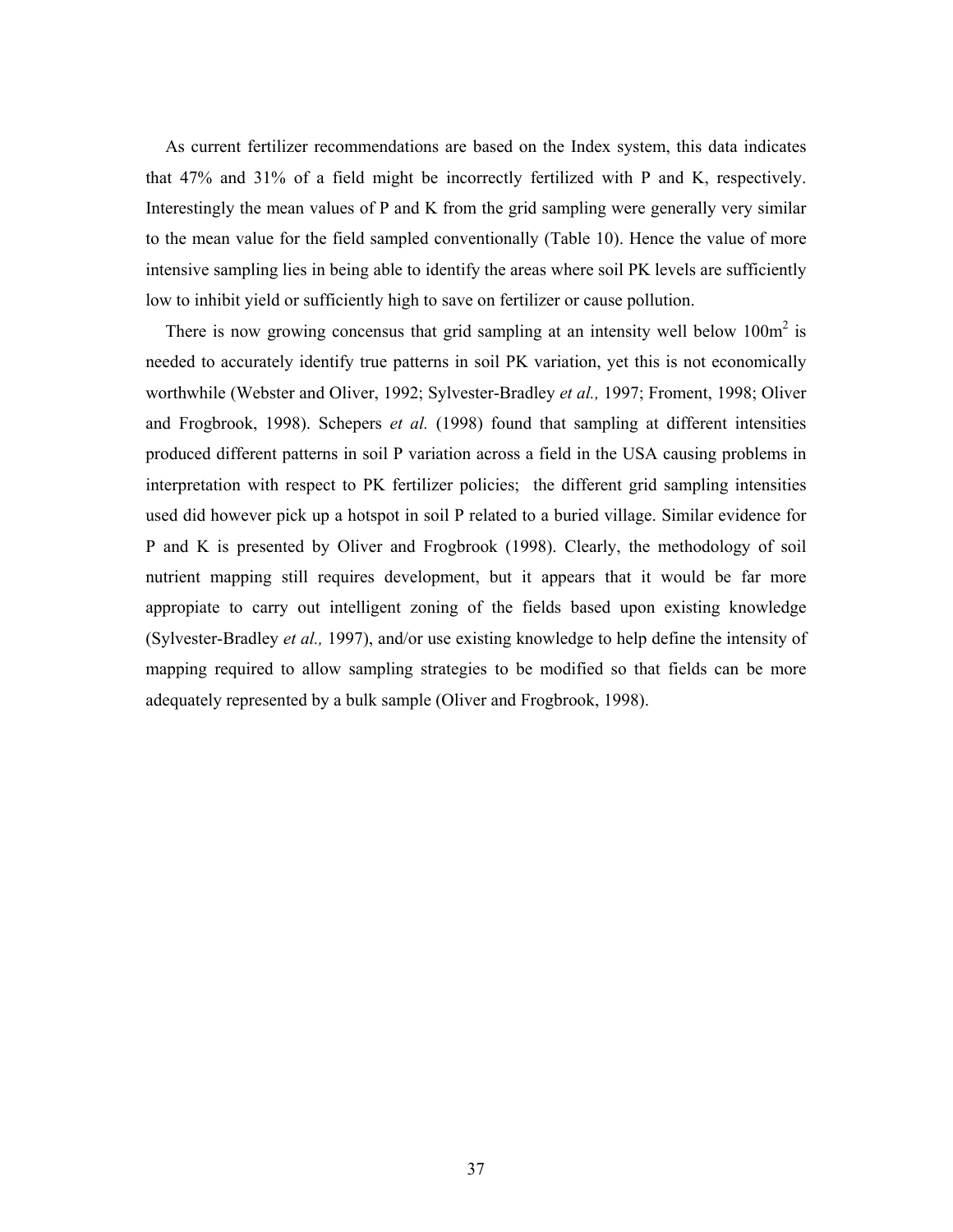# **5. FUTURE PERSPECTIVES AND OPPORTUNITIES FOR RESEARCH AND DEVELOPMENT**

# **5.1 Cost-effective fertilizer use**

The profitability of cereal production in the UK has declined considerably as grain prices have decreased to levels associated with world markets. Further economic pressures on cereal production may follow as concern grows over the impact of agriculture on the environment and food safety. A tax on P fertilizers, the introduction of cross-compliance measures as part of commodity reforms under Agenda 2000 and the imposition of fines on excessive nutrient imbalance are all examples of economic instruments which are being used or being considered within EU countries as part of a drive towards more environmentally sustainable agriculture (DETR, 1997; Archer and Marks, 1997). For example, in Sweden, there ia a tax on P fertilizers depending on the level of Cd they contain, and in The Netherlands fines are imposed on farmers exceeding certain P surplus thresholds. The level of tax required to effectively reduce fertilizer consumption is not clear, and it is generally recognised that their uniform adoption would unfairly penalise farmers on poorer soils and farmers who already farm efficiently at the expense of those farmers who over-fertilizer with P. However, there also seems little doubt that farmers will increasingly need to identify more precisely the conditions under which fertilizer inputs are economically justified than is possible under current recommendations.

 There are three ways in which farmers could make more cost-effective use of PK fertilizers. Firstly, through improved budgeting of the PK fertilizer value of organic manures applied over the rotation. There is much evidence to show that farmers take little account of the PK contained in manures, yet this a valuable nutrient resource which can contribute to residual soil PK fertility. Secondly through better quantification of critical levels of soil test PK, the fertilizer inputs needed to sustain them and the variability in the amounts of P and K removed in harvested produce. A better understanding of the ability of different soils to retain and release P and K and of crop and seasonal factors influencing crop uptake would provide a scientific base on which farmers can take informed decisions on minimum fertilizer inputs for sound economic production. For example, soil mineralogy, texture, organic matter content, depth and stone content are all inherent soil properties which influence soil PK supply. Thirdly, the development of techniques which might improve the efficiency of P use,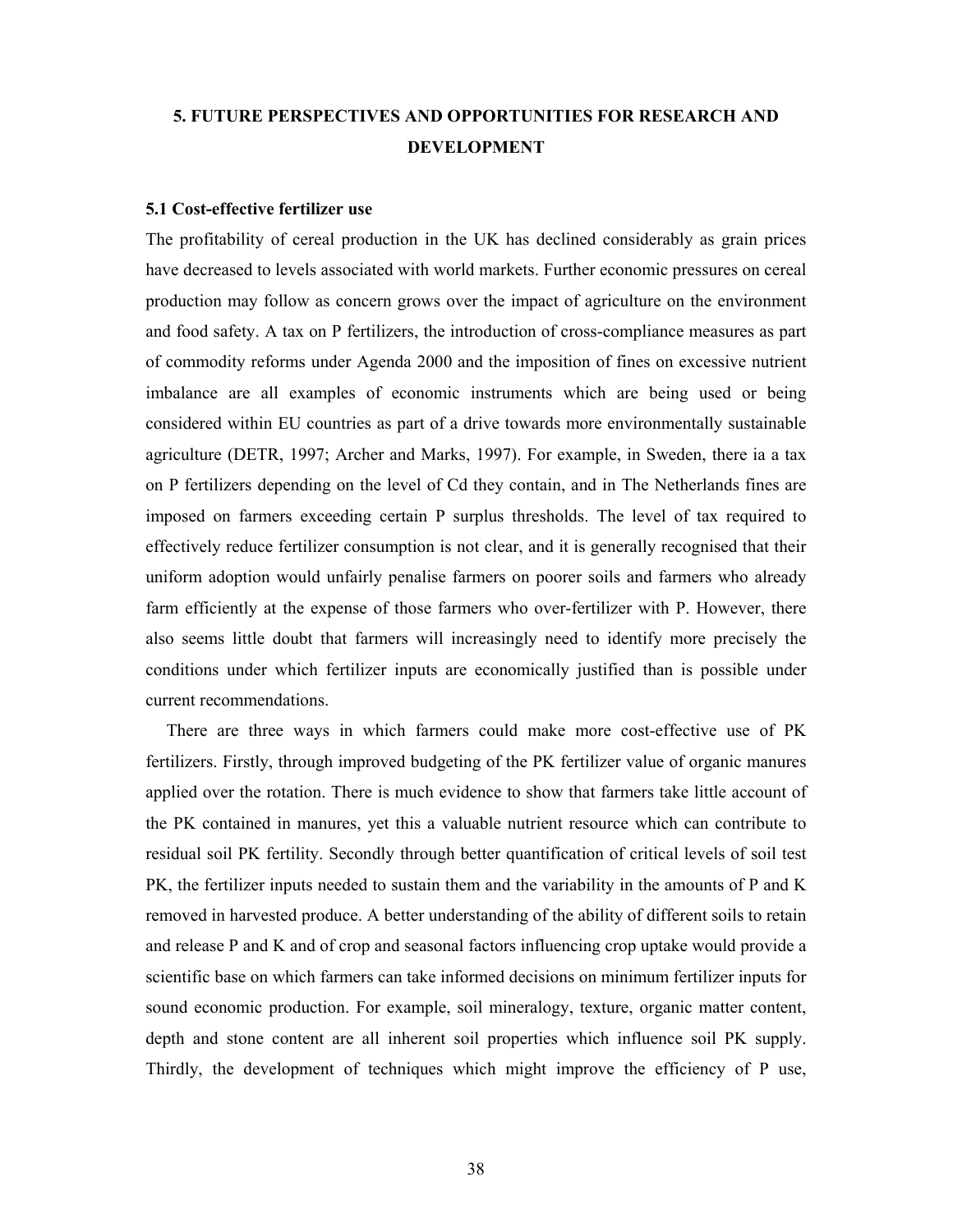allowing lower amounts to be used without impairing profitability. Such methodologies might include seed dressings, placement techniques and/or foliar applications.

## **5.2 Eutrophication control**

Soil parent materials and their physical and chemical properties also have a large influence on the transport of P in land run-off causing eutrophication, not only in terms of their ability to retain and release dissolved P during storm-flow, but also in their susceptibility to particulate P loss in soil erosion. Guidelines on upper limits of P accumulation in soils have already been issued as part of the revised Codes of Good Agricultural Practice for the Protection of Water (MAFF, 1998). However, there is no scientific justification for treating all P inputs the same as regards potential for P loss to water, neither is it scientifically justified to take all soils as having the same P pollution risk above a certain threshold (Index 3 in the new Code); a single Index may not be approiate for all soils, as is the case with current fertilizer recommendations. In order to ensure that any future restrictions on P inputs do not unduly affect farm incomes, there is a need to identify the relationship between critical P concentrations for agronomic production and those which cause accelerated loss of P in land run-off on different soil types. Land management is also a key area for control over diffuse P transfer to water. Increasingly farmers will need to identify those areas on the farm which contribute the most run-off and target better management of P inputs in order to control accelerated or unacceptable P loss during storm events. As with fertilizer inputs, there is potential to classify soils in terms of their suitability to receive PK inputs in relation to the risk of accelerated P loss to water under existing management practices.

### **5.3 Present and future R&D opportunities**

This review indicates that farmers require better and more up-to-date information on the economic and environmental consequences of poor PK fertilizer management, how they can make more effective use of PK inputs whilst maintaining economic output and how they can apply them in a manner which will avoid environmental problems associated with eutrophication. Soil type is a principal unifying factor which governs both the precise need for PK fertilizer and the potential for P loss in agricultural run-off to watercourses within any given farming system yet this is not taken into account in any structured way in current advice (Fig. 7).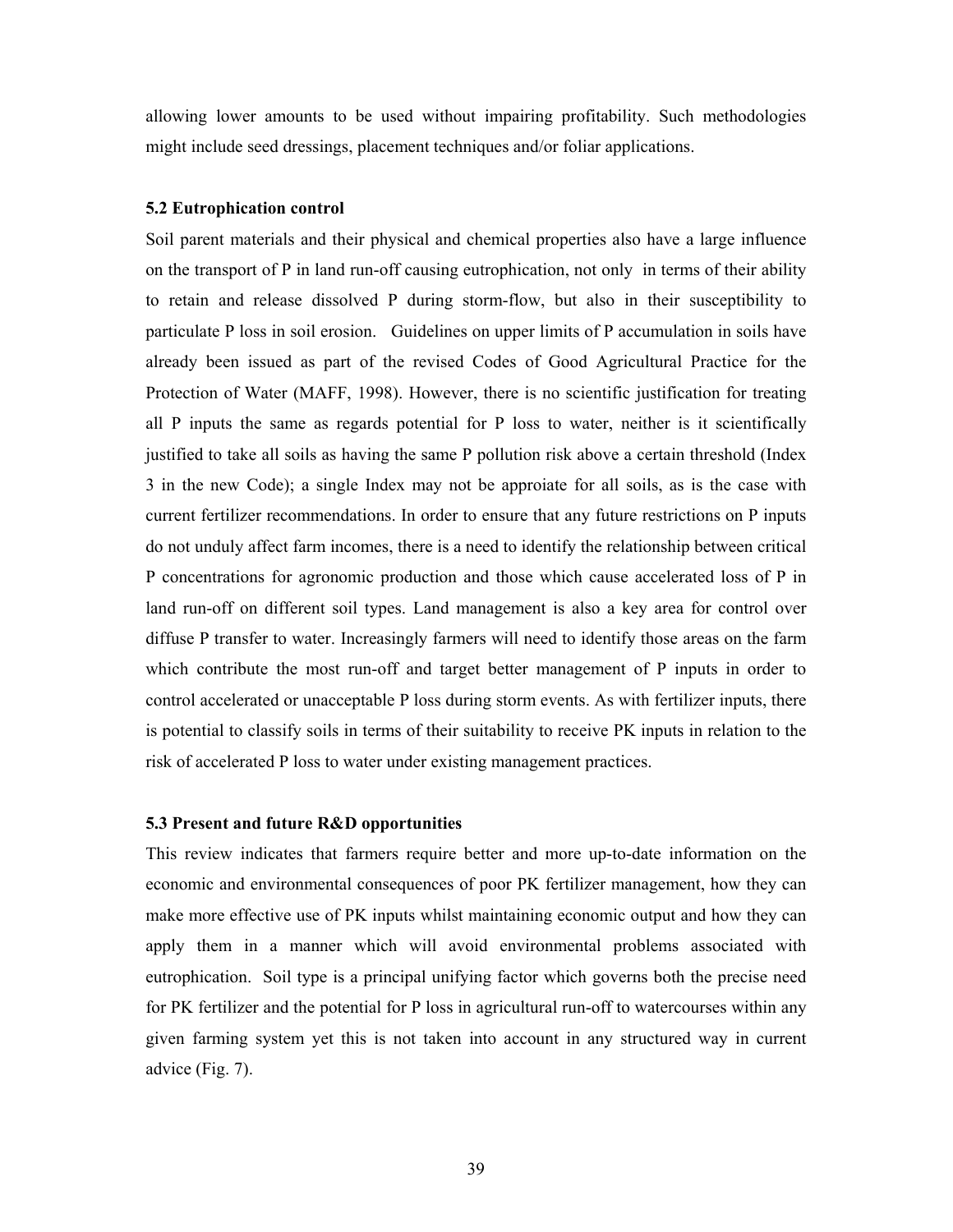

**Figure 7.** *Conceptual diagram illustrating the usefulness of specific soil type information.* 

 For example, there is potential to classify soils according to their PK release characteristics and identify which soils might be over or under-fertilized under the current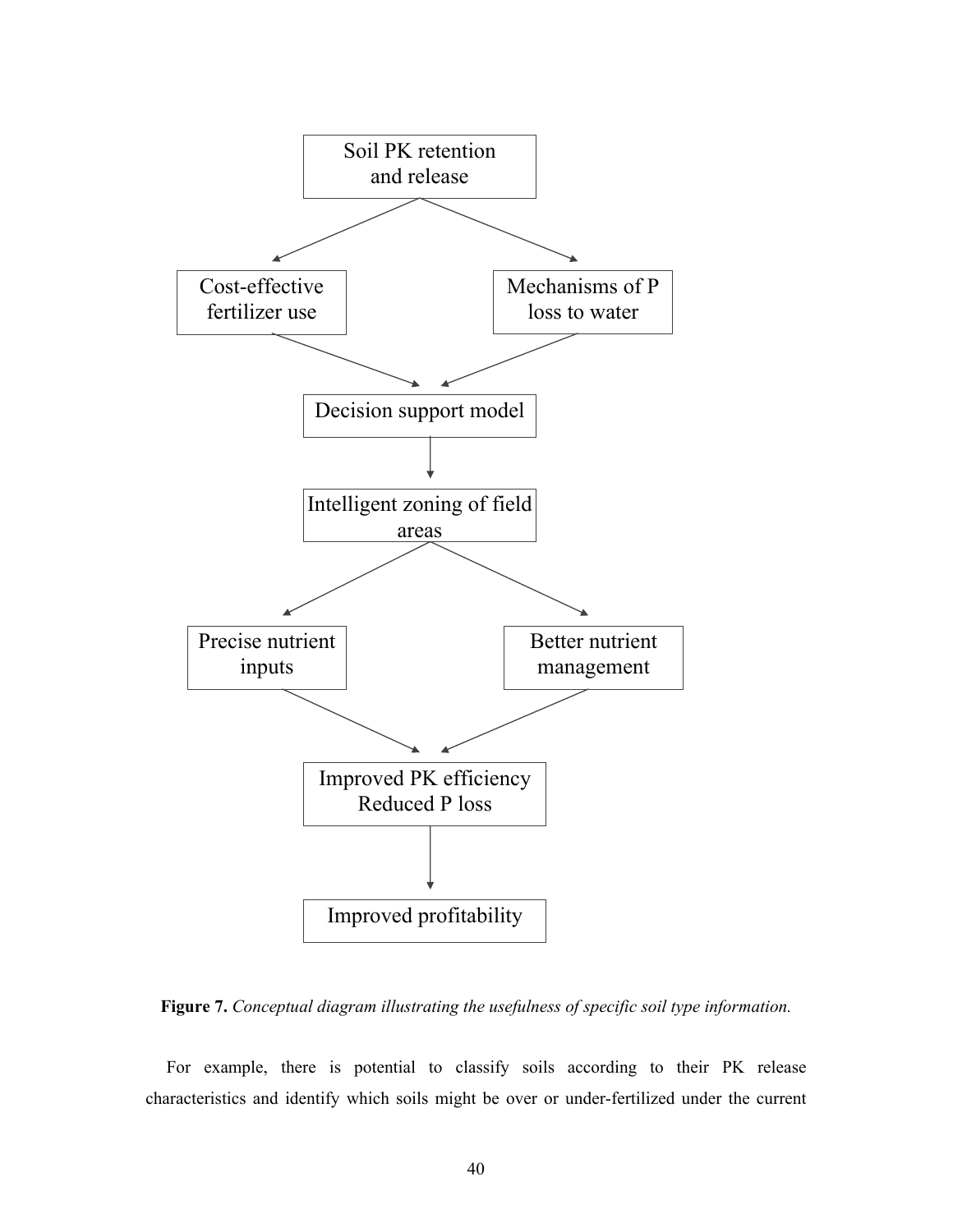recommendation system. This information would benefit farmers wishing to adopt precision farming technology both in terms of identifying field zones for differential PK application and explaining the variability in soil nutrient levels observed in such zones. Farmers switching to organic production also require information on the short-term and longer-term supplying power of soils (ie buffering capacity) in the absence of the readily-available P sources which maintain conventional systems. The physical and chemical properties, and management of soil, are more likely to be critical in organic systems. The development of the concept of management of PK inputs within different zones within fields is also applicable to the management of nutrients and land to avoid eutrophication risk.

Key issues which require addressing are:

1. A better understanding of the influence of soil parent materials and their chemical and physical properties affecting PK retention and release for crop uptake and/or P loss to watercourses.

2. Identification of critical areas or zones within fields, or within the farm, for improved P input and land management.

3. Identification of techniques for improving the efficiency with which PK inputs are utilized.

4. Development of farm management tools (decision support systems) which enable accurate calculation of nutrient budgets and can predict the consequences of short-term and long-term fertilizer strategies on farm profitability.

 Currently there is a gap in R&D funding which examines how farmers can use P and K fertilizers more discriminately both from an economic and environmental viewpoint. There are therefore opportunities for HGCA-funded R&D to provide improved guidelines on identifying minimum PK fertilizer inputs for sound economic production in collaboration with government-funded R&D aimed at identifying agricultural practices which accelerate the transfer of nutrients (P) and methods to reduce diffuse P loss. Currently there is no government-funded research aimed at improving the the efficiency of fertilizer PK usage on arable crops through improved decision making, other than the current drive to improve awareness of the PK fertilizer value of organic manures. Potential funding bodies other than HGCA include MAFF, DETR, Fertilizer Indistry, Water Authorities, PDA, MGA.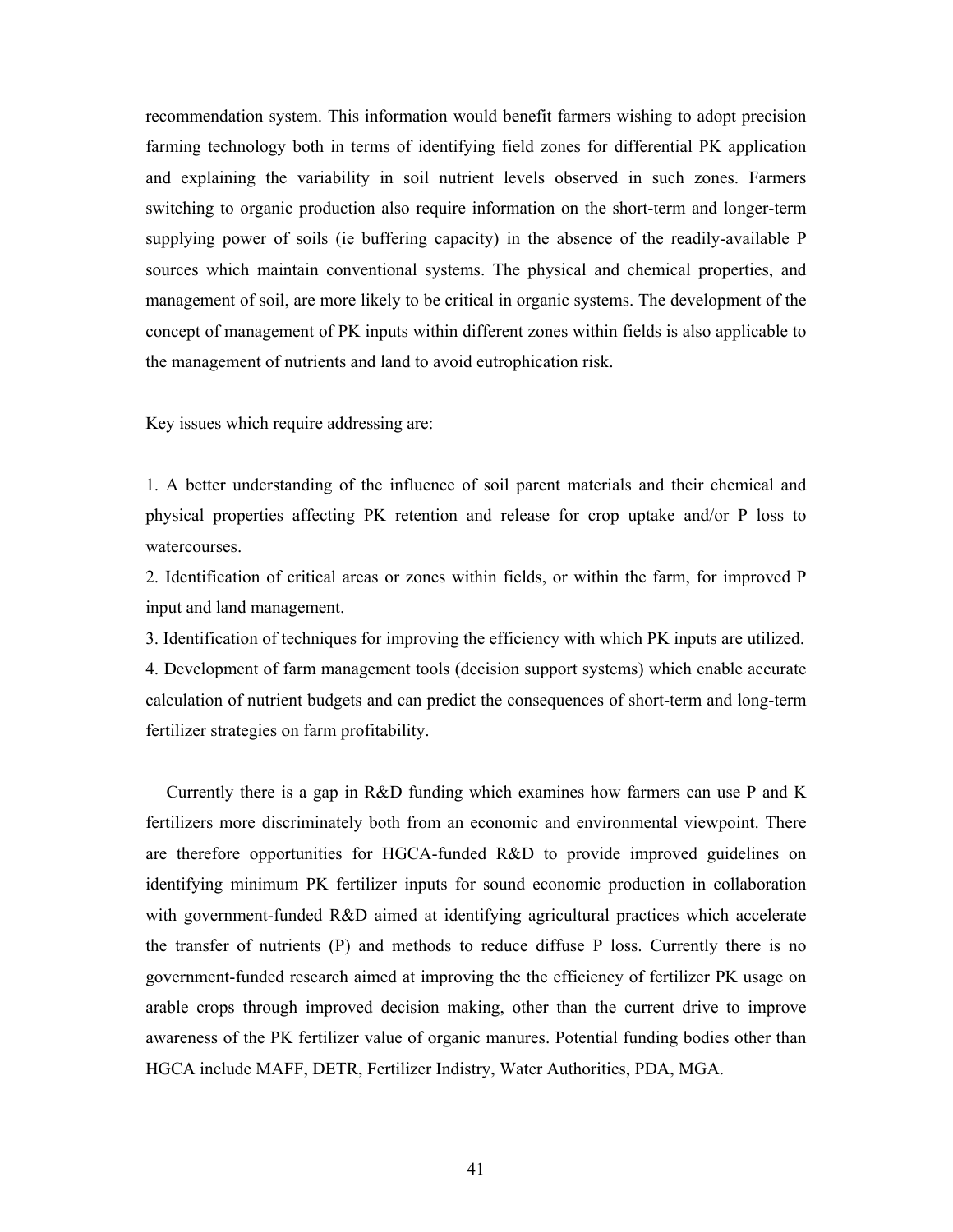MAFF Rural and Marine Environment Division (RMED) are funding a research programme (NT10 - Phosphorus loss from agriculture) 'to better define the agricultural contribution to eutrophication in order that effective control options can be identified'. The programme includes plot, field and catchment experiments investigating the amount, form, timing, processes and pathways of P loss from agricultural land. Information from this programme will help identify the risk of P loss in land run-off under different regions, agricultural systems and practices. Similarly the Department of the Environment, Transport and Regions (DETR; Water Quality Division) are planning a research programme on diffuse pollution but this is still at the review stage. MAFF are currently funding R&D projects to utilise organic manures more effectively to reduce nutrient losses, and to transfer knowledge on PK cycling in soil in conventional farming systems to assist organic producers.

 Additionally an EU COST Action aimed at 'Quantifying the Agricultural Contribution to Eutrophication' has a Working Group devoted to the feasability of unifying decision support systems for P inputs in different farming systems and the quantification of minimum P inputs for economic and environmental sustainability. The relationship between soil test P required for profitable production and that causing unnecessary P loss is a main component. The 'COST Action is scheduled for 5 years starting in 1997. However COST does not fund R&D but only provides money for travelling expenses for scientific experts to attend working group meetings. A UK research programme would help to underpin UK involvement in this group.

Specific areas for future funding include:

1. Classification of UK soil types in terms of their ability to maintain adequate P and K in solution for economic production under different fertilizer policies, including identification of those soils where current recommendations lead to over or under-fertilization, and the opportunities for omission or reduction in PK fertilizer use without affecting yields.

2. Further development of PK fertilization models to include better characterization of soil, crop and seasonal factors affecting PK uptake by cereal crops and better quantification of the variability in PK offtake at harvest.

3. Methodologies for identifying upper limits of soil P accumulation from different sources and their relationship to soil test P for optimum crop production.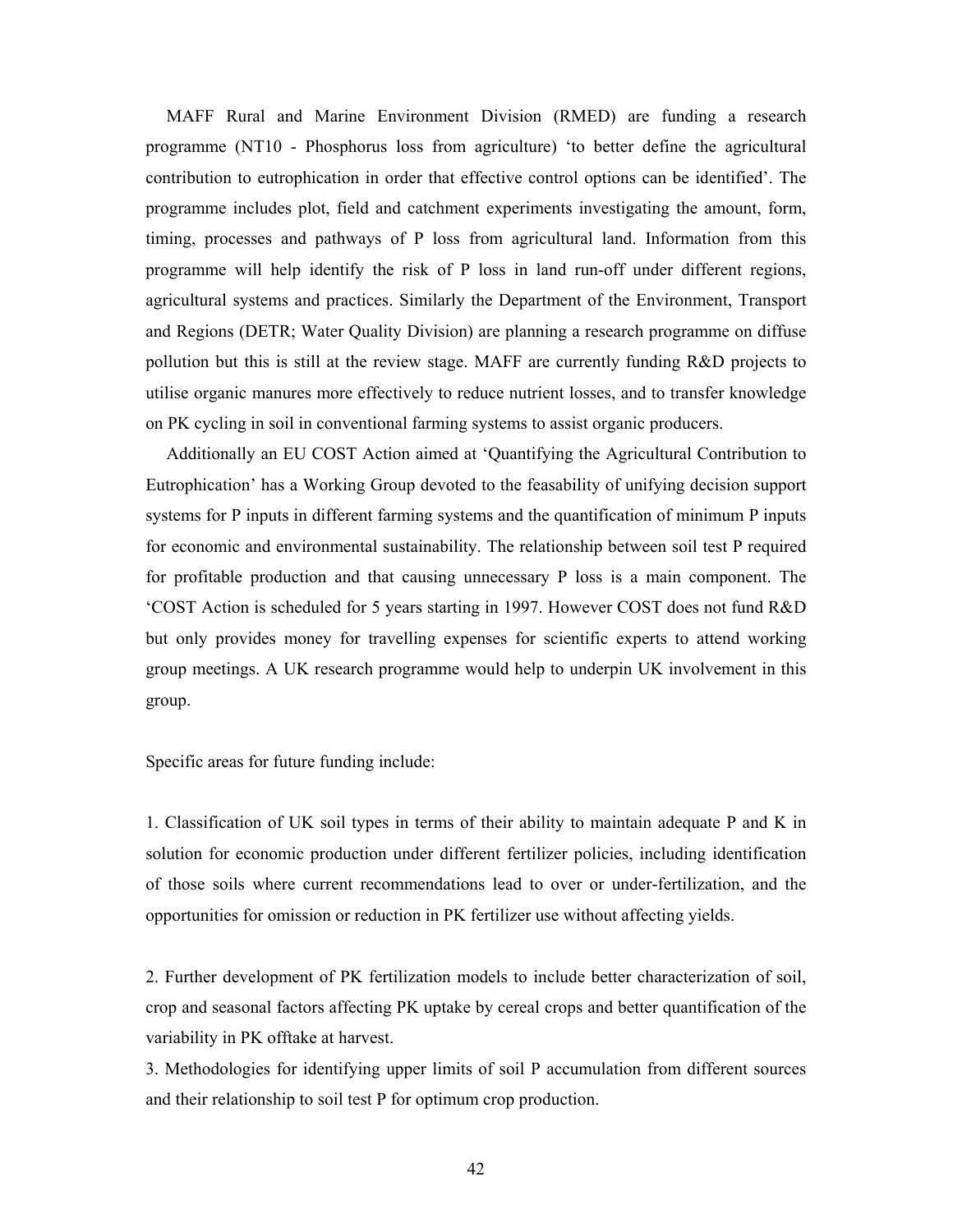4. Development of a decision support package for intelligent zoning of land areas for improved input and land management based on economic and environmental goals.

5. Development of novel management practices to maximise efficiency of P use.

6. Technology transfer programme centred around the influence of soil type and soil properties on P input management and the promotion of the decision support package.

The benefits of R&D in these areas are:

1. Increased awareness of the potential impact of agricultural P management on water quality.

2. Improved precision in optimising P and K inputs for economic production.

3. Avoidance of eutrophication problems through identification of high P loss risk areas on the farm for improved P management.

4. Provision of information on the suitability of land areas to receive recycled PK inputs (livestock manures, sewage sludge and industrial wastes) and/or transition to organic production.

5. Identification of best management practices to maximise efficiency of P use and avoid accelerated P transfer to water using local farm information.

6. Provide information to defend the agricultural industry against future regulation on agricultural P management.

Fundamentally, current fertilizer recommendations require further development to meet the economic and environmental demands of modern farming.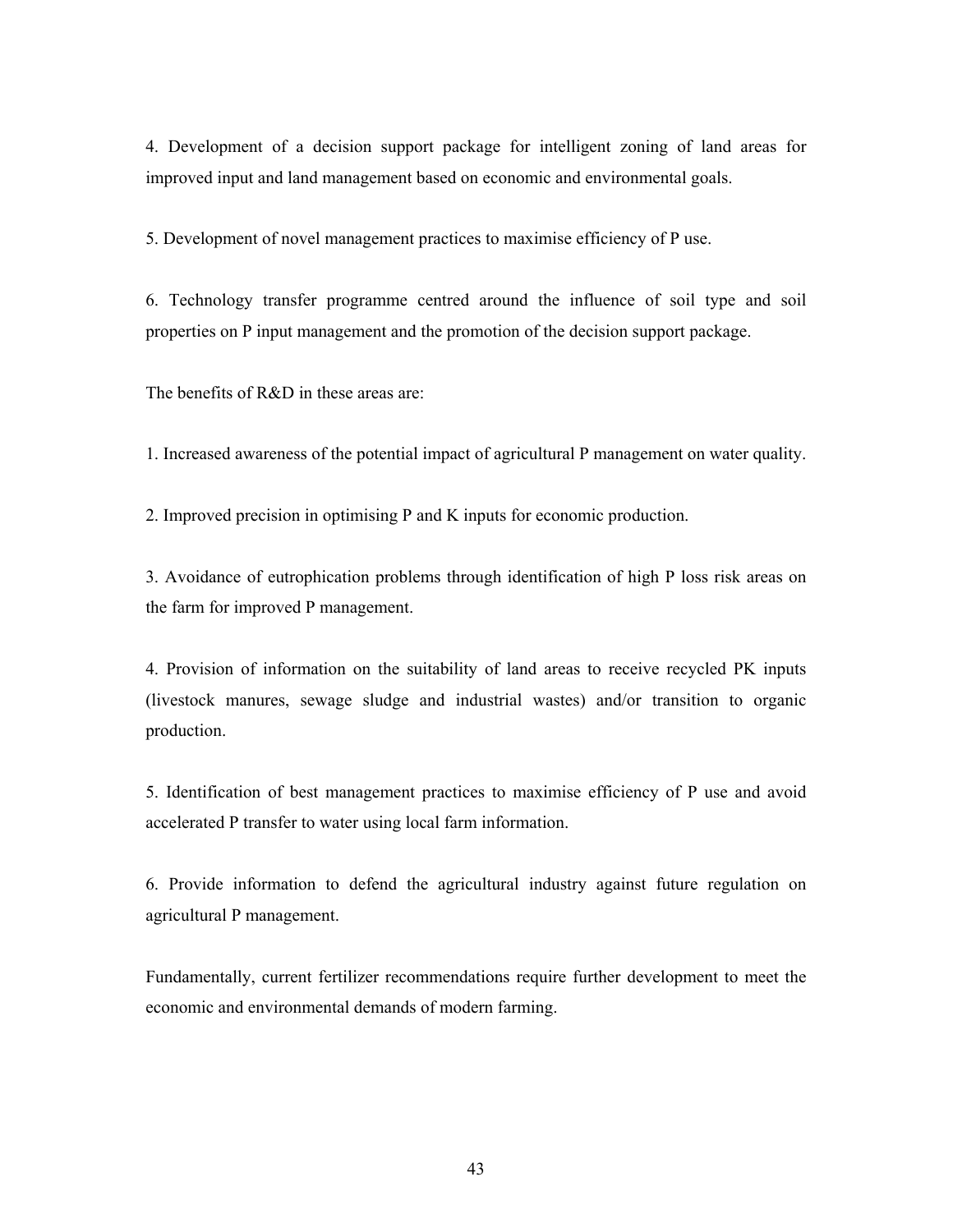# **6. CONCLUSIONS AND RECOMMENDATIONS**

1. Cereal prices have fallen dramatically in recent years and are now well below £100/tonne. If such prices continue, there is a strong argument to reduce or omit fertilizer PK inputs where they are not economically justified. There are two main areas where reductions may be justified on present knowledge:

a) Farmers take little account of the PK nutrients contained in organic manures, yet these are known to become available over a rotation. It is estimated that the PK in manures applied to arable land is worth about £65 million and there is clearly scope to reduce dependency on PK fertilizer in cereal crops receiving manure.

b) There is no economic justification for maintaining soil extractable P and K levels above critical levels for production, and, once identified, fertilizer programmes can be tailored to maintain a critical level. However, the effects on yields of modern cereal crops of reducing, or withholding, fresh PK inputs on soils with high test PK, and the time period over which such reductions can be continued, have not been adequately quantified.

**It is recommended that cereal farmers are better informed about the fertilizer value of organic manures in arable and ley-arable farming systems and the potential savings associated with short-term reductions in fertilizer inputs of P and K on PK rich soils. More experimental data illustrating the PK fertilizer value of different types of manure for cereal production are also required.** 

**Further work is required to assess whether lower critical PK values are now adequate for modern production systems and the short and long-term consequences of reducing or withholding PK fertilizer on soils of high PK status, both on cereal yields and soil PK levels. Novel techniques to reduce P inputs whilst maintaining adequate soil P supply on soils of high P loss risk also require investigation.** 

2. Soil analysis provides a useful basis for PK fertilizer recommendation systems for cereals and should continue to do so. However, there is increasing evidence, largely from long-term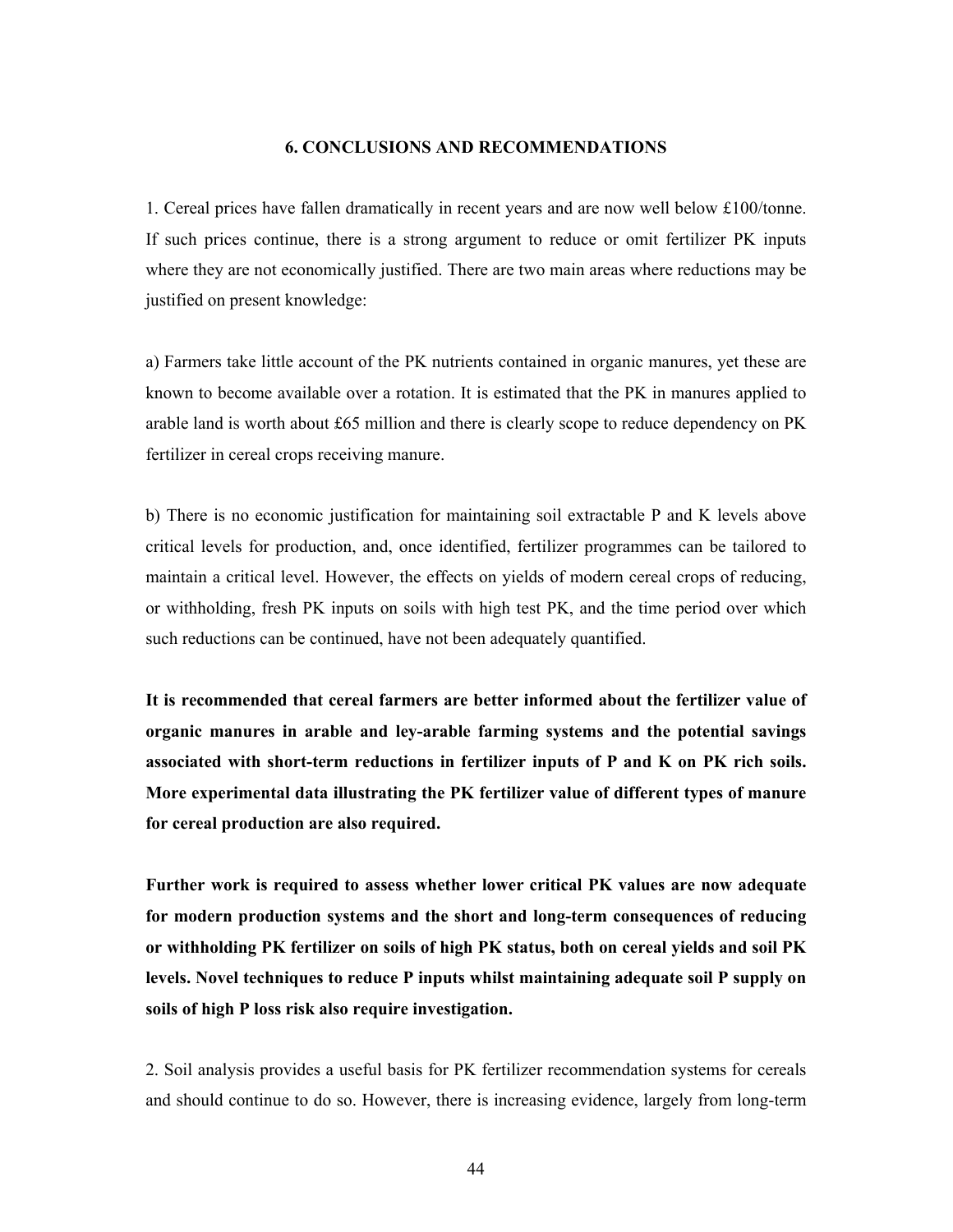field experiments but also from farmer experience, that not all soils are similar in respect of their optimum soil test PK status for production, or in the way soil PK levels change under different fertilizer policies. Currently there is too much unreliability in terms of critical concentrations for winter cereals on different soil types, and too much uncertainty over the fate of PK fertilizer on different soil types, to formulate P reduction strategies and better costeffective targeting of PK inputs. An improved understanding of the effect of soil type would help to:

a) identify more precisely critical soil test PK levels for optimum crop yields and therefore better target crop requirements.

b) quantify more precisely the amounts of PK fertilizer required to raise or reduce soil PK levels to their critical status allowing more cost-effective fertilizer use.

c) identify where further soil tests may be helpful in identifying the potential availability of fixed PK reserves, for example in organic farming systems.

**Further work is required to develop the current fertilizer recommendation systems through characterisation of different soil types and their ability to release and fix P and K in order to provide a scientific basis for cost-effective use of PK fertilizers. This information will be of particular benefit to those farmers interested in both precision and organic agriculture, and will help avoid eutrophication problems associated with mismanagement of P inputs. This is probably best achieved by classifying soil types in terms of their PK retention and release properties (eg buffering capacity), and the development of additional soil testing methods and field experimentation to help define these properties locally.** 

3. Plant analysis has a useful role in confirming adequacy or over-supply of P and K to cereal crops now that deficiency thresholds have been more precisely identified for different growth stages. Recent HGCA-funded work has shown that young fully-expanded leaves should be sampled between GS31 and GS39 and their P and K content determined on a dry matter basis. Crop offtake in harvested produce is an important component of current fertilizer advice but variation in P and K concentrations in grain and/or straw may confound accurate fertilizer planning.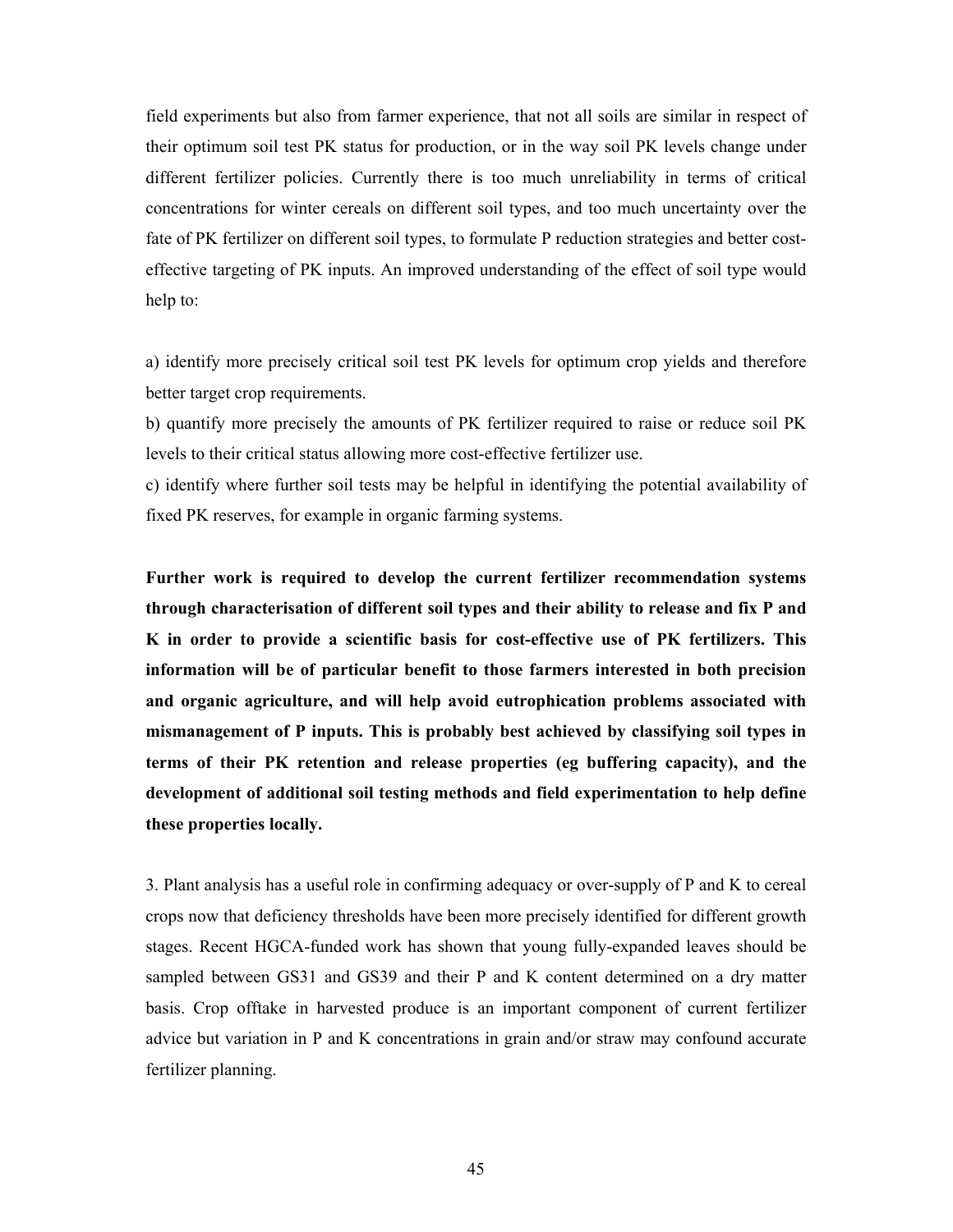**Plant sampling is currently being commercially exploited and no further work on plant analysis on cereals is required. However, further work is required to more develop PK fertilization models for use in cereal-based rotations taking account of soil, crop and seasonal factor affecting PK uptake during the growing season and P and K offtake at harvest.** 

4. In the past, generous application of P fertilizers has been actively encouraged in order to optimise crop production. However, attention is now focusing on the link between the intensity of agricultural production and eutrophication problems associated with the transfer of P in land run-off to water. There is no doubt that the agricultural industry will come under increasing pressure to improve the standard of P nutrient management on farms and minimise the risk of P transport in run-off and erosion.

**It is recommended that cereal farmers are better informed of the environmental issues relating to P fertilizer use and the general ways in which P losses to water can be avoided through nutrient budgeting and better land management.** 

**Information is needed on the soil P concentrations above which accelerated P loss to water may occur on different soil types and under different farming systems and how these relate to those required for optimum crop production.** 

5. There is increasing concensus that the intensity of soil sampling required to produce accurate maps of residual PK fertility on which to base the application of variable rates of fertilizer is too fine to be economically viable. However, it is likely to be profitable to identify broad zones within fields for variable fertilizer application based on a knowledge of soil type, fertilization and management history. Identification of variable management areas is also an important principle with regard to avoidance of P loss in storm run-off from agricultural land.

**It is recommended that the concept of management of field or farm zones is developed to enable not only improved precision of PK fertilizer inputs for economic production, but also better nutrient and land management to avoid pollution of watercourses with agricultural P.**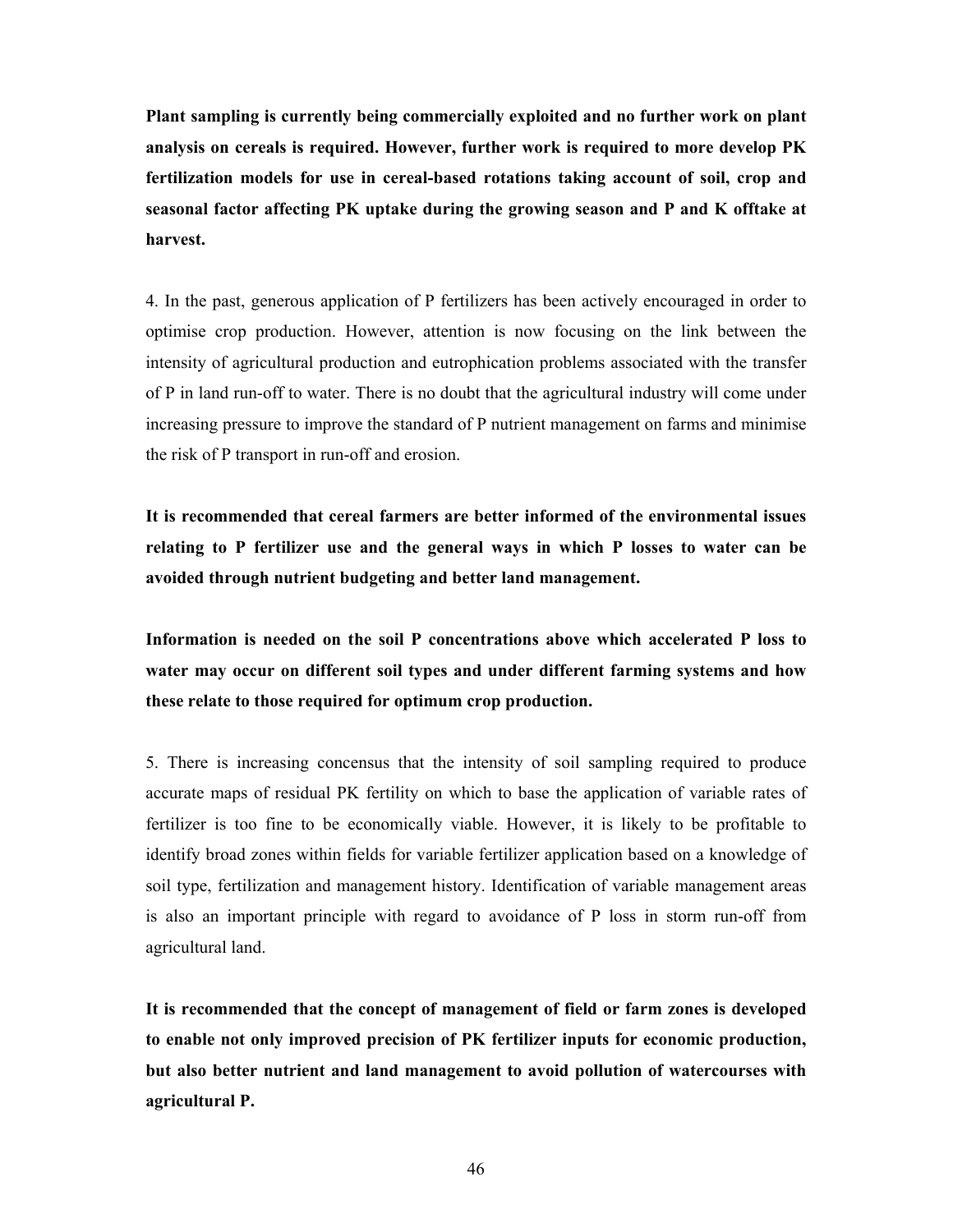6. As economic and environmental constraints on cereal production increase, there is a need to develop decision support systems which will help cereal farmers identify the best fertilizer policy to adopt for their particular soil types, economic conditions and localities in respect of risk of environmental pollution. These factors are best resolved through balance sheet modelling of PK transfers on the farm, as demonstrated by the OUTLOOK model in New Zealand. This would represent a useful development of the present system.

**Following a better understanding of the influence of soil type on the availability of P and K to cereal crops, and the risk of P transfer in land run-off to watercourses, it is recommended that this knowledge is incorporated into a decision support system for cereal growers incorporating the concept of farm, or field, zone management.** 

7. Cadmium concentrations in cereal grain are of concern with respect to human health and new concentration limits are being considered within the EU. Phosphorus fertilizers contribute about one third of the input of Cadmium (Cd) to agricultural soils, which exceeds the removal of Cd in the harvested produce. As soils accumulate Cd, there is a long-term risk of increased uptake by crops, with the amounts depending on soil type and pH. The potential for Cd transfer from soils to water, and their impact, is unclear. Inputs of other potentially hazardous contaminants in P fertilizers are less of a concern due to high background levels in soils.

**Further information is required to better quantify the relationship between soil Cd content, Cd in solution and plant uptake, and potential loss of Cd on different soils.**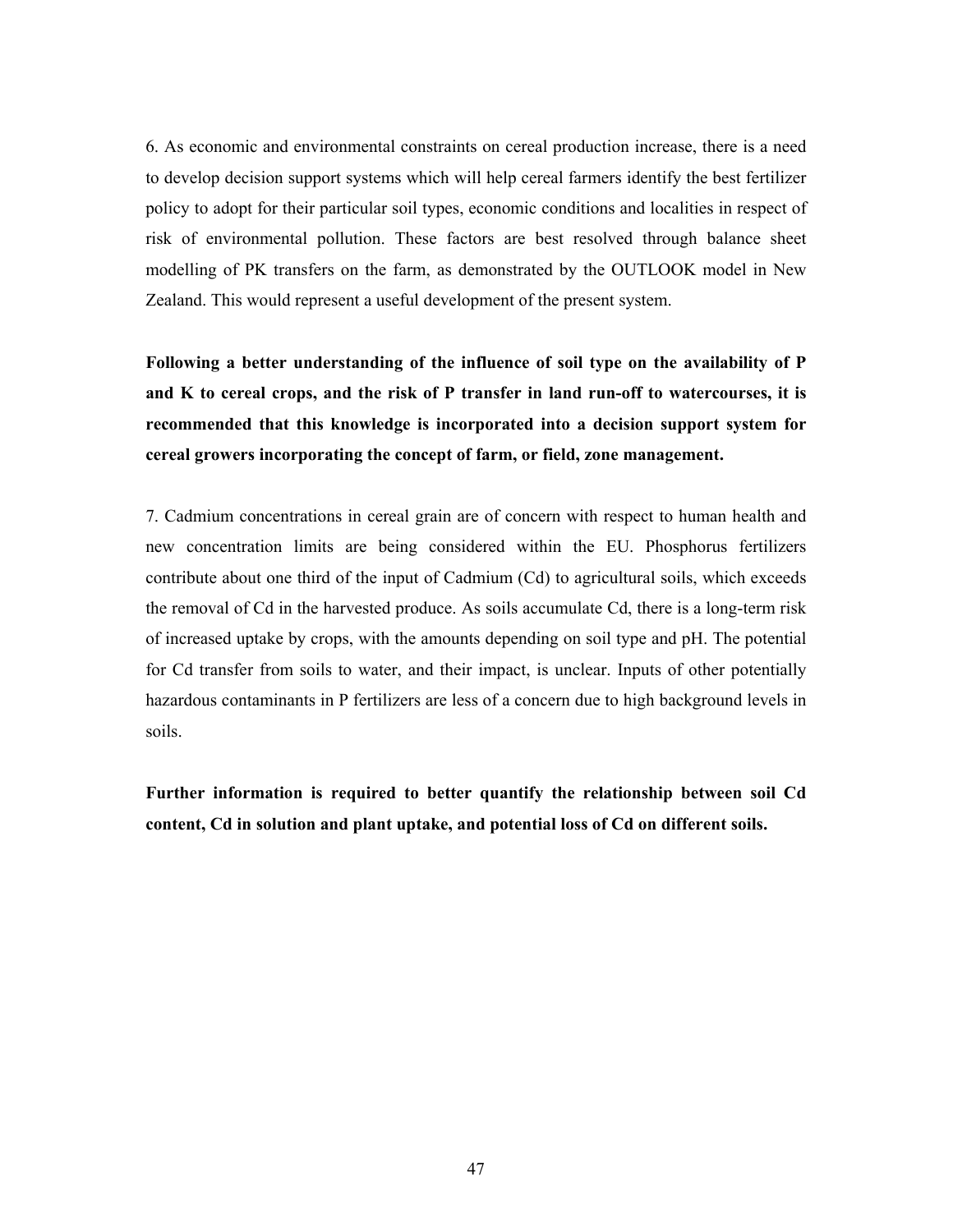# **7. ACKNOWLEDGEMENTS**

The author wishes to acknowledge the numerous people who have contributed to helpful discussion of these topic areas; in particular Dr. A.C. Edwards, MLURI; Dr. B. Chambers, ADAS; Dr. A. Sinclair, SAC; A.E. Johnston and Dr. Peter Barraclough, IACR-Rothamsted; J. Hollies, PDA; B. Higgs, FMA; C. Dawson, The Fertilizer Society; Dr. I. Richards, Levington; Professor K. Syers, Newcastle University and Dr A. Roberts, Ruakura, New Zealand.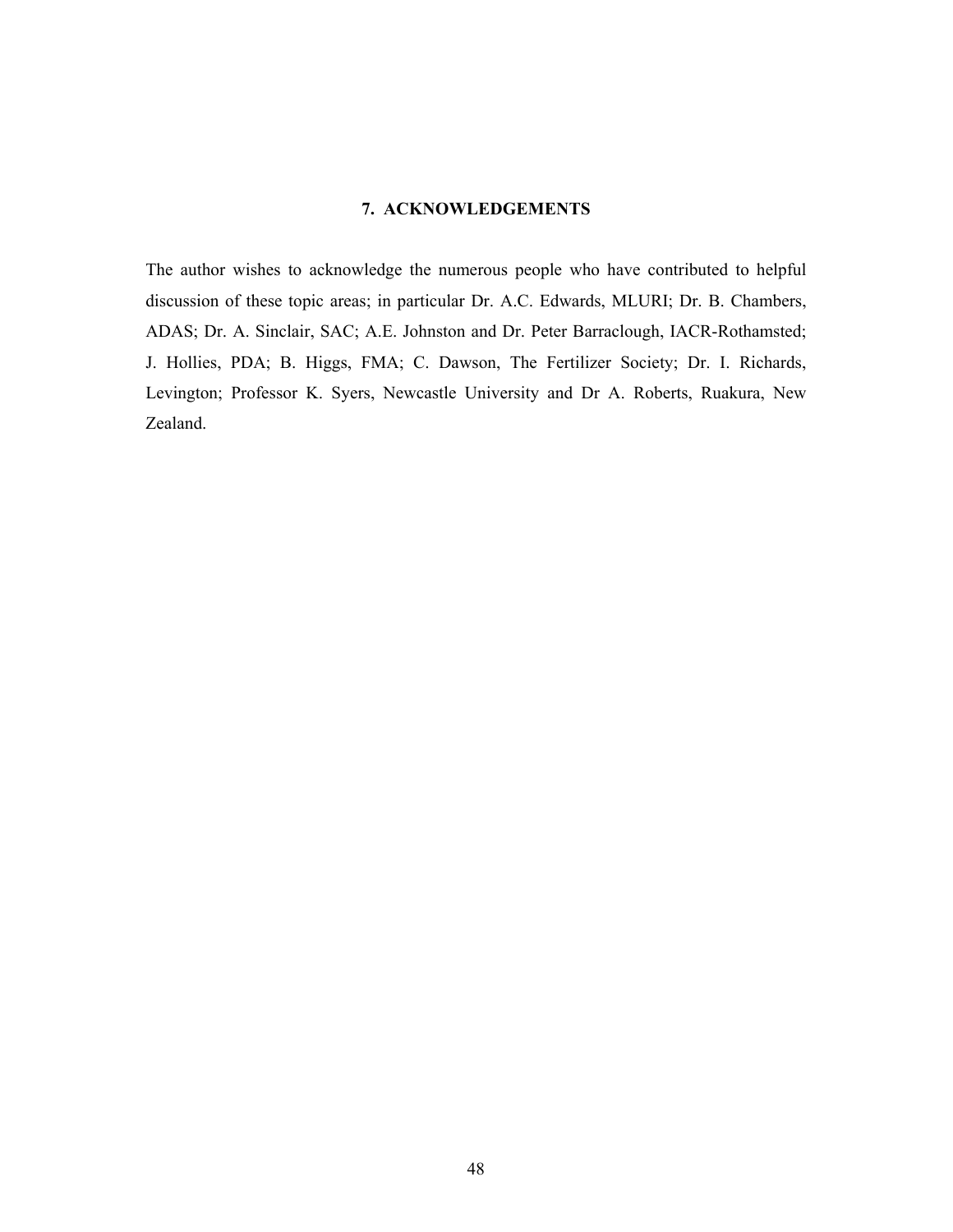# **8. REFERENCES**

Alloway, B.J. (1998). The vulnerability of soils to pollution by heavy metals. *Final Project Report OC9325*. Minsitry of Agriculture, Fisheries and Food.

Archer, F.C. and Hodgson, I.H. (1987). Total and extractable trace element contents of soils in England and Wales. *Journal of Soil Science* **38**, 421-431.

Archer, J. R. and Marks, M. J. (1997). Control of nutrient losses to water from agriculture in Europe. *Proceedings of the Fertilizer Society No. 405*, York.

Arnold, P.W. and Shepherd, M.A. (1990). Phosphorus and potassium requirements of cereals. *HGCA Research Review No. 16.* Home-Grown Cereals Authority, London.

Barraclough, P.B. (1990). Modelling K uptake by plants from soil. In: *Development of K-Fertilizer Recommendations.* International Potash Institute, Basel, pp. 217-230.

Barraclough, P.B., Bollons, H.M., Chambers, B.J., Hatley, D. and Moss, D.P. (1997). Plant testing to determine the P and K status of wheat. *HGCA Project Report No. 137*, Home-Grown Cereals Authority, London.

Beckett, P.H.T. and Webster, R. (1971). Soil variability - a review. *Soils and Fertilizers* **34**, 1-15.

Beringer, H. (1985). Adequacy of soil testing for predicting fertilizer requirements. *Plant and Soil* **83**, 21-37.

Bertilsson, G. and Forsberg, C. (1997). Sustainable phosphorus management in agriculture. In: H. Tunney, Carton, O.T., Brookes, P.C. and Johnston, A.E. (Eds), *Phosphorus Loss from Soil to Water*. CAB International, Wallingford, pp 273282.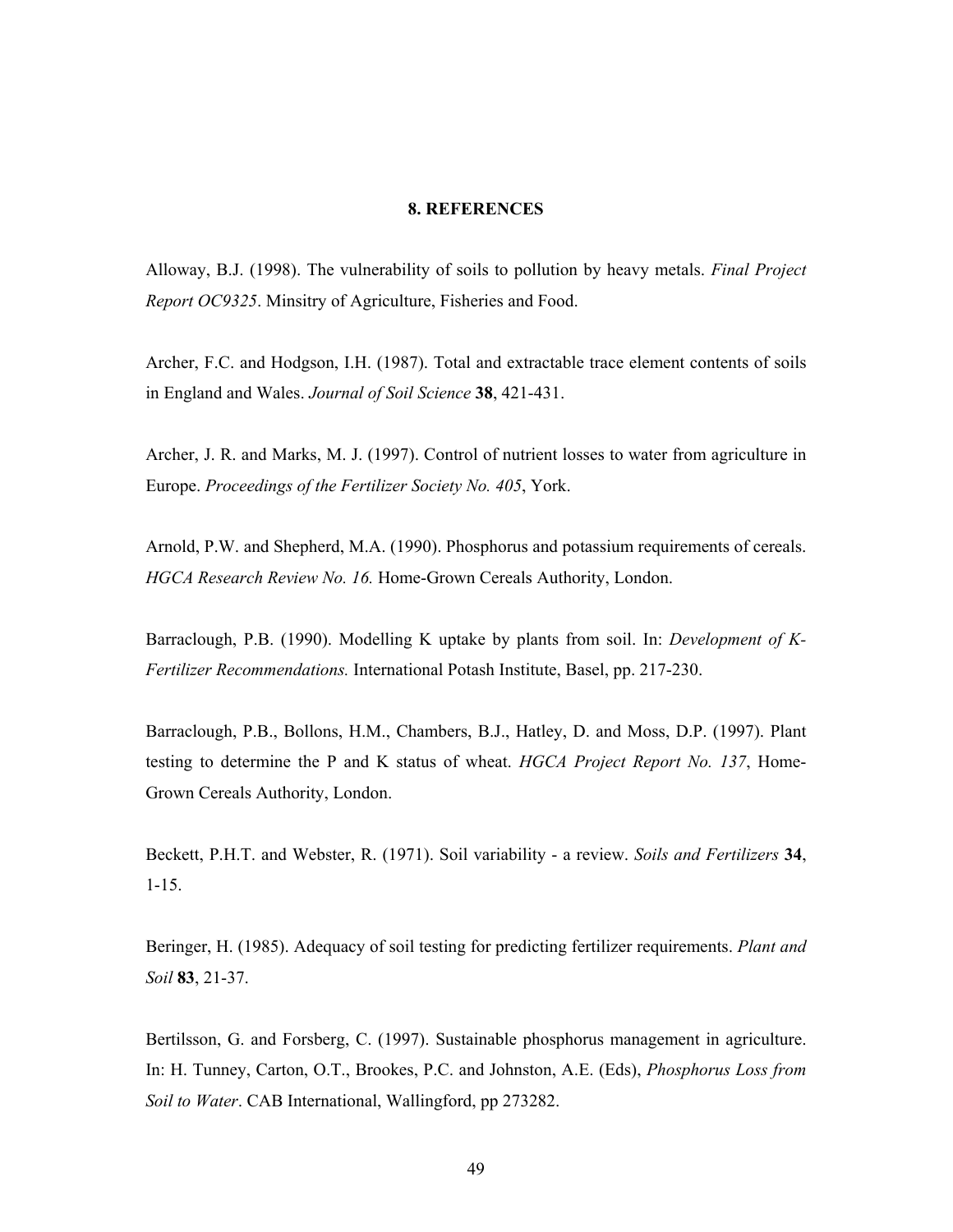Bhogal, A., Young, S.D., Ralph, R., Sylvester-Bradley, R. and Craigon, J. (1996). Modelling the residual effects of phosphate fertilizer in the Ropsley (UK) field trial 1978-1990. *Fertilizer Research* **44**, 27-36.

Bollons, H.M. and Barraclough, P.B. (1997). Plant testing for assessing the adequacy of P supply in winter wheat crops. *Aspects of Applied Biology* **50**, 173-180.

Boyd, D.A. (1965). The relationship between crop response and the determination of soil phosphorus by chemical methods. II. In: *Soil Phosphorus*, MAFF Technical Bulletin No. 13, Ministry of Agriculture, Fisheries and Food Publications, HMSO, London, pp. 94-102.

Boyd, D.A. and Frater, A. (1967). Analytical methods for potassium and their correlations with crop response. In: *Soil Potassium and Magnesium*, MAFF Technical Bulletin No. 14, Ministry of Agriculture, Fisheries and Food Publications, HMSO, London, pp. 55-62.

Bramley, R.G.V. (1990). Cadmium in New Zealand agriculture. *New Zealand Journal of Agricultural Research* **33**, 505-519.

Burnhill, P., Chalmers, A.G., and Owen, L. (1997). *Fertilizer Use on Farm Crops for Crop Year 1996.* British Survey of Fertilizer Practice, The Stationary Office, Edingburgh.

Chalmers, A.G., Withers, P.J.A. and Chambers, B.J. (1997). Optimising P and K inputs to cereals by soil analysis. *Aspects of Applied Biology* **50**, 155-164.

Chambers, B.J. (1997). Guidelines to reduce the risk of water erosion on susceptible soils used for arable cropping. *MAFF Final Report for Project SP0401*. Ministry of Agriculture, Fisheries and Food.

Chaudri, A.M., Zhao, F.J., McGrath S.P. and Crosland, A.R. (1995). The cadmium content of British wheat grain. *Journal of Environmental Quality* **24**, 850-855.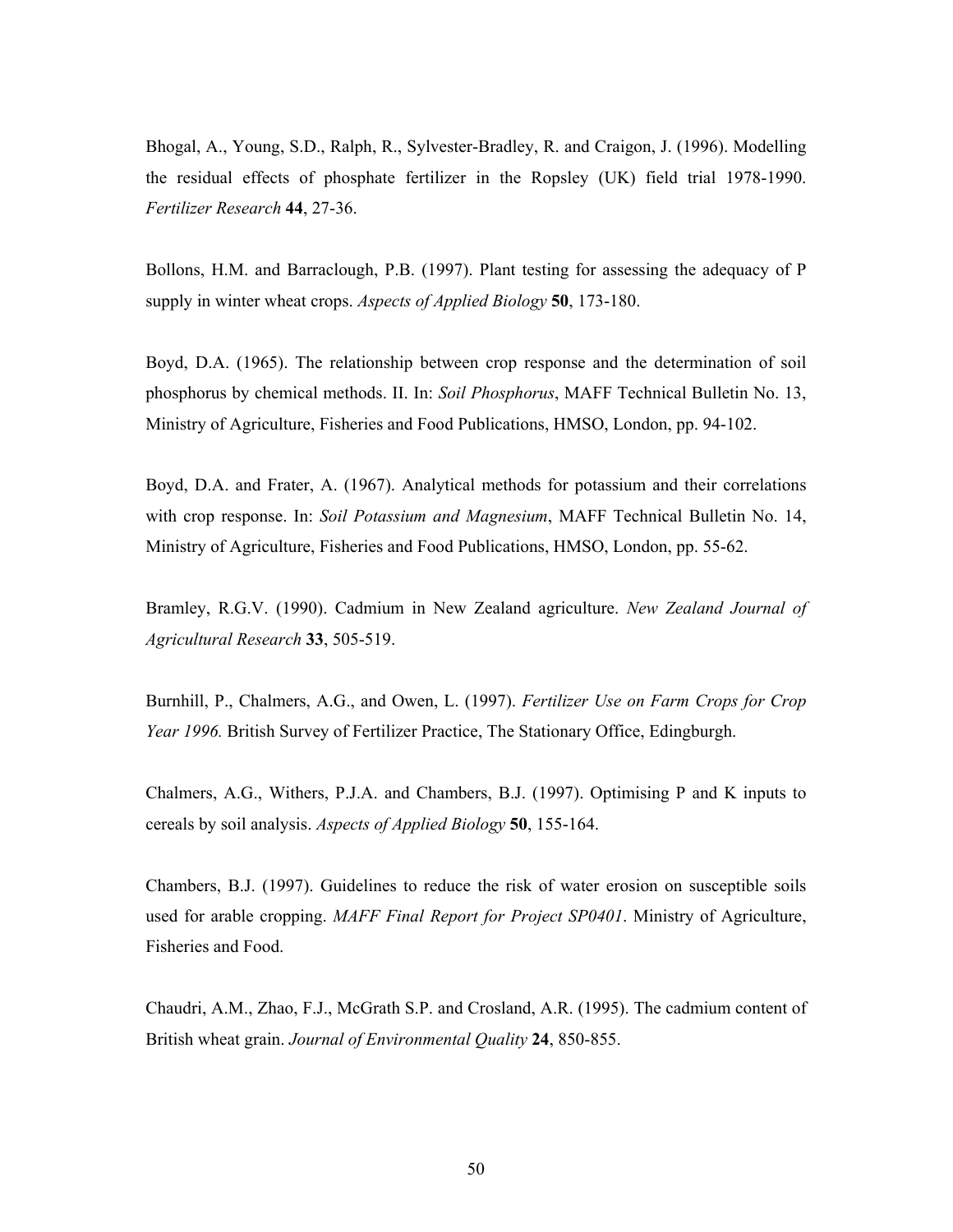Chaudri, A.M., McGrath, S.P., Crosland, A.R. and Zhao, F. (1993). Mineral status of British wheat. *Aspects of Applied Biology* **36**, 347-354.

Church, B.M. and Skinner, R.J. (1986). The pH and nutrient status of agricultural soils in England and Wales 1969-83. *Journal of Agricultural Science, Cambridge* **107**, 21-28.

Clare, R.W. and Caldwell, T.H. (1972). Annual versus a large single application of phosphate for a 5-year cereall rotation. *Experimental Husbandry* **22**, 69-77.

Costigan P.A. (1987). A model to describe the pattern of availability of broadcast phosphorus fertilizer during the growth of a crop. *Plant and Soil* **101**, 281-285.

Cox, F.R. (1994). Predicting increases in extractable phosphorus from fertilising soils of varying clay content. *Soil Science Society of America Journal* **58**, 1249-1253.

Dawson, C.J. (1996). Implications of precision farming for fertilizer application policies. *Proceedings of the Fertilizer Society, No. 391*. The Fertilizer Society, York.

DETR (1997). *Economic Instruments for Water Pollution, Consultation Document*. Department of the Environment, Transport and Regions, London.

Eagle, D.J. (1974). Long term phosphate manuring experiment on a silt soil. *Experimental Husbandry* **26**, 28-36.

Edwards, A.C. (1993). Factors influencing plant availability of P from acid soils. *Phosphorus in Agriculture* **3**, 1-12.

Edwards, A.C. and Withers, P.J.A. (1998). Soil phosphorus management and water quality: a UK perspective. *Soil Use and Management* **14**, 124-130 (Supplement).

Edwards, A.C., Withers, P.J.A. and Sims, T.J. (1997). Are current fertilizer recommendation systems for phosphorus adequate? *Proceedings of the Fertilizer Society No. 404*. The Fertilizer Society, York.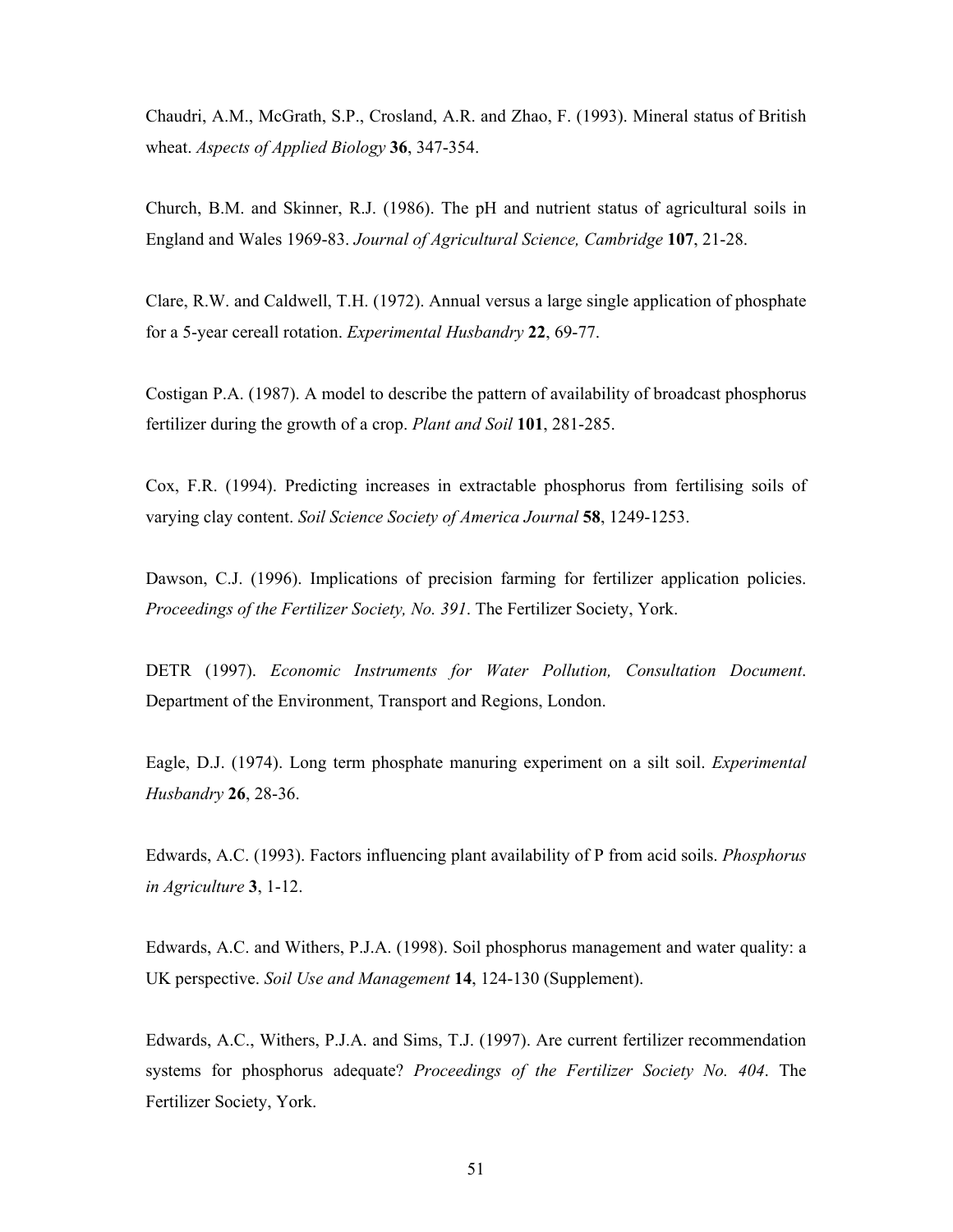Evans, R. (1988). *Water Erosion in England and Wales 1982-1984*. Soil Survey and Land Research Centre, Silsoe, Bedfordshire.

FMA (1996). *Fertilizer Review 1996*. Fertilizer Manufacturers Association, Peterborough.

Foy, R.H. and Withers, P.J.A. (1995). The contribution to agricultural phosphorus to eutrophication. *Proceedings of the Fertilizer Society No. 365.* The Fertilizer Society, York.

Froment, M.A. (1998). Analysis and interpretation of yield mapping, soil and crop parameters as a component of precision farming. *MAFF Final Report for Project AS0107*, Ministry of Agriculture, Fisheries and Food.

Froment, M.A., Dampney, P.M.R. and Goodlass, G. (1997). Managing P and K applications to cereals within fields based upon variability in soil nutrient status and crop nutrient content. *Aspects of Applied Biology* **50**, 165-172.

Froment, M.A., Dampney, P.M.R., Goodlass, G., Dawson, C. and Clarke, J. (1995). A review of spatial variation in nutrients in soil. *MAFF Final Report for Project CE0139*, Ministry of Agriculture, Fisheries and Food.

Frossard, E., Brossard, M. Hedley, M.J. and Metherell, A. (1995). Reactions controlling the cycling of P in soils. In: *Phosphorus in the Global Environment, SCOPE 54*. H. Tiessen (ed.), John Wiley & Sons, Chichester, pp. 107-138.

Gibson, C.E., Wu, Y., Smith, S.J. and Wolfe-Murphy, S.A. (1995). Synoptic limnology of a diverse geological region: catchment and water chemistry. *Hydrobiologia* **306**, 213-227.

Goulding, K.W.T. and Loveland, P.J. (1986). The classification and mapping of potassium reserves in soils of England and Wales. *Journal of Soil Science* **37**, 137-154.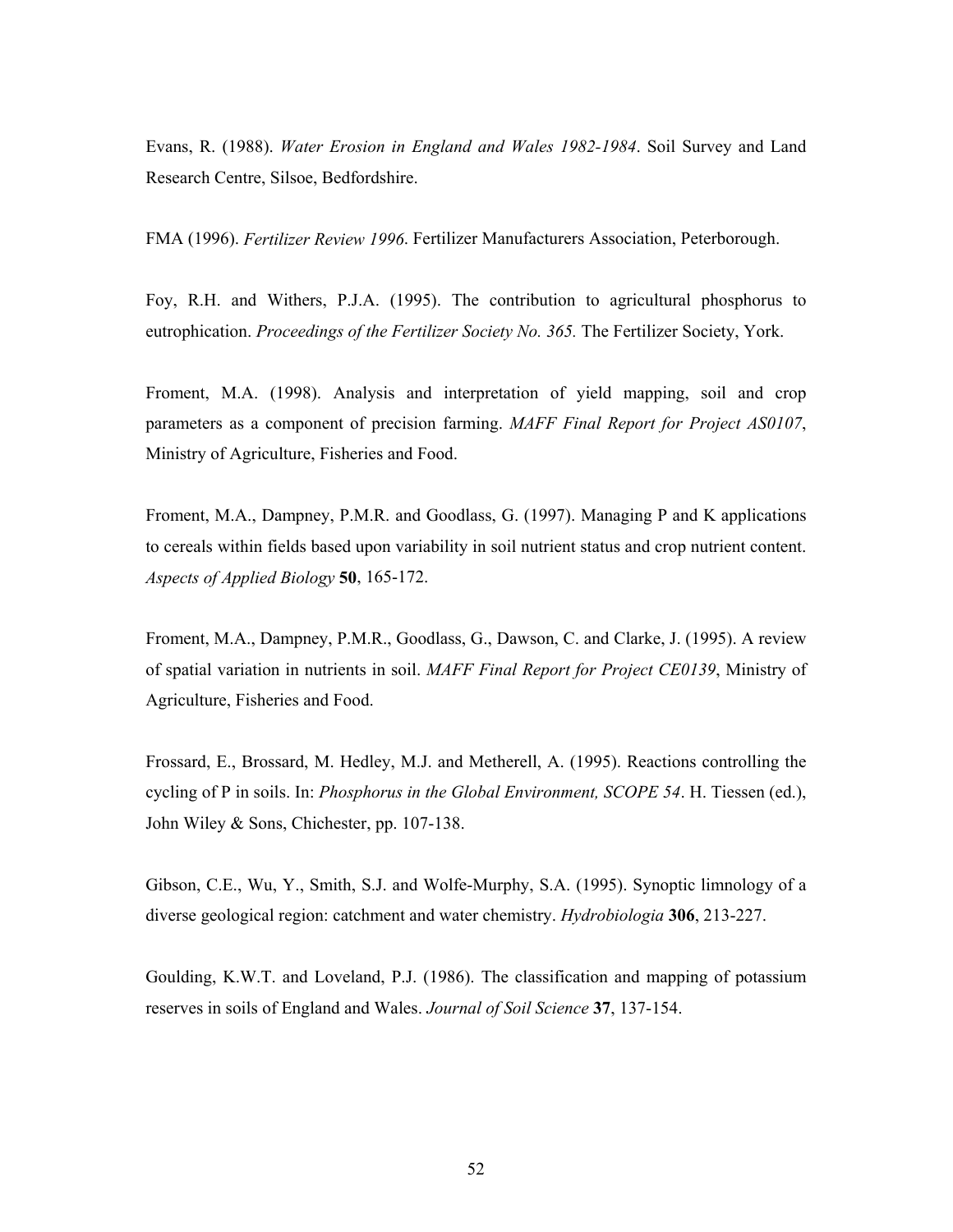Greenwood, D.J. and Karpinets, T.V. (1997). Dynamic model for the effects of K fertilizer on crop growth, K-uptake and soil K in arable cropping. 1. Description of the model. *Soil Use and Management* **13**, 178-183.

Gregory, P.J., Crawford, D.V. and McGowan, M. (1979). Nutrient relations of winter wheat. 1. Accumulation and distribution of Na, K, Ca, Mg, P, S and N. *Journal of Agricultural Science, Cambridge* **93**, 485-494.

Hatley, D.L.J., Johnson, P.A. and Ellis, S. (1997). The effects of phosphate additions on soil phosphate reserves in a long term experiment at Ropsley, UK. In: *Proceedings of the 11th World Fertilizer Congress* 7-13 September, Ghent, Belgium.

Hodgkinson, R.A. and Withers, P.J.A. (1996). Non-point source phosphorus loss from small agricultural catchments. In: *Diffuse Pollution and Agriculture*, A.M. Petchey, B.J. D'Arcy and C.A. Frost (eds), Scottish Agricultural College, Aberdeen, pp. 120-126.

Huggins, R. (1999). The Landcare project. In: Diffuse Pollution II. T. Petchey *et al.* (ed.), The Scottish Agricultural College, Aberdeen, UK (In press).

Johnes, P., B. Moss, and G. Phillips. (1996). The determination of total nitrogen and total phosphorus concentrations in freshwaters from land use, stock headage and population data: testing of a model for use in conservation and water quality management. *Freshwater Biology* **36**, 451-473.

Johnston, A.E. (1997). Fertilizers and agriculture: fifty years of development and challenges. *Proceedings of the Fertilizer Society No. 396.* The Fertilizer Society, York, pp. 19-48.

Johnston, A.E., Barraclough, P.B., Poulton, P.R. and Dawson, C.J. (1998). Assessment of some spatially variable soil factors limiting crop yields. *Proceedings of the Fertilizer Society No. 419.* The Fertilizer Society, York.

Johnston, A.E. and Jones, K.C. (1995). The origin and fate of cadmium in soil. *Proceedings of the Fertilizer Society No. 366.* The Fertilizer Society, York.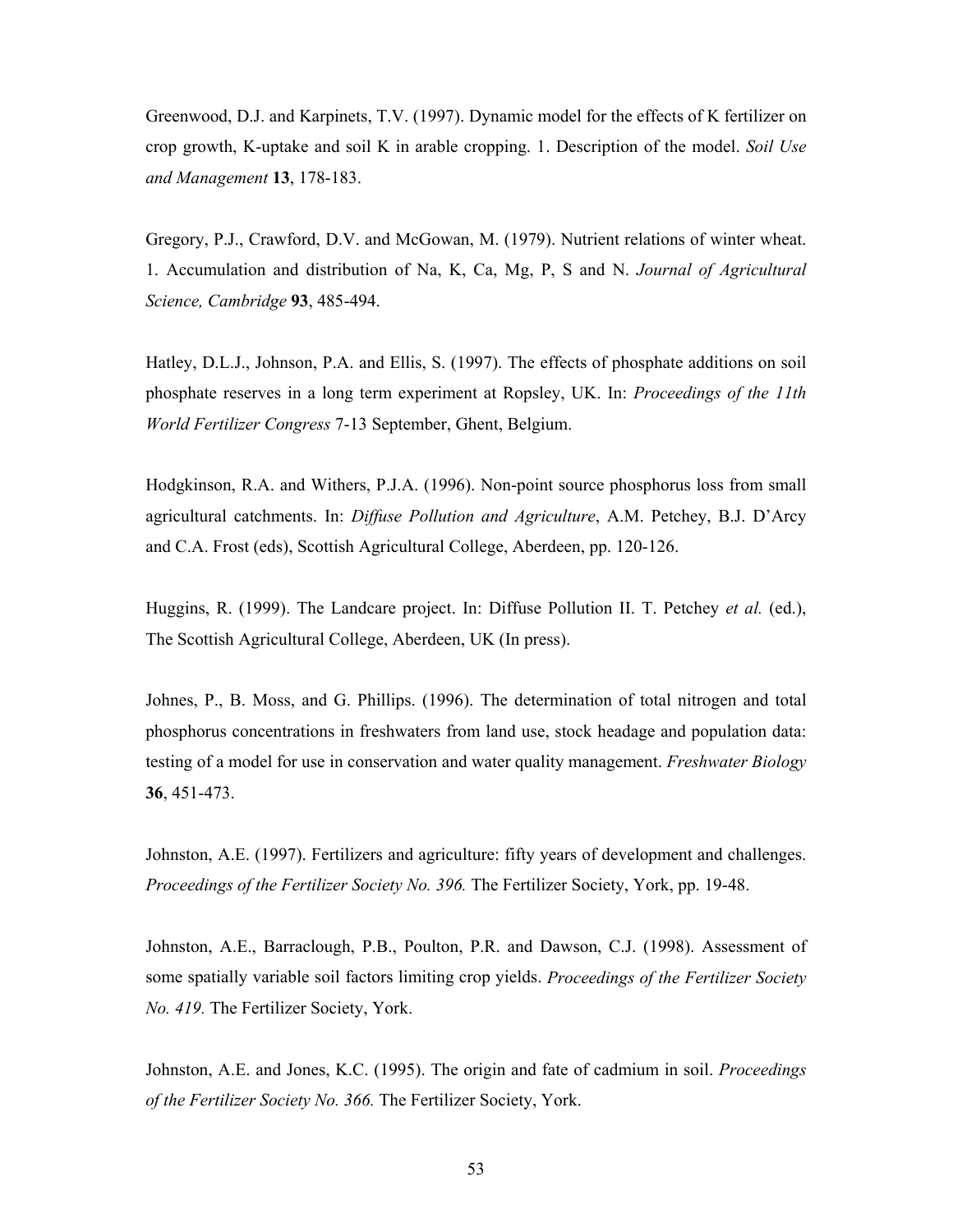Johnston, A.E., Mattingly, G.E.G. and Poulton, P.R. (1976). Effect of phosphate residues on soil P values and crop yields. I. Experiments on barley, potatoes and sugar beet on sandy soils at Woburn. Rothamsted Experimental Station Report for 1975, Part 2, pp. 5-35.

Johnston, A.E. and Poulton, P.R. (1992). The role of phosphorus in crop production and soil fertility: 150 years of field experiments at Rothamsted, United Kingdom. In: *Phosphate Fertilizers and the Environment*, J.J.Schultz (ed), International Fertilizer Development Centre, Muscle Shoals, USA, pp. 153-180.

Jones, C.A., Cole, C.V., Sharpley, A.N. and Williams, J.R. (1984). A simplified soil and plant phosphorus model: I. Documentation. *Soil Science Society of America Journal* **48**, 800- 805.

Leigh, R.A. and Johnston, A.E. (1983). Concentrations of potassium in the dry matter and tissue water of field grown spring barley and their relationships to grain yield. *Journal of Agricultural Science, Cambridge* **101**, 675-685.

MAFF (1985). *Phosphate and Potash for Rotations*. Bulletin 2496, Ministry of Agriculture, Fisheries and Food Publications, HMSO, London.

MAFF (1991). *Code of Good Agricultural Practice for the Protection of Water*. MAFF Publications, London.

MAFF (1994). *Fertilizer Recommendations for Agricultural and Horticultural Crops,* Reference Book 209, Ministry of Agriculture, Fisheries and Food Publications, HMSO, London.

MAFF (1998)*. Code of Good Agricultural Practice for the Protection of Water, 2nd edition.* London: Her Majesty's Statinary Office.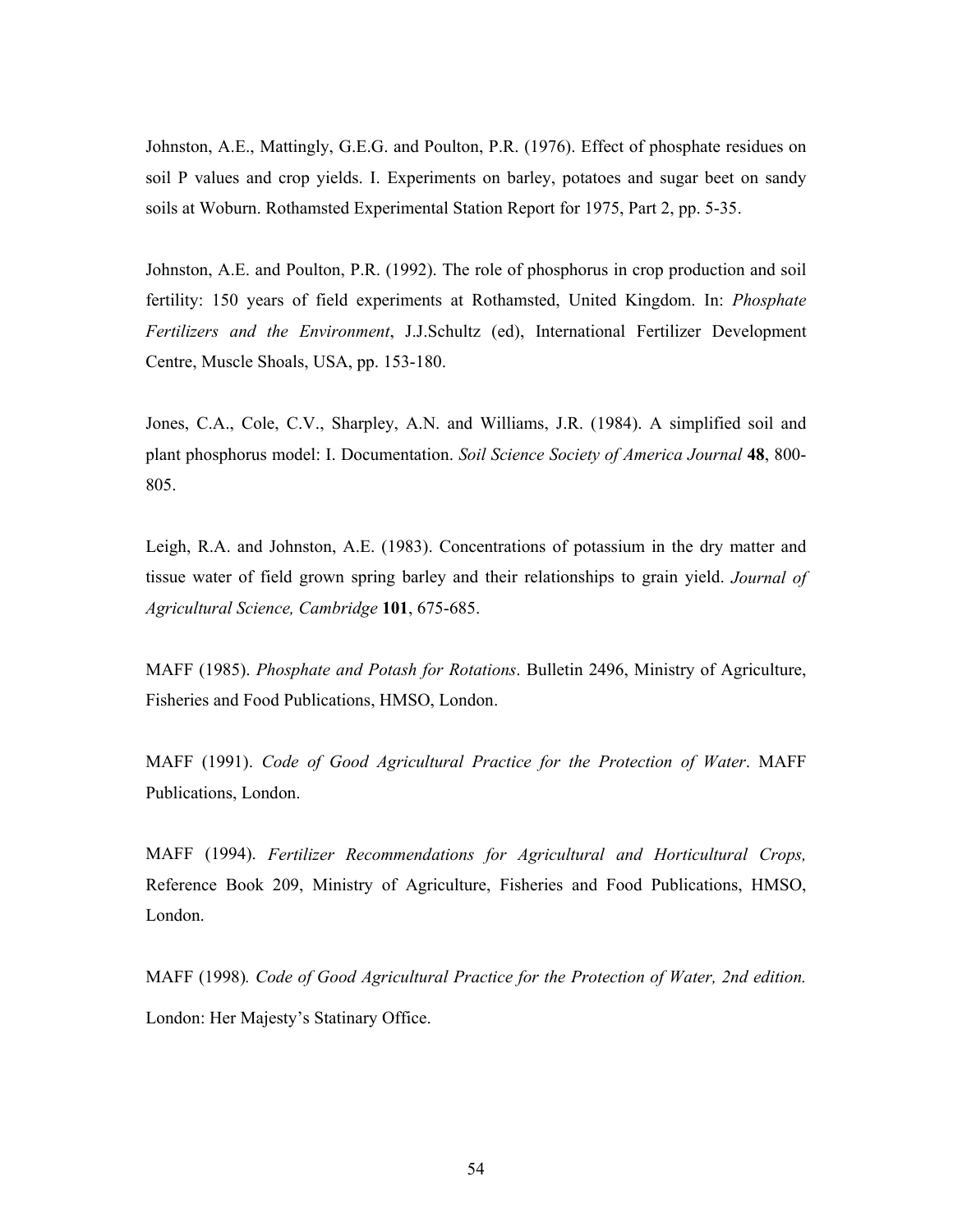Marks, M.J. (1995). *Survey of the Trace Contaminants in Phosphatic Fertilizers*. Report for Project CS0201/CS0202, Ministry of Agriculture, Fisheries and Food.

McGrath, S.P. and Loveland, P.J. (1992). *The Soil Geochemical Atlas of England and Wales.* Blackie, Glasgow.

MISR/SAC (1985). *Advisory Soil Analysis and Interpretation*. Bulletin 1, MaCaulay Institute for Soil Research and Scottish Agricultural College Liaison Group, 13pp.

MLURI/SAC (1987). *Scottish Soil Fertility Information System No. 1*. SAC, Aberdeen.

Mortvedt, J.J. (1987). Cadmium levels in soils and plants from some long-term soil fertility experiments in the United States of America. *Journal of Environmental Quality* **16**, 137-142.

Mortvedt, J.J., Mays, D.A. and Osborn, G. (1981). Uptake by wheat of cadmium and other heavy metal contaminanats in phosphate fertilizers. *Journal of Environmental Quality* **10**, 193-197.

NRA (1990). *Toxic Blue-Green Algae* (Water Quality Series No. 2, National Rivers Authority, Bristol, UK.

Oliver, M.A. and Frogbrook, Z.L. (1998). Sampling to estimate soil nutrients fro precision agriculture. *Proceedings of the Fertilizer Society No. 417.* The Fertilizer Society, York.

PDA (1997). *Phosphate and Potash Removal by Crops*. Potash Development Association, Carmarthen.

Reith, J.W.S., Inkson, R.H.E., Scott, N.M., Caldwell, K.S., Ross, J.A.M. and Simpson, W.E. (1987). Estimates of soil phosphorus for different soil series. *Fertilizer Research* **11**, 123-142.

Rengel, Z. (1993). Mechanistic simulation models of nutrient uptake: A review. *Plant and Soil* **152**, 161-173.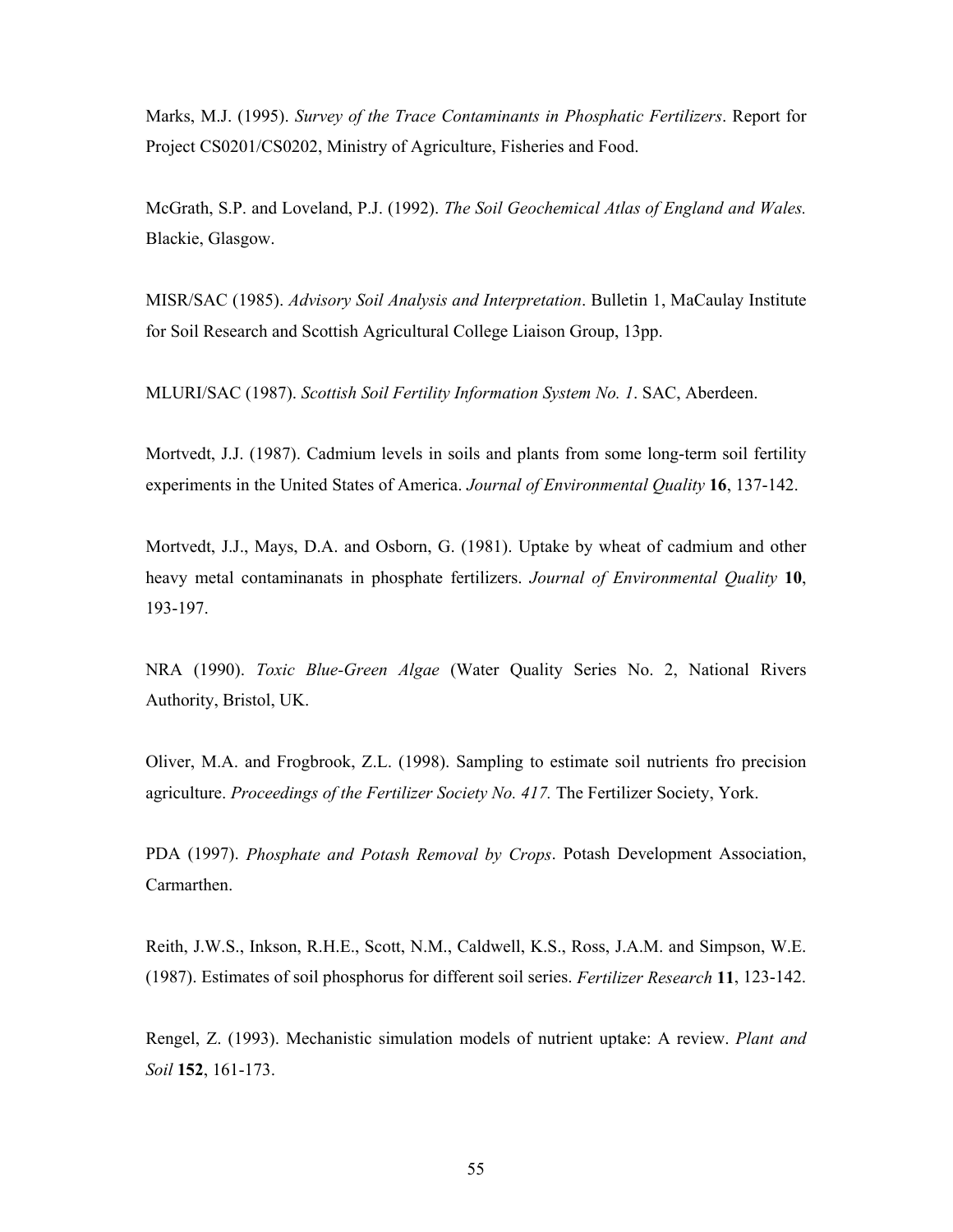Richards, I.R., Clayton, C.J. and Reeve, A.J.K. (1998). Effects of long-term fertilizer phosphorus application on soil and crop phosphorus and cadmium contents. *Journal of Agricultural Science* (In press).

Rothbaum, H.P., Goguel, R.L., Johnston, A.E. and Mattingly, G.E.C. (1986). Cadmium accumulation in soils from long-continued applications of superphosphate. *Journal of Soil Science* **37**, 99-107.

Russell, R.D. (1971). Residual potash experiments on the Sherborne Soil Series. In: *Residual Value of Applied Nutrients*, MAFF Technical Bulletin 20, Her Majestys Stationary Office, London, pp. 265-269.

Ryan, J.A., Pahren, H.R. and Lucas, J.B. (1982). Controlling cadmium in the human food chain. A review and rationale based on health effects. *Environmental Research* **27**, 251-302.

Salter, J.L., Higgs, B. and Dawson, C.J. (1997). The impact of fertilizer strategies on the phosphorus status of arable soils in England and Wales. In: H. Tunney, Carton, O.T., Brookes, P.C. and Johnston, A.E. (Eds), *Phosphorus Loss from Soil to Water*. CAB International, Wallingford, pp. 452-454.

Schepers, J., Varvel, G.E. and Schlemmer, M.L. (1998). Site specific considerations for managing phosphorus. In: *Practical and Innovative Measures for the Control of Agricultural Phosphorus Losses to Water*. Proceedings of an OECD Workshop 16-19 June 1998, Belfast, Northern Ireland, pp.24 (Abstract).

Shepherd, M.A. (1997). Leaching of nutrients other than nitrogen from an arable sandy soil: long-term lysimeter data. *Final Project Report NT1314*. Ministry of Agriculture, Fisheries and Food.

Skinner, R.J. and Chambers, B.J. (1996). A survey to assess the extent of soil water erosion in lowland England and Wales. *Soil Use and Management* **12**, 214-220.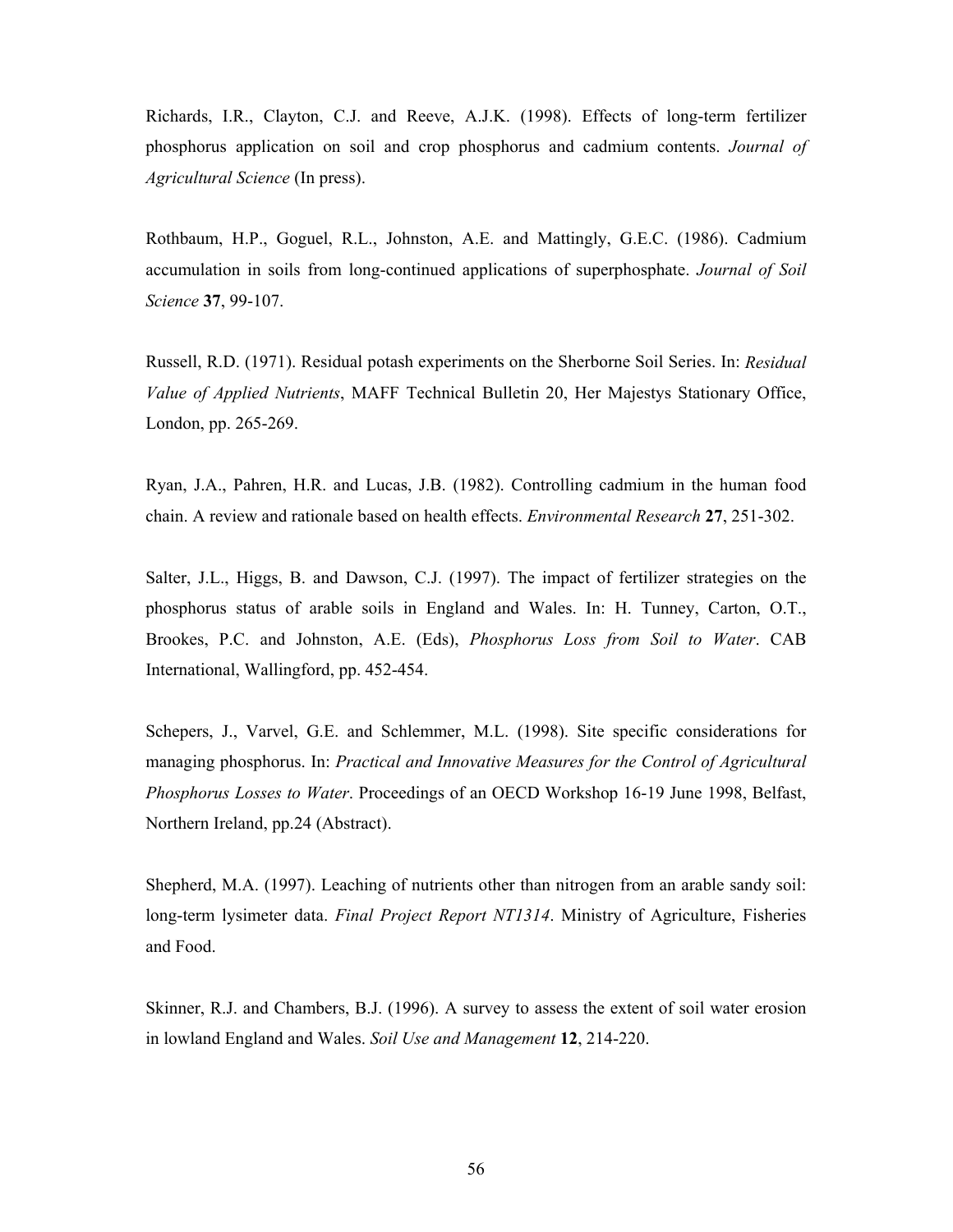Skinner, R.J., Church, B.M. and Kerhaw, C.D. (1992). Recent trends in soil pH and nutrient status in England and Wales. *Soil Use and Management* **8**, 16-20.

Smith, K.A. and Van Dijk, T.A. (1987). Utilisation of phosphorus and potassium from animal manures on grassland and forage crops. In: *Animal Manure on Grassland and Fodder Crops*, H.G. Van De Meer et al. (Eds), Matinus Nijhoff Publishers, Dordrecht, pp. 88-102.

Smith, K.A., Chalmers, A.G., Chambers, B.J. and Christie, P. (1998). Organic manure phosphorus accumulation, mobility and management. *Soil Use and Management* **14**, 154-159.

Spiers, R.B. and Frost, C.A. (1985). The increasing incidence of accelerated soil water erosion on arable land in the East of Scotland. *Research and Development in Agriculture* **2**, 161-167.

Syers, J.K. (1998). Soil and plant potassium in agriculture. *Proceedings of the Fertilizer Society No. 411*. The Fertilizer Society, York.

Syers, J.K., Mackay, A.D., Brown, M.W. and Currie, L.D. (1986). Chemical and physical characteristics of phosphate rock materials of varying reactivity. *Journal of the Science of Food and Agriculture* **37**, 1057-1064.

Sylvester-Bradley, R., Lord, E.I., Scott, R.K., Clare, R.W., Basford, W.D., Bryson, R.J., Clark, W.S., Clarke, J.H., Dampney, P.M.R., Froment, M.A., Goodlass, G., Orson, J.H., Parker, W.E., Paveley, N.D., Spink, J. and Wiltshire, J.J.J. (1997). The potential of precision farming from an agronomic perspective. *Research Review No. 37.* Home-Grown cerals Authority, London.

Thorne, G.N., Darby, R.J., Day, W., Lane, P.W., Welbank, P.J. and Widdowson, F.V. (1988). Variation between years in growth and nutrient uptake after anthesis of winter wheat on Broadbalk field at Rothamsted, 1969-84. *Journal of Agricultural Science, Cambridge* **110**, 543-559.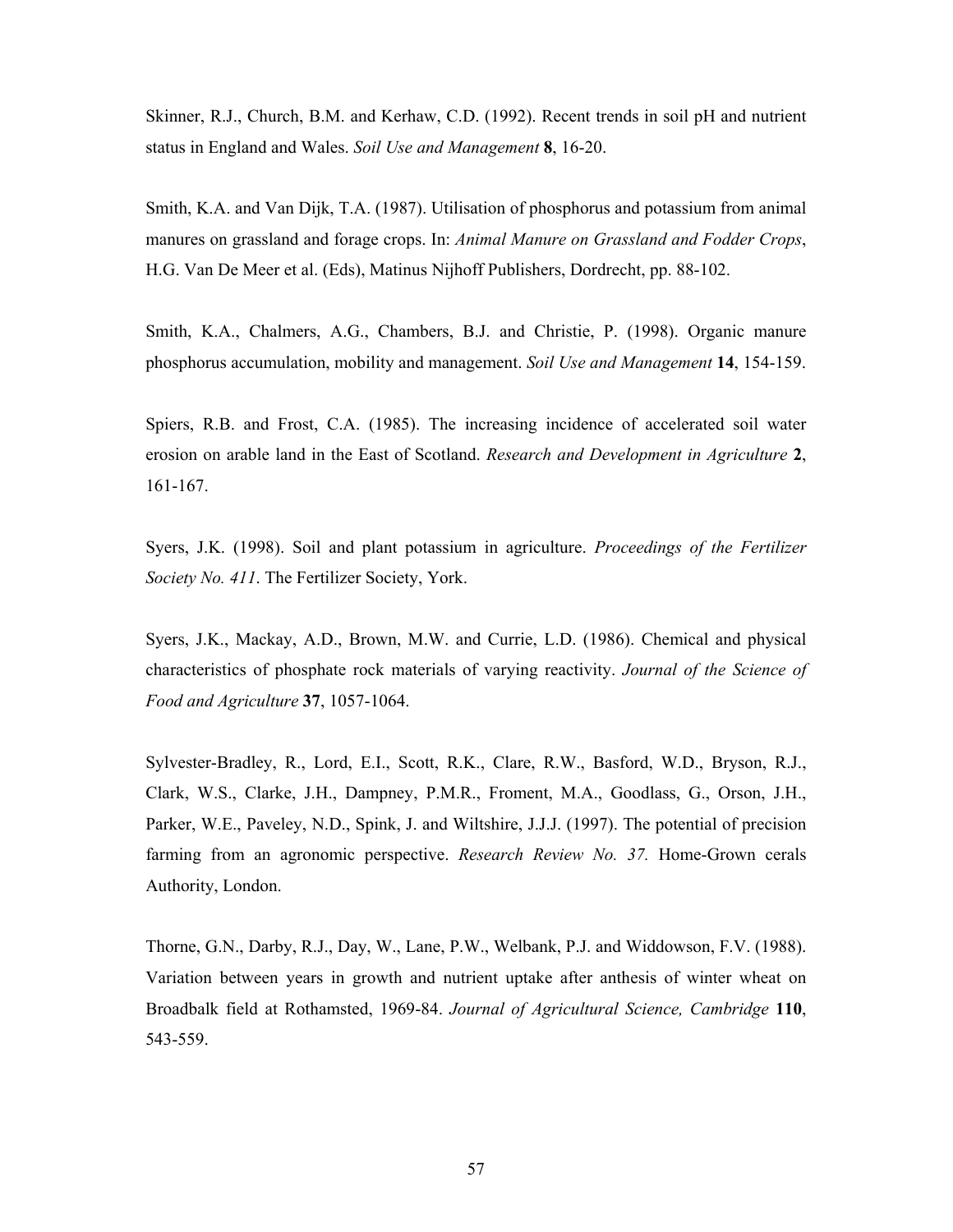Tunney, H., Breeusma, H., Withers, P.J.A. and Ehlert, P.A.I. (1997). Phosphorus fertilizer strategies: present and future. In: H. Tunney, Carton, O.T., Brookes, P.C. and Johnston, A.E. (Eds), *Phosphorus Loss from Soil to Water*. CAB International, Wallingford, pp177-203.

Tytherleigh, A. (1988a). Long term phosphate experiment. *ADAS Internal Paper.*

Tytherleigh, A. (1988b). Long term potash experiment. *ADAS Internal Paper.* 

Van Dijk, T.A. and Sturm, H. (1983). Fertilizer value of animal manures on the continent. *Proceedings of the Fertilizer Society No. 220*, The Fertilizer Society, London, pp45.

Webster, R. and Oliver, M.A. (1992). Sample adequately to estimate variograms of soil properties. *Journal of Soil Science* **43**, 177-192.

Williams, C.H. and David, D.J. (1973). The effect of superphosphate on the cadmium content of soils and plants. *Australian Journal of Soil Research* **11**, 43-56.

Williams, R.J.B. and Cooke, G.W. (1965). Measuring soluble phosphorus in soils, comparison of methods and interpretation of results. In: *Soil Phosphorus*, MAFF Technical Bulletin No. 13, Ministry of Agriculture, Fisheries and Food Publications, HMSO, London, pp. 84-93.

Withers, P.J.A. (1991). Removal of phosphorus and potassium from the soil in wheat and barley straw. *Journal of Agricultural Science, Cambridge* **117,** 221-224.

Withers, P.J.A. (1996). *Phosphorus Loss from Agriculture: A Review of the MAFF R&D Programme (NT10).* A Report to the Ministry of Agriculture, Fisheries and Food. Withers, P.J.A. (1998). Phosphorus in run-off from agricultural land receiving sewage sludge. In: *Practical and Innovative Measures for the Control of Phosphorus Loss to Water,* proceedings of an International Workshop, 16-19 June, Belfast, Northern Ireland, pp. 5 (Abstract).